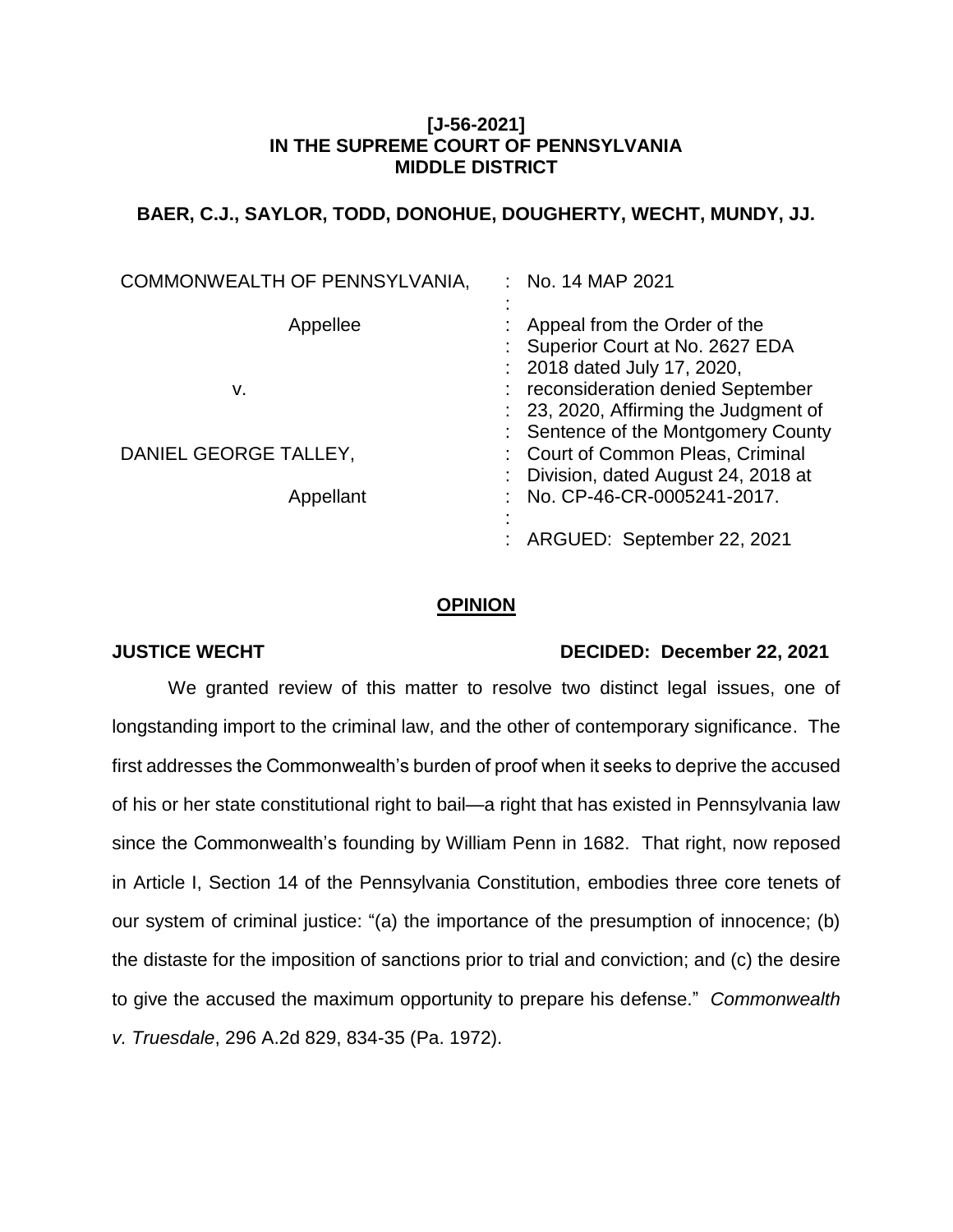For more than three centuries, the right-to-bail clause invariably has provided that "all prisoners shall be bailable by sufficient sureties, unless for capital offenses when the proof is evident or presumption great." But in the 1998 general election, a majority of Pennsylvania's voters approved an amendment that added new language to Article I, Section 14, the relevant portion of which now provides:

All prisoners shall be bailable by sufficient sureties, unless for capital offenses or for offenses for which the maximum sentence is life imprisonment or unless no condition or combination of conditions other than imprisonment will reasonably assure the safety of any person and the community when the proof is evident or presumption great . . . .

PA. CONST. art. I, § 14. While the amendment expanded the class of nonbailable prisoners, the requisite proof needed to deny them bail did not change. Since 1682, one's right to bail could not be denied unless "the proof was evident or presumption great." In this case, we must determine the meaning of that colonial-era phrase as it relates to an assertion that the accused should be denied bail because "no condition or combination of conditions other than imprisonment will reasonably assure the safety of any person and the community."

The second issue, in contrast, concerns the interplay between twenty-first century cellphone technology and the rules governing the admissibility of evidence. More specifically, we must determine whether the best-evidence rule allows a party to introduce printed photographs of text messages as they appeared on a cellphone's interface—*i.e.*, "screenshots." Ordinarily, the best-evidence rule requires the production of an "original" writing when a document is central to a case. Under certain conditions, however, a party may offer a "duplicate" of the original writing. Here, we assess whether the best-evidence rule applies to the text messages at issue, and, if so, whether the printed screenshots of the messages were admissible as either originals or duplicates.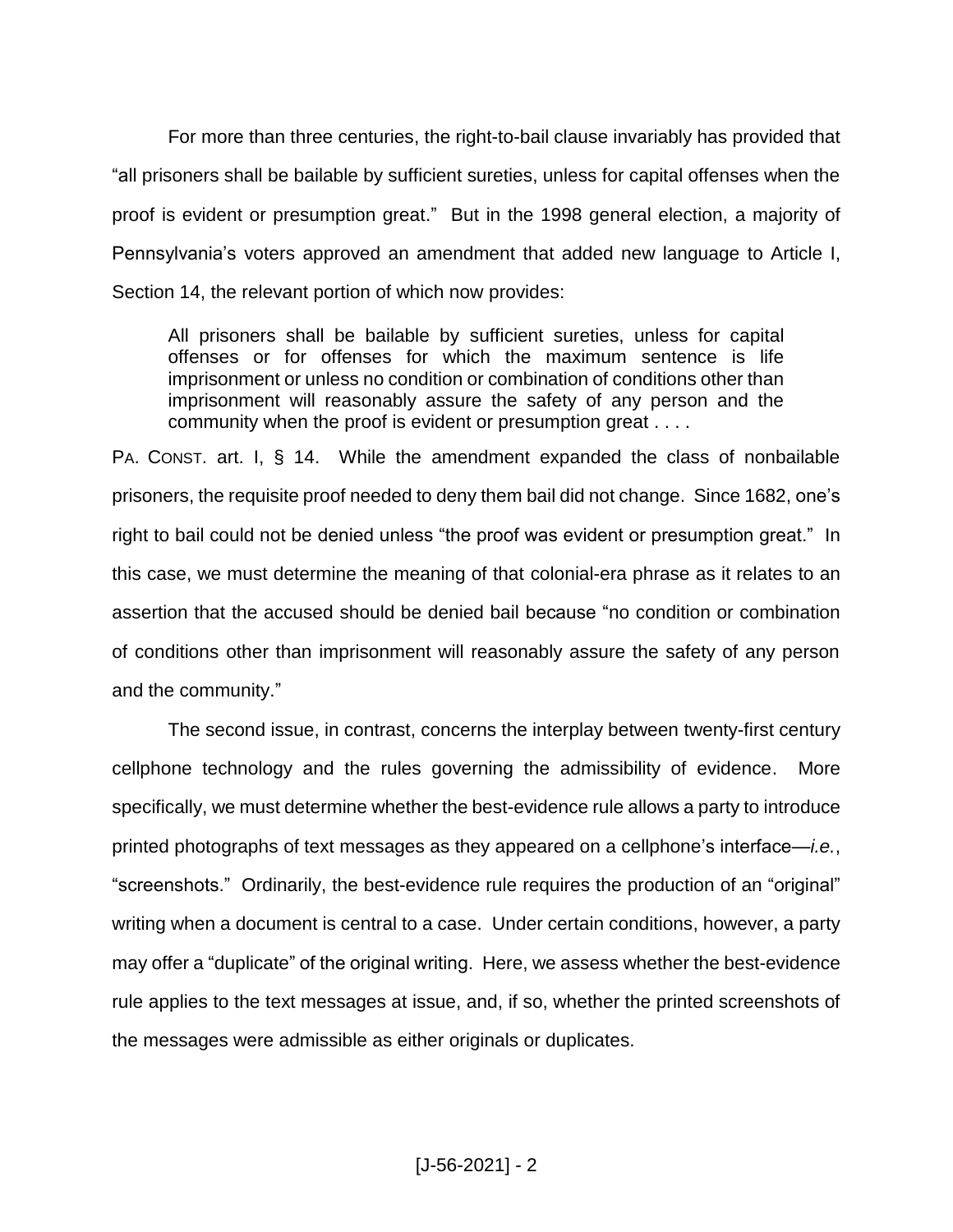#### **I. Background**

In March 2016, Christa Nesbitt was working as a server at the Whistle Stop diner in Oreland, Pennsylvania, when she first met Daniel Talley. As time passed, Talley began visiting Nesbitt regularly at the diner. Over the next several months, their friendly chats led to mutual affection, which then evolved into an intimate and physical relationship. In September 2016, Talley asked Nesbitt and her minor daughter, R.N., to move into his home. Nesbitt agreed. She and R.N. lived with Talley until the spring of 2017.

On May 27, 2017, Nesbitt and R.N. moved out of Talley's house. The next day, Nesbitt began receiving threatening and harassing messages on her mobile phone from unfamiliar email addresses, including from "maxkillin@gmx.com," "mkkilonton@outlook," "c6103317009@outlook,"and "Christa.Nesbitt@tush." Notes of Testimony ("N.T."), Trial, 7/23/2018, at 98, 164-65, 171. The messages referred to Nesbitt using vulgar names. For example, one message contained the following rhyme:

> Twinkle, twinkle little whore. Close your legs. They're not a door. You're gonna get an STD. They only like you cuz you're [free].

*Id*. at 141. Other messages contained threats, one of which stated, "I was up da stret from your house. My gun was loaded, and I was going to end everything. We cld die togetter." *Id*. at 139. Some referenced R.N.—*e.g.*, "Where my kid now, slut" and "GIMME BACK [R.N.]." *Id*. at 103, 165.

On June 2, 2017, while dining at a Friendly's restaurant, Nesbitt received a text message stating that the sender was watching her eat. Nesbitt reported this incident to Detective Robert Chiarlanza of the Springfield Township Police Department. Detective Chiarlanza examined Nesbitt's cellphone and determined that one of the applications installed on it automatically and in real-time was sharing her device's location with a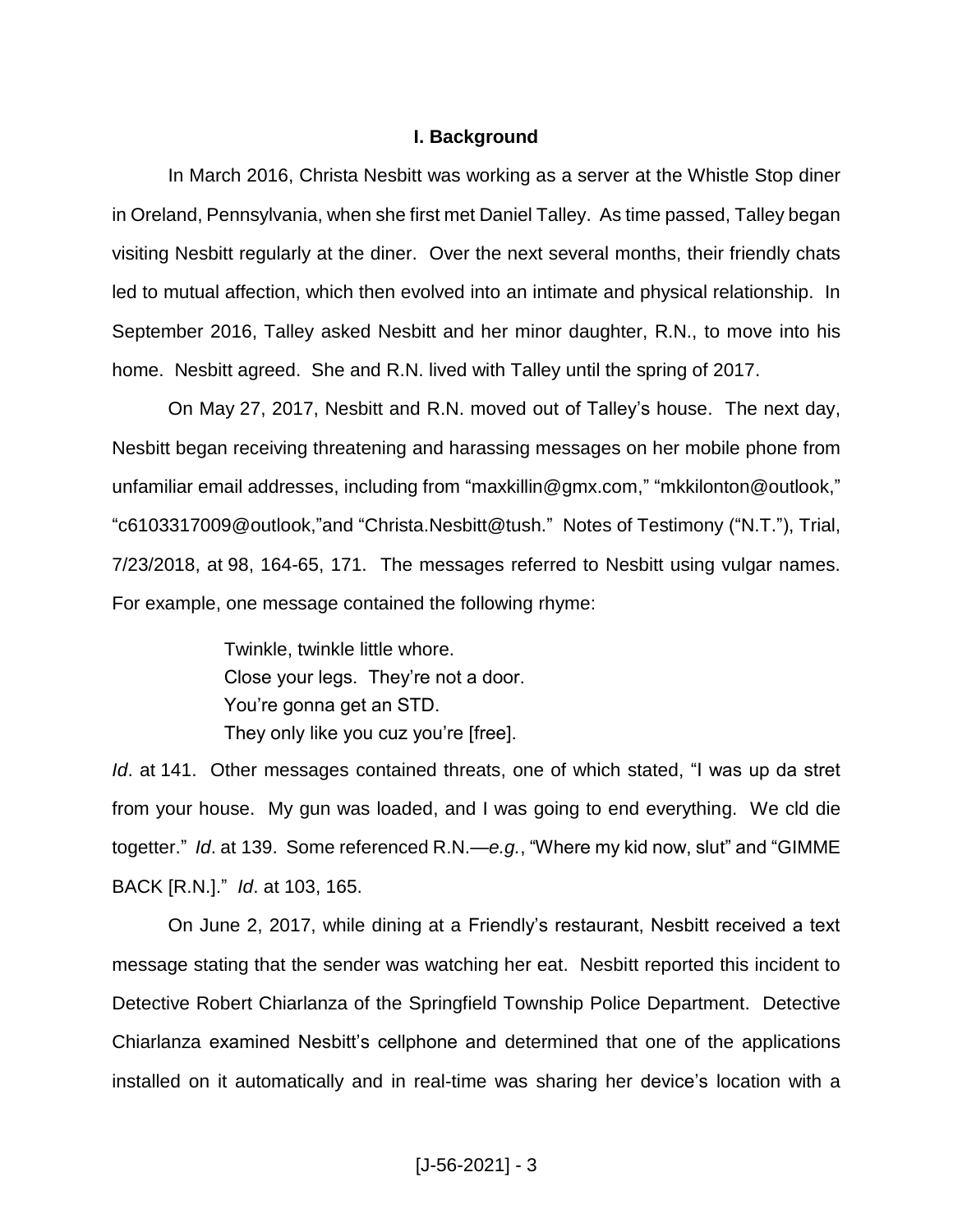corresponding application that was installed on Talley's cellphone, which would allow Talley to track Nesbitt's movements when she possessed her phone. At that time, Detective Chiarlanza instructed Nesbitt to document the harassing messages. Nesbitt began taking screenshots of the messages.

On June 19, 2017, Nesbitt received a message with the subject "Tick tock," which read, in part, "It gonna happen, slut. You gonna pay. Comin' soon mybe on Fox stret. You seem to like it der." *Id*. at 140. Around 11:30 p.m. that night, Nesbitt's friend and neighbor, Ashley Donnelly, was sitting outside when she noticed a pickup truck that she believed resembled Talley's 2003 Chevrolet Silverado parked near Nesbitt's home. After watching the truck drive in the direction of Nesbitt's home, Donnelly heard a loud bang. She immediately texted Nesbitt that Talley was driving near Nesbitt's house.

The following day, Nesbitt noticed a puncture hole on the outside of her vehicle. Believing that someone may have shot her car, Nesbitt reported the incident to Detective Chiarlanza, who went to her home with several other police officers. There, Detective Chiarlanza observed "[a] round hole resembling that of a bullet hole . . . at the driver's side rear sail" of Nesbitt's vehicle. Crim. Compl. Aff. of Probable Cause, 8/7/2017, at 1 (hereinafter, "Affidavit"). Investigators also spoke with Donnelly, who recounted what she had seen and heard the night before.

That same day, June 20, 2017, Detective Chiarlanza obtained a warrant to search Talley's home and his belongings, and a separate warrant for Talley's arrest. When police officers arrived at his home, Talley was standing in his driveway armed with a Kel-Tec .380 semiautomatic pistol. The officers arrested Talley and proceeded to search his home. His computer and cellphone were seized and forensically examined. The Commonwealth charged Talley with "aggravated assault, stalking, harassment and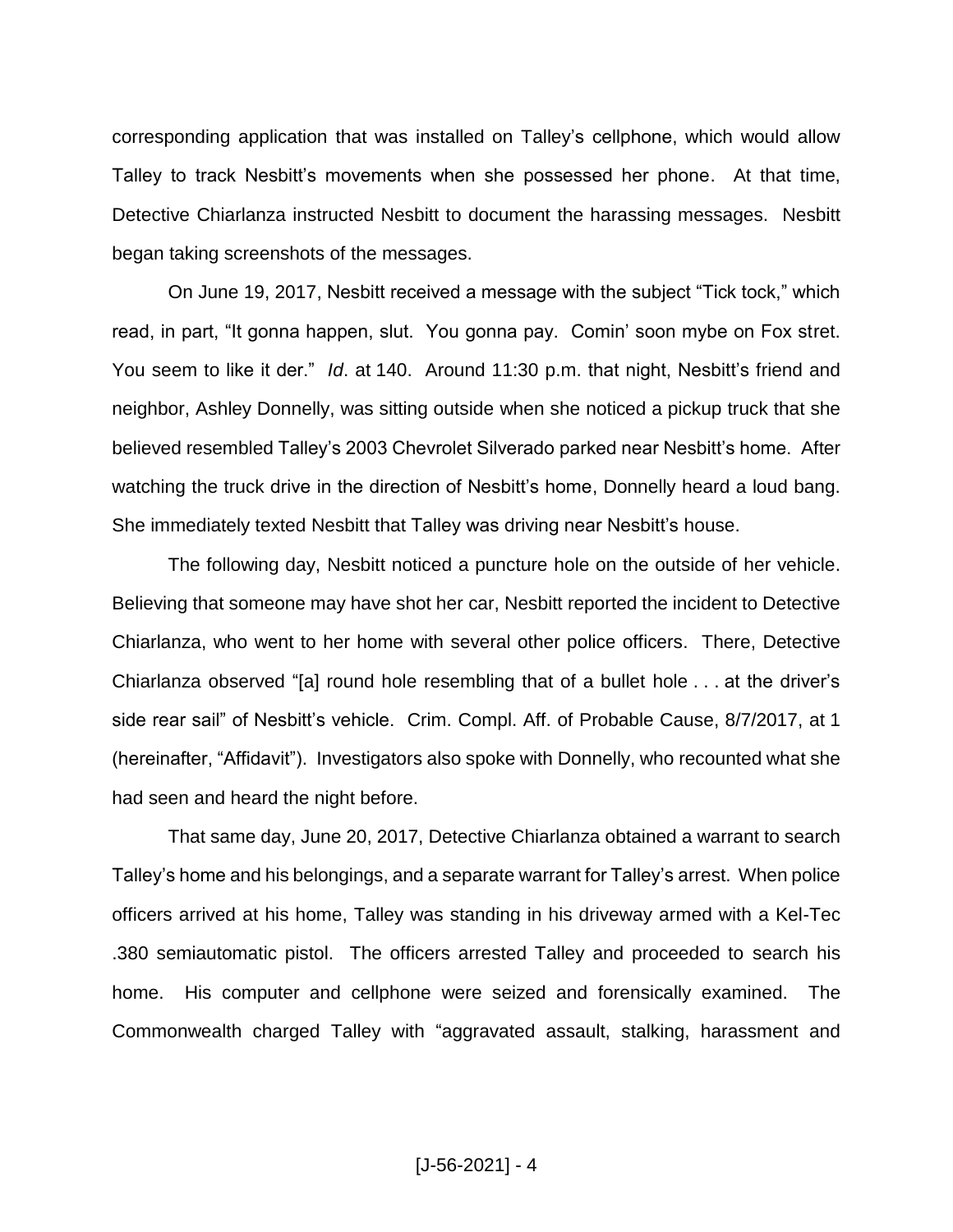related offenses," and he "was remanded to Montgomery County Correctional Facility in lieu of \$75,000 cash bail," which he posted on June 22. Affidavit at 1.<sup>1</sup>

Following Talley's arrest, Nesbitt stopped receiving the anonymous messages. On June 22, 2017, Talley was released on bail. Within an hour of his release, Nesbitt began receiving more harassing messages from unfamiliar email addresses. Additionally, Nesbitt received several notifications from Facebook that someone had attempted to reset her password, as well as a message that a new Facebook account was created on her behalf. On July 18, 2017, law enforcement officials, after obtaining a second arrest warrant, took Talley back into custody. His bail was set at \$250,000.

On August 7, 2017, the Commonwealth filed a criminal complaint formally charging Talley with the offenses specified above, as well as criminal use of a communication facility, terroristic threats, recklessly endangering another person, and simple assault.<sup>2</sup> An affidavit of probable cause substantiating the remaining charges was attached to the complaint. *See supra* n.1. In addition to much of the foregoing factual account, the affiant set forth the following allegations. Investigators believed that the messages received by Nesbitt "were sent from an anonymous email" account and that many "of the originating I.P. addresses were from other countries, with [*sic*] is common with the use of a TOR browser." Crim. Compl. Aff. at 2. The affiant explained that "TOR" is an acronym for "The

The information regarding these June 2017 charges and Talley's first bail award was derived from the affidavit of probable cause attached to the criminal complaint that was filed on August 7, 2017. After a thorough review of the record and available government databases, we were unable to locate any records confirming that the initial set of charges were filed, how they were disposed of, or any bail orders related to Talley's initial arrest. A lone document in the record entitled "Bail Release Conditions" specifies a "Date of Charges" of June 22, 2017; however, that document was signed several weeks later, on August 7. *See* Bail Release Conditions (Docket No. MJ-38110-CR-0000146- 2017), 8/7/2017 (specifying, as conditions of his release, that Talley was not to have any contact with Nesbitt and not to possess any firearms or other weapons).

The Commonwealth withdrew the aggravated assault charge later that day. *See* Crim. Compl., 8/7/2017, at 2 ("W/D . . . 8/7/17").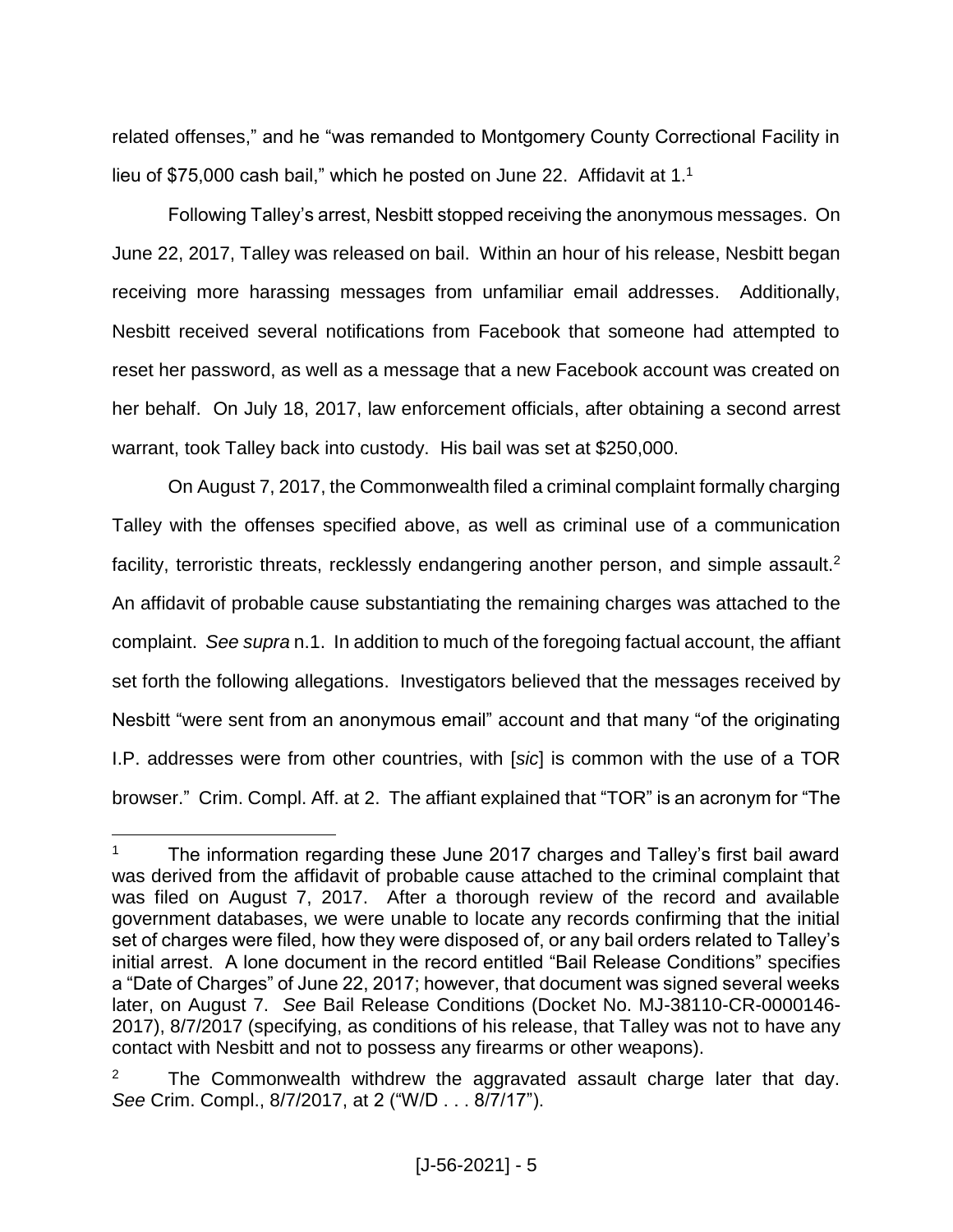Onion Router," which "enable[s] anonymous communication," by concealing "a user's location and usage from anyone conducting network surveillance or traffic analysis." *Id*.

The affidavit also detailed the information recovered from the search of Talley's home computer and cellphone. According to the affiant, a forensic analysis of the computer revealed that the owner installed "TOR software" and searched the phrase, "When text emails become harassment." *Id.* An extraction of Talley's cellphone data allegedly showed that Talley had deleted a text message to his friend David Wolf, in which Talley asked, "Is there a way to spam am [*sic*] with so many texts and calls it just totally fucks it up?" *Id*. Wolf suggested "finding an online script that sends message[s] anonymously," and that will "accept input from an anonymized browser." *Id*. The affiant continued: "According to a witness, a truck known to the witness was seen in the area" near Nesbitt's home; "the witness heard a loud bang"; and "the truck is known to belong to" Talley. The affiant stated that, the next day, "[a] round hole resembling that of a bullet hole was observed" on Nesbitt's vehicle. Based upon these allegations, the affiant believed "that Talley has, and is continuing to stalk, threaten and harass Nesbitt[.]" *Id*. (capitalization normalized).

On January 8, 2018, Talley filed a motion for release on nominal bail. Talley argued that he was entitled to relief pursuant to Pennsylvania Rule of Criminal Procedure 600, which permits an individual who has been incarcerated in excess of 180 days from the date that the criminal complaint was filed to move for release on nominal bail, subject to any nonmonetary condition(s) imposed by the court and permitted by law. *See* Pa.R.Crim.P. 600(B) and (D)(2). But that individual is not entitled to be released under Rule 600 if, *inter alia*, "no condition or combination of conditions other than imprisonment will reasonably assure the safety of any person and the community when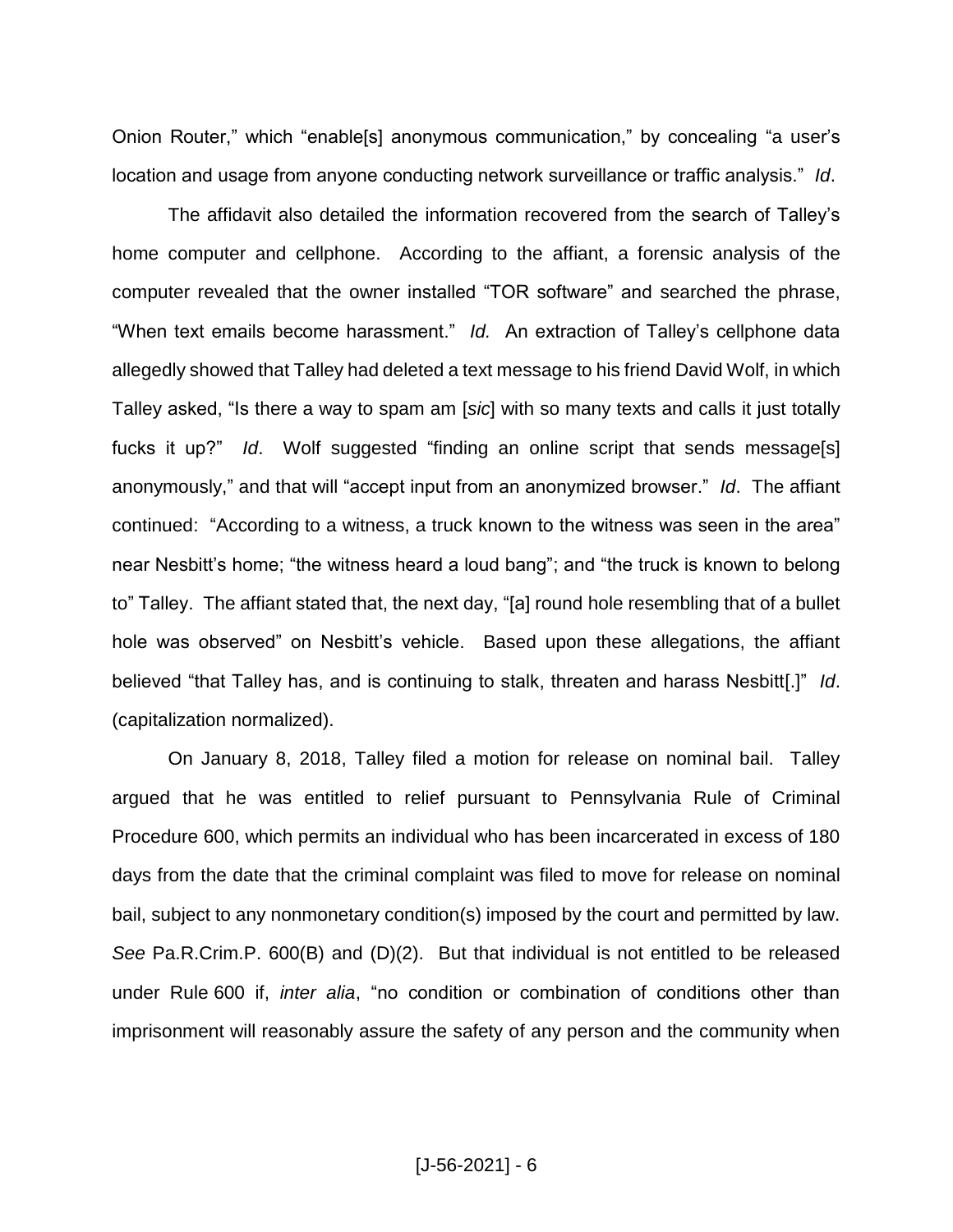the proof is evident or presumption great." *Id*. Cmt., *Remedies* (quoting PA. CONST. art. I,  $§ 14$ ).

The trial court heard argument on the motion almost four months later, on May 1, 2018. At that hearing, the Commonwealth conceded that Talley had been incarcerated for more than 180 days since the filing of the criminal complaint. N.T., Nominal Bail Hr'g, 5/1/2018, at 4. However, the Commonwealth maintained that no condition of bail could protect the community in general, or Nesbitt in particular, from Talley and, thus, asked that he remain incarcerated. To that end, the Commonwealth initially asserted that the fact that Talley's bail was set at \$250,000 demonstrated that he was such a danger. The court rejected this argument, stating that the Commonwealth had "to start from a blank slate." *Id*. at 8.

In response, the Commonwealth attempted to prove that Talley was a danger by relying upon the facts undergirding the criminal charges that it sought to establish at trial. Defense counsel objected to this maneuver. *Id*. at 9-10. The court concluded that it would be untenable to preclude the Commonwealth categorically from using the trial allegations, but opined that it would be equally problematic to allow prosecutors to rely upon those allegations alone. Specifically, the court stated that "it can't be fully correct that unproven allegations or yet-to-be-proven allegations, while there still is a presumption of innocence, also could be sufficient." *Id*. at 10.

Talley's counsel conceded that, in deciding the motion, the court could consider the information alleged in the affidavit of probable cause. *Id*. at 11 ("I suppose the affidavit is fine."). But, in accordance with the trial court's view of the requisite proof, the defense argued that, while the allegations in the affidavit of probable cause can be a relevant consideration, they are insufficient, without more, to prove that nominal bail should be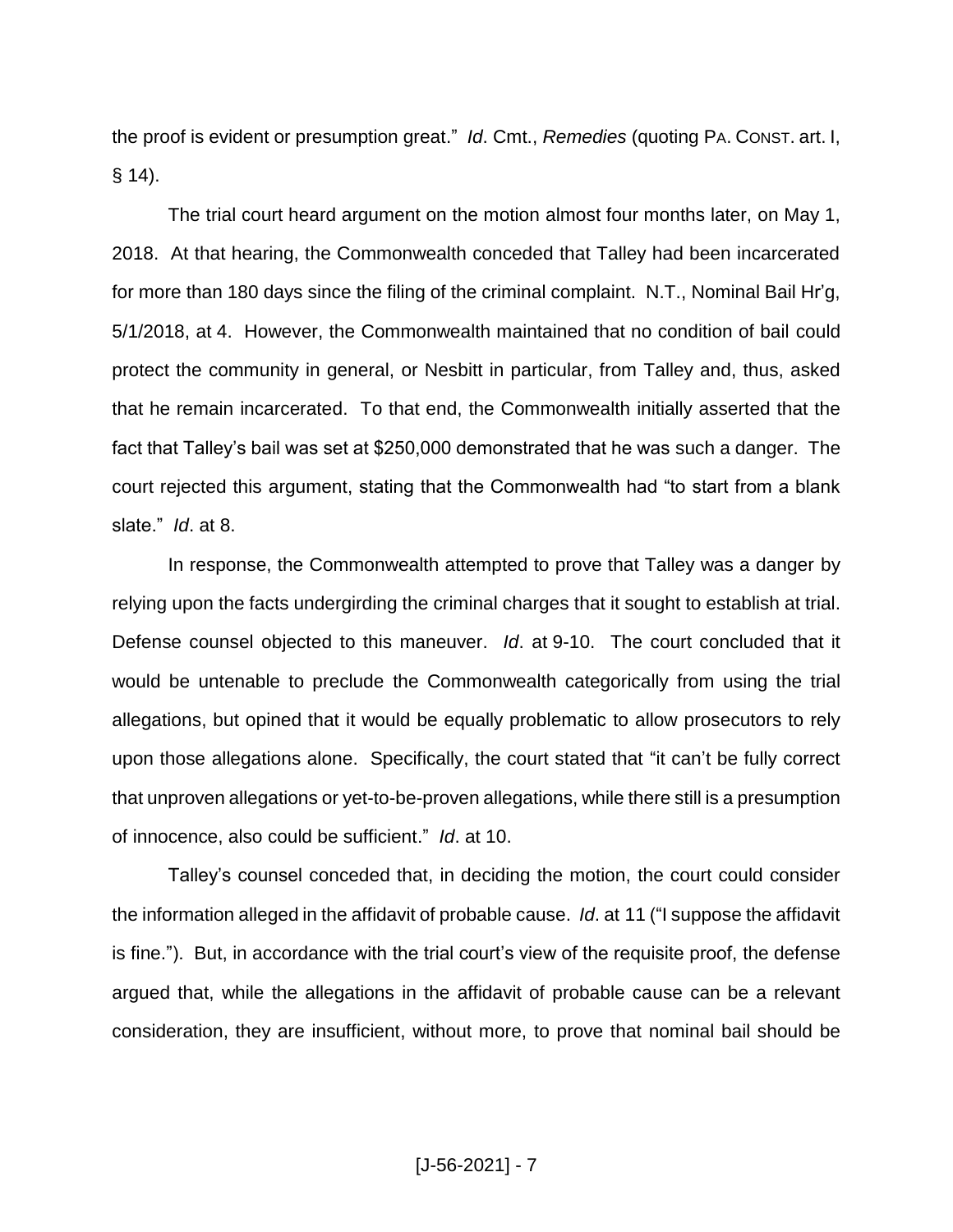denied.<sup>3</sup> At no point did the defense concede that the allegations alone established that Talley presented a danger to either Nesbitt or to the community, or that there existed no condition or combination of conditions that could mitigate or prevent that purported danger.

The Commonwealth resumed its argument that what it was "going to be alleging" at trial—"that Talley was reaching out in a masked identity to the victim in this case, to stalk and harass her and put her in fear"—sufficiently demonstrated that he presented a non-mitigatable danger to Nesbitt and to the community. *Id* at 8, 12. Notably, in the Commonwealth's view, the harassing messages ceased temporarily following Talley's June 2017 arrest, but then resumed almost immediately after he posted bail. The Commonwealth clarified that, while it was "not trying to argue that there was a particular instance of face-to-face physical aggression or direct contact," it still believed that Talley presented a danger because in cases "with stalking/harassment, when a person shows such dedication that they would go through incarceration and within 24 hours just continue doing it once again, that paints a person as being a high risk to the victim and community." *Id*. at 13.

The court found the Commonwealth's argument to be unavailing, stating that it was "not sure [the Commonwealth had] made out [its] case." *Id*. at 14. The Commonwealth responded that it also was in possession of hundreds of text messages, which it characterized as going "into [Nesbitt's] behavior with other men, calling her every name imaginable, talking about body parts, talking about smells, [and] talking about the child that they at least lived with together." *Id* at 15-16. The Commonwealth stated (incorrectly)

 $\overline{a}$ <sup>3</sup> *See* N.T., Nominal Bail Hr'g, 5/1/2018, at 9 ("[T]here is no evidence to support that [the texts] came from my client."); *id*. at 10 ("[Y]ou can use [the allegations] as a factor in weighing . . ."); *id.* at 19 ("There are many combinations of conditions that can ensure the safety of the alleged victim here and the community.").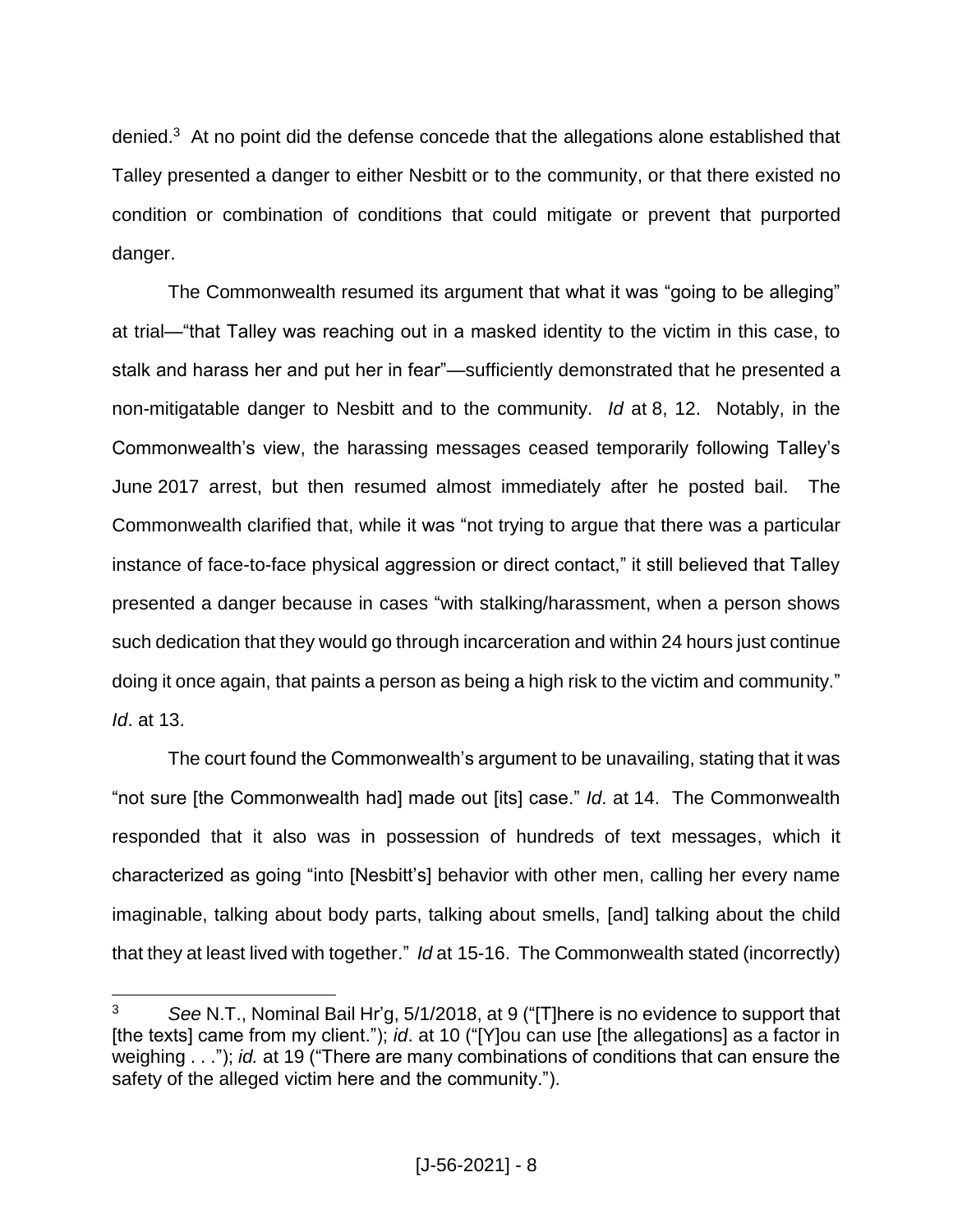that the messages referenced a "young child, who is [Talley's] biological son."<sup>4</sup> The court asked, "Are there threats to her? What makes you think [Nesbitt] would be in danger if he gets nominal bail?" *Id*. at 16. The Commonwealth replied that, "in the text messages," the author wrote, "[i]t is coming" several times, and "[y]ou better watch out at least four or five times." *Id*. Additionally, the Commonwealth expressed its intent to "present evidence at trial that [Talley] fired a gun into [Nesbitt's] vehicle." *Id*.

Talley's counsel retorted by emphasizing that "[t]here is absolutely no computer forensic evidence that can tie any of those texts to my client. There is also absolutely zero ballistic evidence to tie that shot to my client." *Id*. at 17. Counsel highlighted the fact that Talley had "absolutely no prior record" and that the Commonwealth offered mere "allegations that have not been proven." *Id.* at 18. The defense noted that, immediately before the commencement of the nominal bail hearing, the Commonwealth made "an offer to resolve this case for a time-served sentence." *Id*. Counsel also suggested several conditions that could protect Nesbitt and the community from any potential harm that Talley allegedly might pose.

After the defense rested, the trial court suggested that Talley "be released on nominal bail, on GPS and be under house arrest and be confined to his home until the trial." *Id*. at 19. The attorney for the Commonwealth replied, "I have learned directly from those above me in my office that we cannot provide electronic monitoring for the defendant before he is sentenced." *Id*. at 19-20. The court requested clarification as to why electronic monitoring was unavailable, but the Commonwealth was unable to offer an explanation. The Commonwealth did not submit any exhibits, testimony, or other evidence during the hearing. The court took the matter under advisement. On May 9,

The messages referenced R.N., who is the child of Nesbitt and Korey McClellan, Nesbitt's former boyfriend.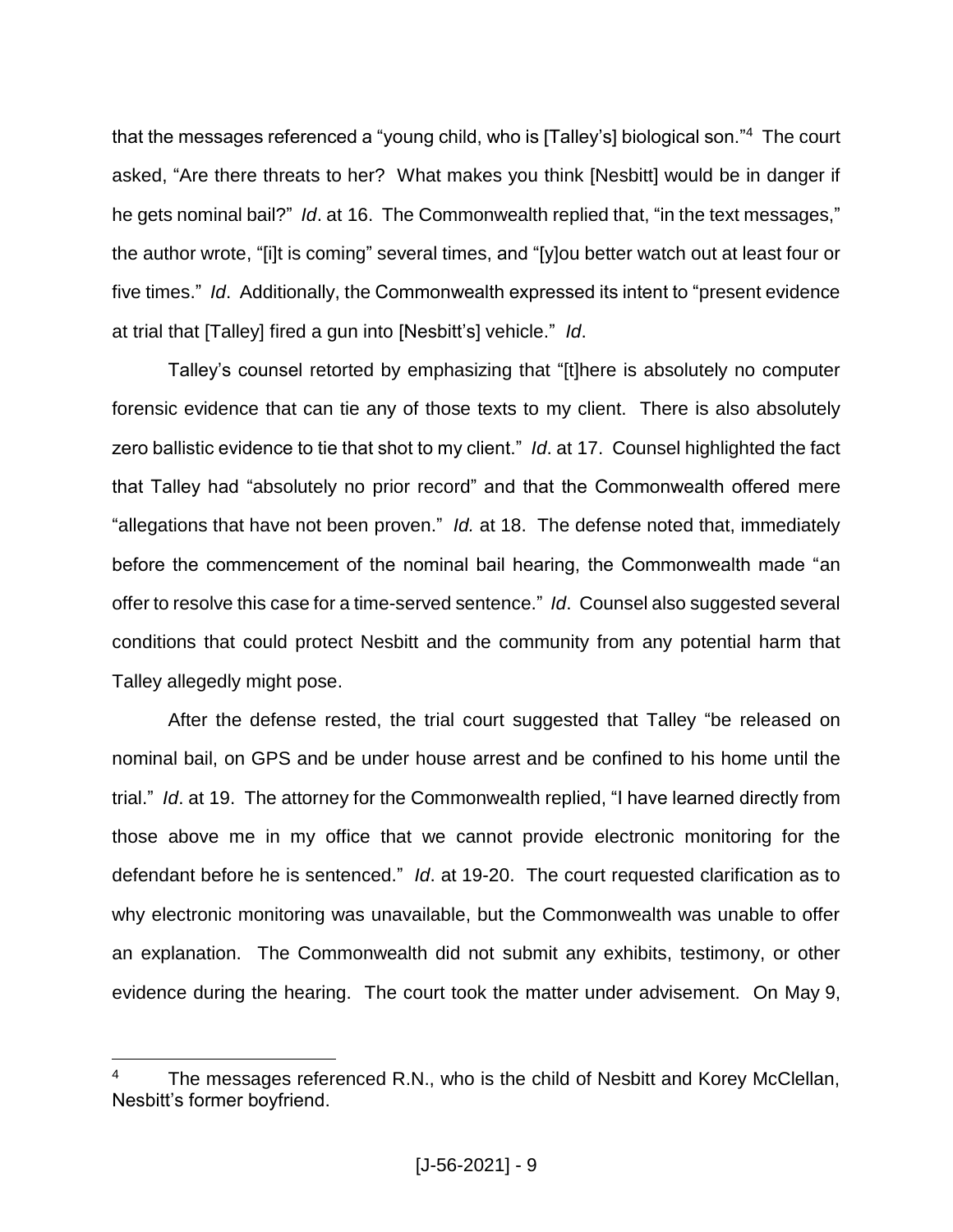2018, in a one-sentence order, the court denied Talley's motion for release on nominal bail. The court did not provide any reasons for denying the motion at that time.

On May 11, 2018, Talley moved for reconsideration of the denial of his nominal bail motion. On June 27 and 28, 2018, the trial court held a hearing on several pretrial motions, including on Talley's reconsideration motion.<sup>5</sup> During the hearing, the court described the Commonwealth's allegation that the threatening text messages resumed on June 22, 2017—the date that Talley was released from pretrial incarceration—as "the most important fact in denying" nominal bail. N.T., Mot. Hr'g, 6/27/2018, at 49; *see id.* at 29-49. On July 11, 2018, the trial court denied Talley's motion for reconsideration.

Beginning on July 20, 2018, Talley was tried before a jury over the course of five days. At trial, the Commonwealth sought to introduce printed versions of hundreds of screenshots that Nesbitt took of the messaging application installed on her phone that depicted the threatening and harassing text messages she had received. Because the exhibits were photographs of the messaging application, rather than the digital files themselves, they did not display certain metadata, $6$  such as the names of the participants in the message, the source of the message, the number of attachments, and timestamps. Rather, the screenshots displayed only what purported to be the messages' substantive

<sup>&</sup>lt;sup>5</sup> During this two-day hearing, the court also heard argument on a petition for writ of *habeas corpus*, a motion *in limine*, and a suppression motion. *See* N.T., Mot. Hr'g, 6/27/2018, at 3. In connection with Talley's *habeas* petition, the Commonwealth called Detective Chiarlanza, who explained and elaborated upon the allegations in the affidavit of probable cause. The trial court noted that "all of the testimony thus far[,]" including Detective Chiarlanza's testimony, "can be incorporated and cross-referenced and applied to all of the motions[.]" N.T., Mot. Hr'g, 6/28/2018, at 61.

Metadata is "[s]econdary data that organize, manage, and facilitate the use and understanding of primary data." *Metadata*, BLACK'S LAW DICTIONARY (11th ed. 2019). Stated differently, a computer uses metadata to describe and present primary data. The primary data is the substantive content that is displayed in the body of a document. Unlike primary data, metadata is not viewable in the document's body.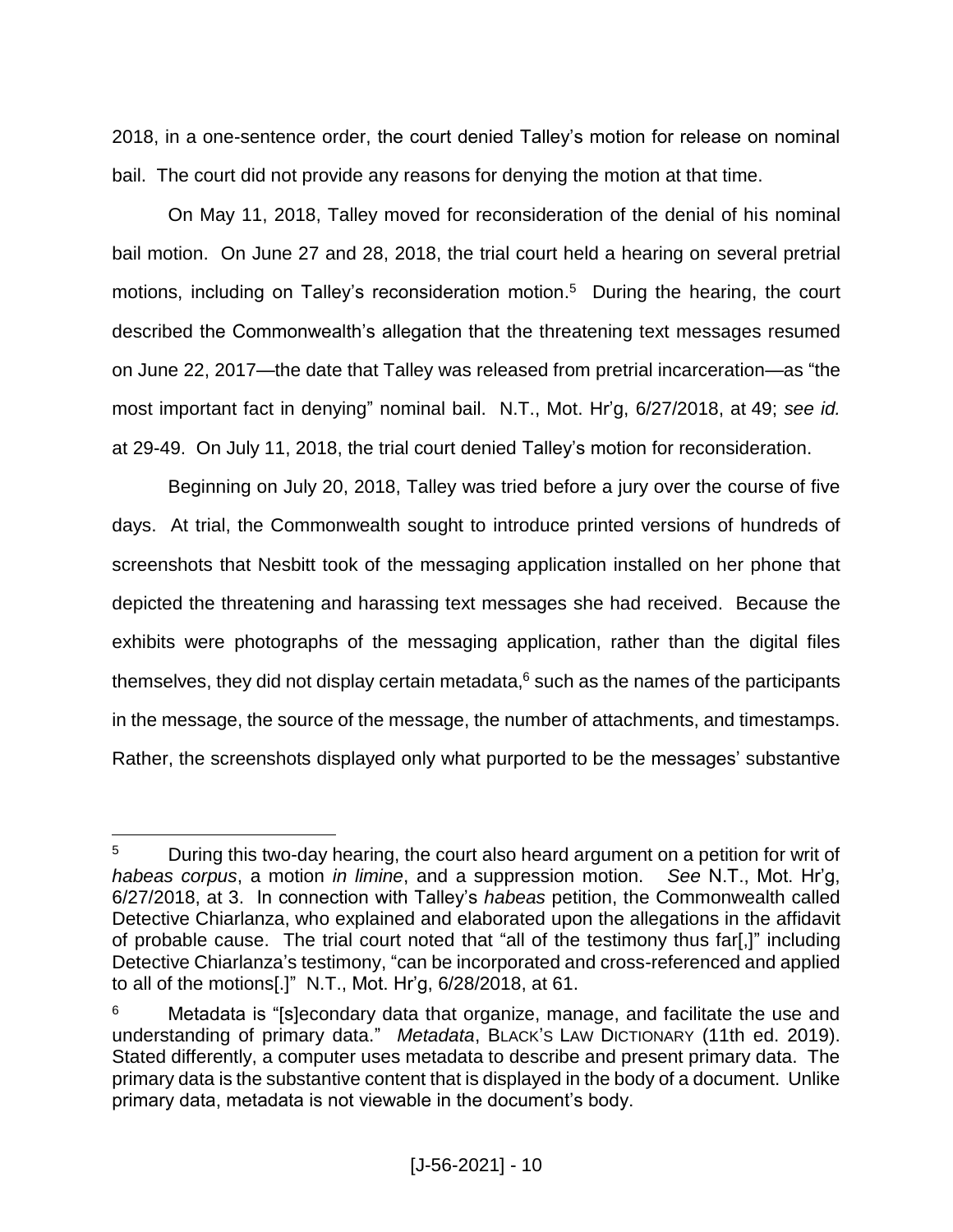content. Talley objected, asserting that the admission of the screenshots would violate the best-evidence rule. The court overruled his objection.

During the Commonwealth's case-in-chief, Nesbitt testified that the screenshots accurately portrayed the messages that she received. She explained that the anonymous messages began once she broke up with Talley. Nesbitt described many of the messages as referencing sexual acts between her and Talley and as containing peculiar phrases that he used throughout the relationship. The Commonwealth also introduced the text messages between Talley and Wolf, wherein Talley inquired about sending text messages anonymously. Further, the Commonwealth presented testimony describing the software discovered on Talley's computer and how it could be used to send anonymous text messages.

The defense's theory, in turn, was that Korey McClellan, the father of Nesbitt's child, authored the messages and that Nesbitt only claimed otherwise because she was upset with Talley. Talley testified that McClellan had been sending Nesbitt threatening messages months before Talley and Nesbitt ended their relationship and that McClellan continued to do so after the relationship ended. In addition, Talley testified that it was his decision to end the relationship with Nesbitt, not hers, and that she wanted to retaliate against him for kicking her out of his home. Talley claimed that Nesbitt manipulated her statements to law enforcement and her trial testimony in an effort to falsely paint Talley as the source of the offensive messages.

Ultimately, the jury found Talley guilty of two counts of stalking and one count each of terroristic threats and harassment. The jury deadlocked on the charges of recklessly endangering another person and simple assault. On August 24, 2018, the trial court sentenced Talley to time served (twenty-three months' incarceration), followed by five years' probation. Talley appealed.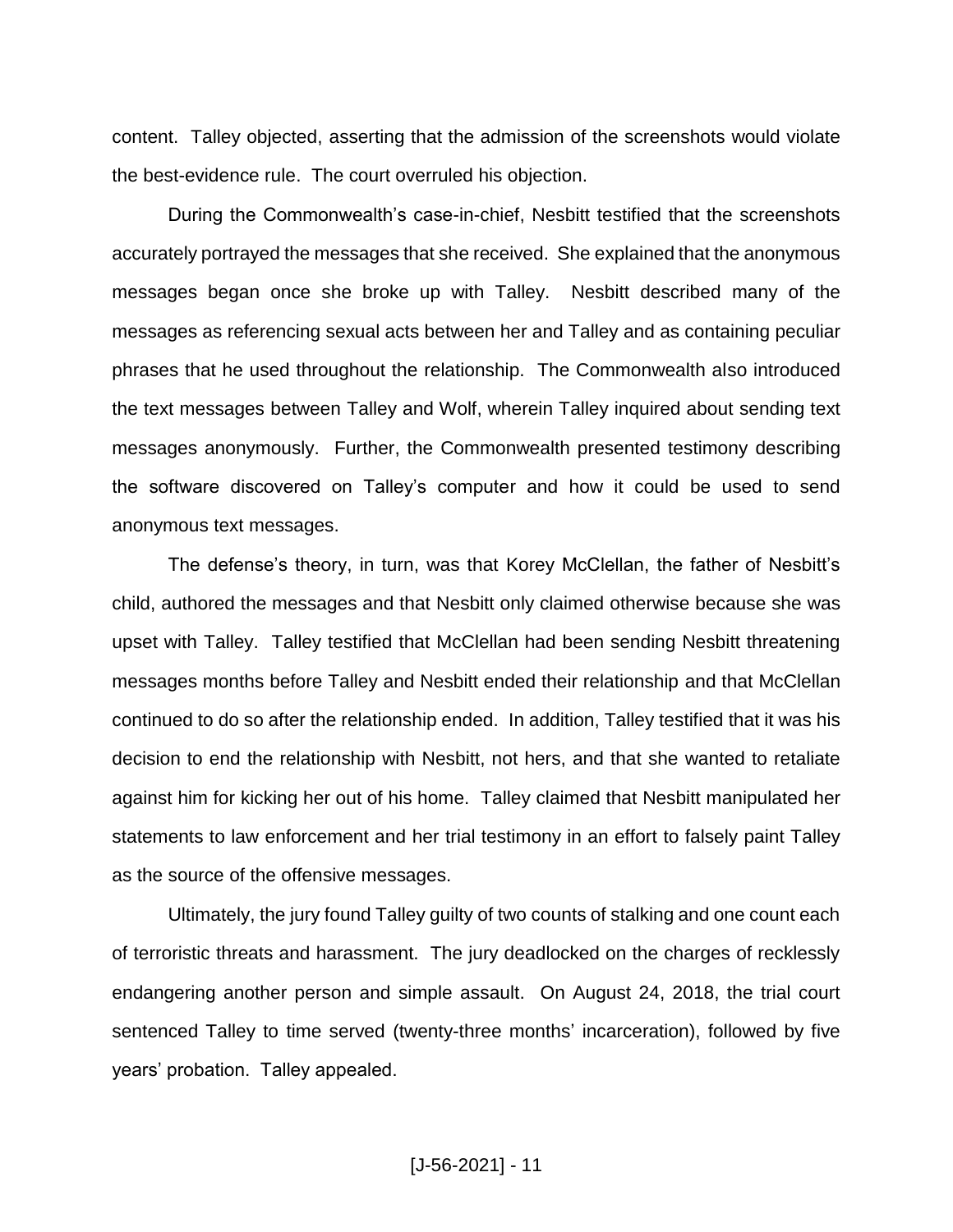In a unanimous opinion, the Superior Court affirmed Talley's judgment of sentence. *Commonwealth v. Talley*, 236 A.3d 42 (Pa. Super. 2020). Talley raised two claims that are relevant here.<sup>7</sup> First, he maintained that the Commonwealth failed to meet the requisite burden of proof to deny bail under Article I, Section 14 of the Pennsylvania Constitution. Second, he asserted that the trial court violated the best-evidence rule by allowing the Commonwealth to introduce screenshots of the text messages as they appeared in the messaging application on Nesbitt's cellphone. The Superior Court rejected both claims. 8

Concerning his right-to-bail claim, Talley specifically asserted that the Commonwealth was required to offer evidence or testimony to establish that no condition or combination of conditions of bail could protect the community from him. He maintained that the Commonwealth could not satisfy its burden solely by relying upon the allegations in the affidavit of probable cause attached to the criminal complaint. The Superior Court disagreed, concluding that "the record contained sufficient evidence to show that no condition or combination of conditions could reasonably assure the safety of the victim or the community." *Id.* at 51.

In arriving at that conclusion, the Superior Court addressed neither the burden of proof that Article I, Section 14 imposes upon the Commonwealth at a bail hearing nor

 $\overline{a}$  $7$  Talley also claimed that Article I, Section 14 of the Pennsylvania Constitution violated his federal right to due process. The Superior Court determined that Talley waived that argument because he raised it for the first time in his Pa.R.A.P. 1925(b) statement. In his petition for allowance of appeal, Talley did not challenge that determination. Further, Talley alleged that his sentence was illegal because the court imposed concurrent sentences for what he claimed was the same statutorily proscribed conduct. The Superior Court rejected Talley's illegal sentencing claim on the merits, and he does not challenge that holding presently.

<sup>&</sup>lt;sup>8</sup> The Superior Court found that Talley's argument relating to the denial of nominal bail was not moot because he claimed "that the wrongful denial of nominal bail deprived him of a meaningful opportunity to assist in his own defense and, as such, contributed to his conviction." *Talley*, 236 A.3d at 49 n.2.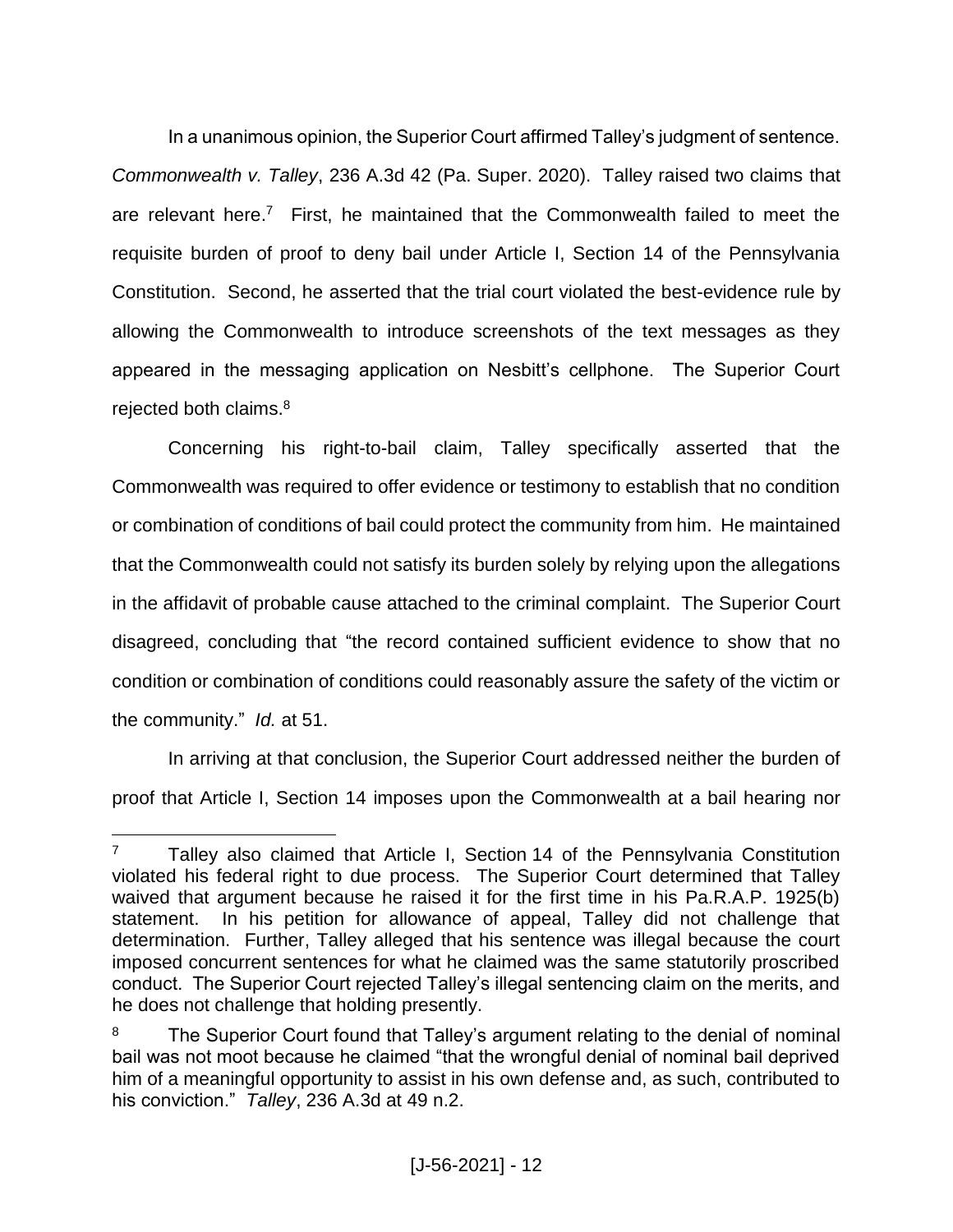whether the allegations supporting the charges filed against a defendant suffice. Instead, the appellate panel highlighted defense counsel's statement at the bail hearing that the affidavit of probable cause was a relevant consideration in deciding the motion, construing it as a "conce[ssion] that the Commonwealth could rely on the factual averments in the affidavit of probable cause to oppose [Talley's] motion." *Id.* at 52. The court found that the averments in the affidavit were enough to support the decision to deny Talley bail because they linked him to "numerous harassing text messages and violent threats issued to Ms. Nesbitt and set forth compelling proof that [Talley] used a firearm to damage Ms. Nesbitt's vehicle." *Id*. The court also underscored that "the trial court learned that house arrest with electronic monitoring was not available prior to sentencing," circumstances that also supported the decision to deny bail. *Id*.

The panel then turned to Talley's claim that the trial court's decision to admit the screenshots of the text messages violated the best-evidence rule, as codified at Pennsylvania Rules of Evidence 1001, 1002, 1003, and 1004. Talley argued that the screenshots were inadmissible because they did not meet the criteria of original writings or duplicates. In his view, important identifying information was missing from the messages. Specifically, he noted that screenshots lack metadata and that the messaging application's screen truncated portions of the messages as they originally would have appeared. According to Talley, these omissions compelled the conclusion that the screenshots did not accurately reproduce the information found in the source writing and thus the screenshots did not qualify either as originals or duplicates.

The panel explained that, per Rules 1002 and 1003, an original writing is required in order to prove its contents and that a duplicate is admissible to the same extent as an original unless the copy fails to accurately reproduce the original. The Superior Court long has held that whether the rule calls for an original or duplicate varies depending upon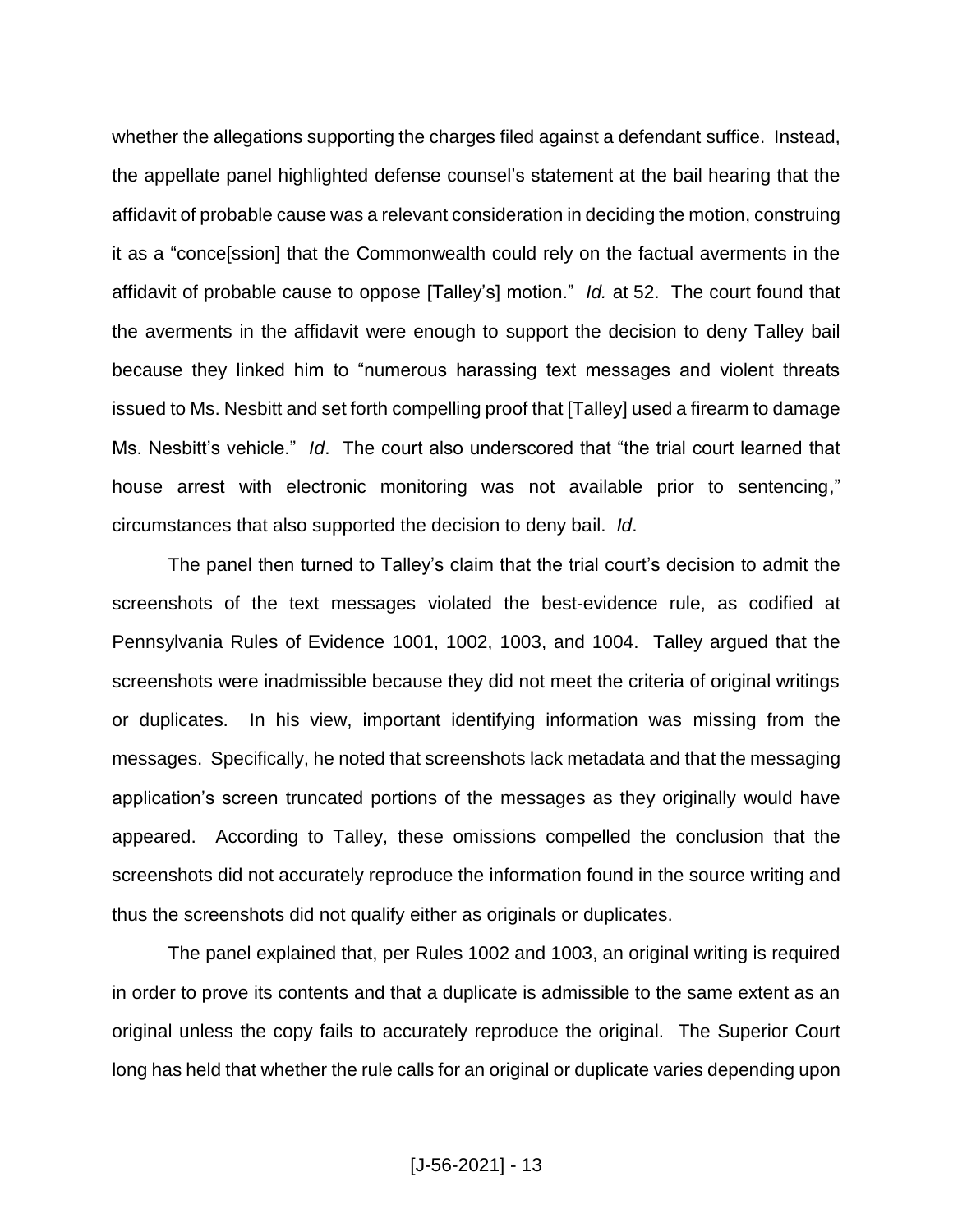the reason the writing is being introduced, such that a party must offer either an original or duplicate when the contents of the writing are *essential* to proving a central issue at trial. *See id.* at 61(citing *Commonwealth v. Green*, 162 A.3d 509, 518-19 (Pa. Super. 2017) (*en banc*) (reviewing Superior Court precedent on the topic)). To the extent that the text messages were "an essential component in a successful prosecution of" Talley, the court found that the best-evidence rule insisted upon an original or duplicate. *Id*. at 62. If the screenshots failed to meet the criteria in order to be considered either of those two types of writings, they were inadmissible.

The Superior Court turned to Rule 1001's definitions of original and duplicate writings. "For electronically stored information, 'original' means any printout—or other output readable by sight—if it accurately reflects the information." Pa.R.E. 1001(d). The rule defines a duplicate as "a copy produced by a mechanical, photographic, chemical, electronic, or other equivalent process or technique that accurately reproduces the original." *Id*. 1001(e). Finding that the screenshots were "authenticated printouts of the original electronic text messages," the court held that they constituted originals for purposes of Rule 1001(d). *Talley*, 236 A.3d at 62. Alternatively, the court also determined that the screenshots were admissible "as authenticated duplicates generated through a photographic process that accurately reproduced the original messages within the contemplation of Pa.R.E. 1001(e)." *Id*.

The court rejected Talley's contention that the omitted features—the hyperlinks, metadata, and sender's contact information—precluded the screenshots from being either duplicates or originals. Talley maintained that both a printout and a duplicate are inadmissible if they fail to accurately portray the original and that an original text message would have contained the features that the screenshots lacked. While recognizing that the omitted features may have "possessed some probative value in identifying the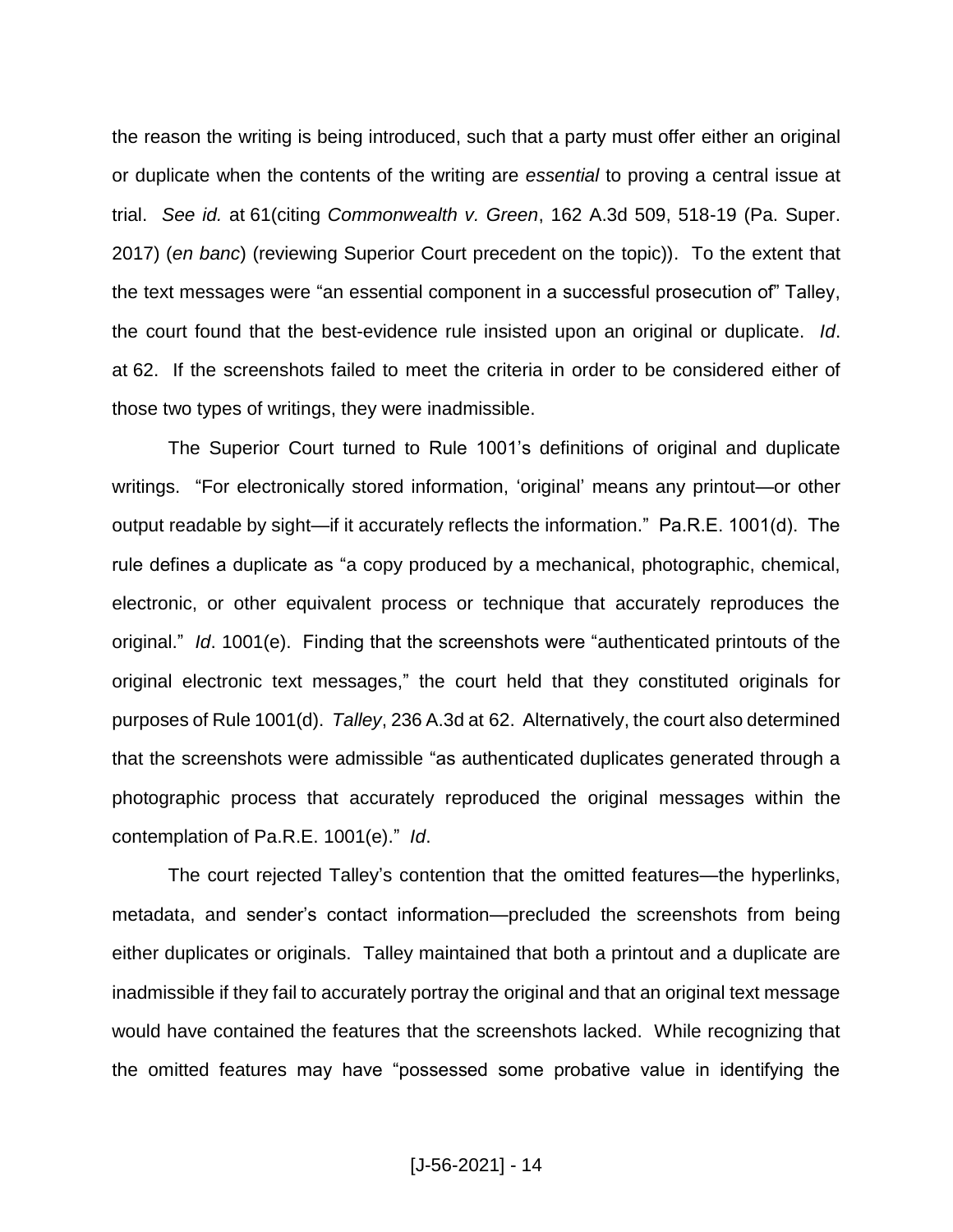author," the panel noted that Talley did not allege, let alone demonstrate, "that the content of those communications was essential in proving who sent the messages." *Id*. In other words, the court reasoned that whether a printout or duplicate accurately reflects the source writing turns upon whether the printout or duplicate is a verbatim reproduction of the aspects of the original that were "essential, not merely relevant, in proving a claim or defense." *Id.* The court explained that the features that were not reproduced here failed to meet that condition:

[Talley] does not allege that the omitted features rendered the screenshots incapable of showing that the original communications established the elements of the charged offenses. Most importantly, [he] does not claim that the hyperlinks, metadata, and other content found in the original text messages, but omitted from the screenshots, were material or essential in proving the identity of the individual who authored or sent the text messages. Put differently, [Talley] does not allege that either he or the Commonwealth needed to prove the content of the original text messages in order to show who sent the original communications. Instead, [his] claim is only that the omitted features may have facilitated an assessment of the authorship of the messages and, therefore, may have some relevance in determining the identity of the sender.

*Id*. Accordingly, the Superior Court rejected Talley's best-evidence claim and, discerning

no abuse of discretion on behalf of the trial court, affirmed Talley's judgment of sentence.

We granted Talley's petition for allowance of appeal, limited to the following

questions:

(1) Is the Commonwealth required under Art. I, [S]ection 14 of the Pennsylvania Constitution to produce clear and convincing evidence at a bail revocation hearing in order to meet its burden of proof that there is "no condition or combination of conditions other than imprisonment that will reasonably assure the safety of any person and the community when the proof is evident or presumption great"?

(2) Is it a violation of the Best Evidence Rule to permit the introduction of screenshots of text messages, and supporting testimony thereto, when those screenshots omit portions of the messages, all hyperlinks, and all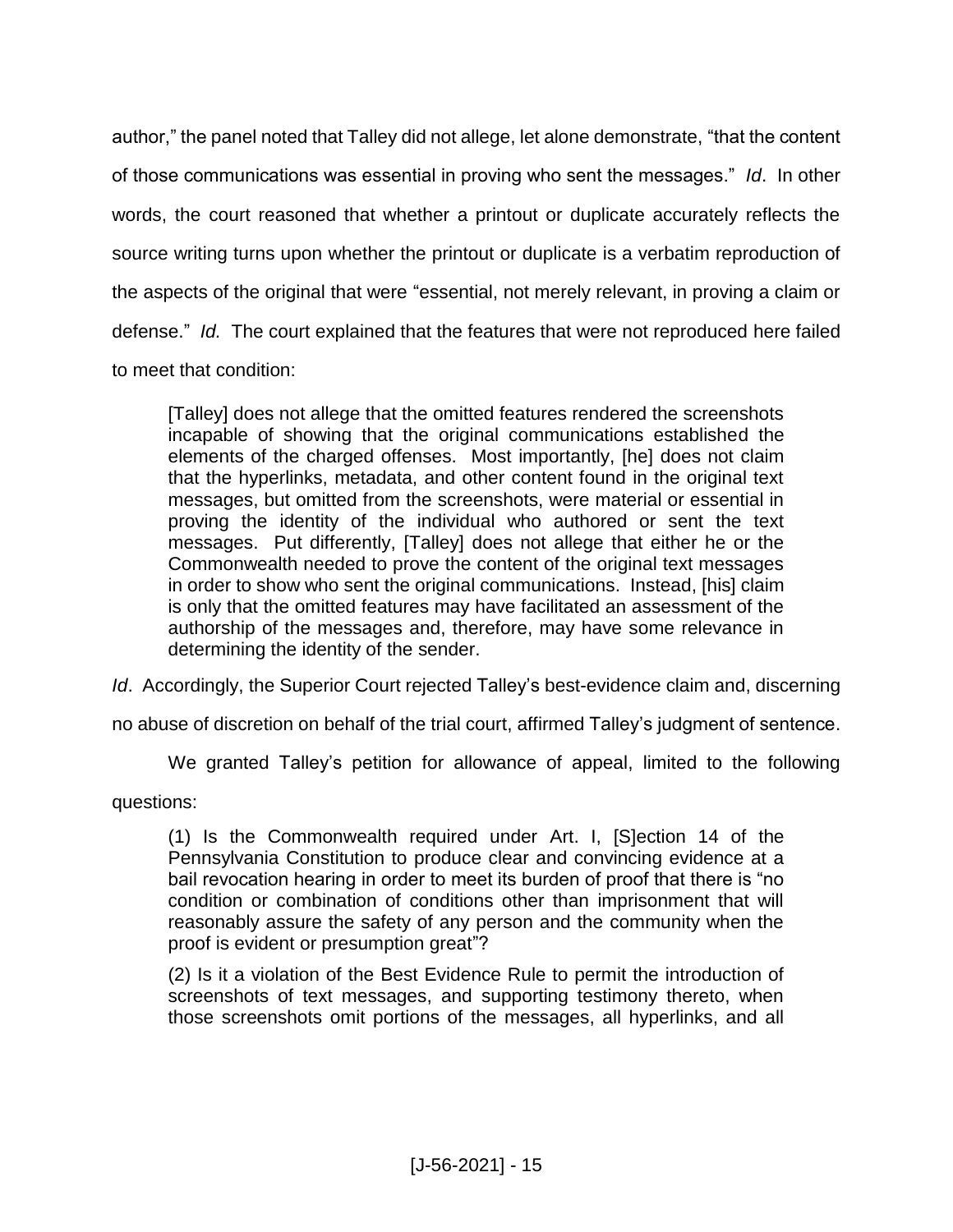metadata, and the original was in the possession of the offering party but has never been produced to the non-offering party?

*Commonwealth v. Talley*, 250 A.3d 468 (Pa. 2021) (*per curiam*).

#### **II. Issue One: Article I, Section 14's Standard of Proof**

Rule 600(B)(1) provides that a defendant held in pretrial incarceration must be brought to trial within "180 days from the date on which the complaint is filed." Pa.R.Crim.P. 600(B)(1). Talley was held in pretrial detention beyond that period; therefore, per Rule 600, he was to "be released immediately on nominal bail subject to any nonmonetary conditions of bail imposed by the court as permitted by law," unless he was not "entitled to release on bail as provided by law." *Id*. (D)(2). At his bail hearing, the Commonwealth asserted that Talley was not entitled to release "as permitted by law," because a court may deny nominal bail under Rule 600 when a defendant is nonbailable under Article I, Section 14. As Talley was not charged with either a capital offense or an offense that carries a life sentence, the Commonwealth invoked the third category of nonbailable persons, which applies when "no condition or combination of conditions other than imprisonment will reasonably assure the safety of any person and the community." *Id*. The instant dispute is whether the "proof [was] evident or presumption great" that Talley fell within that category.

#### **A. The Parties' Arguments**

Talley's principal assertion is that Article I, Section 14's use of the phrase "proof is evident or presumption great" requires the Commonwealth to present "clear and convincing evidence" that the defendant committed the alleged offenses and that "there are no conditions of release that could obviate any risk posed by his release." Talley's Br. at 29. Talley argues that, because the Commonwealth solely relied upon the allegations in its affidavit at the nominal bail hearing, it failed to sustain its burden of proof. Further, he faults the trial court for deciding that no condition of bail could mitigate any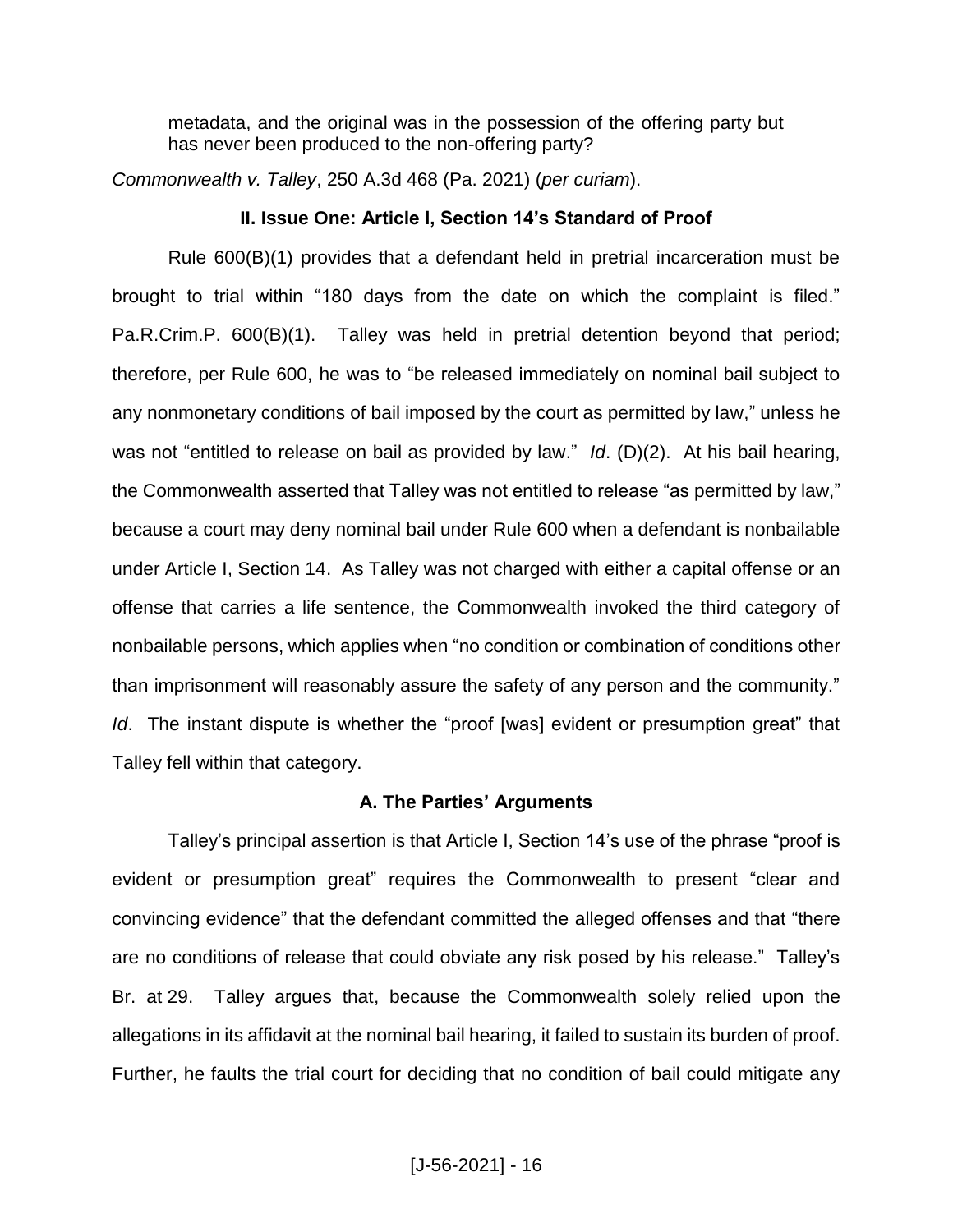potential harm by considering only the prosecution's unsupported averment that electronic monitoring was unavailable. Talley suggests that the supposedly erroneous denial of nominal bail entitles him to a new trial because, had he been released, he would have been able to obtain exculpatory evidence in service of his defense.

Talley makes four arguments in support of his position that clear and convincing evidence is the pertinent standard. He begins with the plain language of Article I, Section 14. Citing dictionary definitions, he notes that "evident" is synonymous with "clear," thus "the plain language of Article I, § 14, translated into standard legal parlance, indicates a clear and convincing standard." Talley's Br. at 27. Talley then asserts that "the overwhelming majority" of other jurisdictions have interpreted the phrase "proof is evident or presumption great" to mean what is contemporarily referred to as "clear and convincing evidence." *Id*.

Next, Talley insists that clear and convincing evidence is the standard that best reflects the weight that the framers afforded the right to bail. He notes that a probable cause or *prima facie* standard is used when the court must decide whether the defendant can be charged with a crime, at which point the encroachment upon the accused's liberty is relatively minor, and that proof beyond a reasonable doubt is needed for a conviction, when the threat to the accused's liberty is at its greatest. According to Talley, the deprivation of liberty that occurs when the accused is denied bail is graver than the risk attendant to a preliminary hearing, but less significant than the stakes of a criminal trial. In that vein, the clear and convincing evidence standard is less demanding than proof beyond a reasonable doubt, but more demanding than probable cause or a *prima facie* showing. In light of his position that the burden of proof to deny bail should rest between the two poles, Talley concludes that clear and convincing evidence applies at denial of bail hearings. *See generally id*. at 27-29.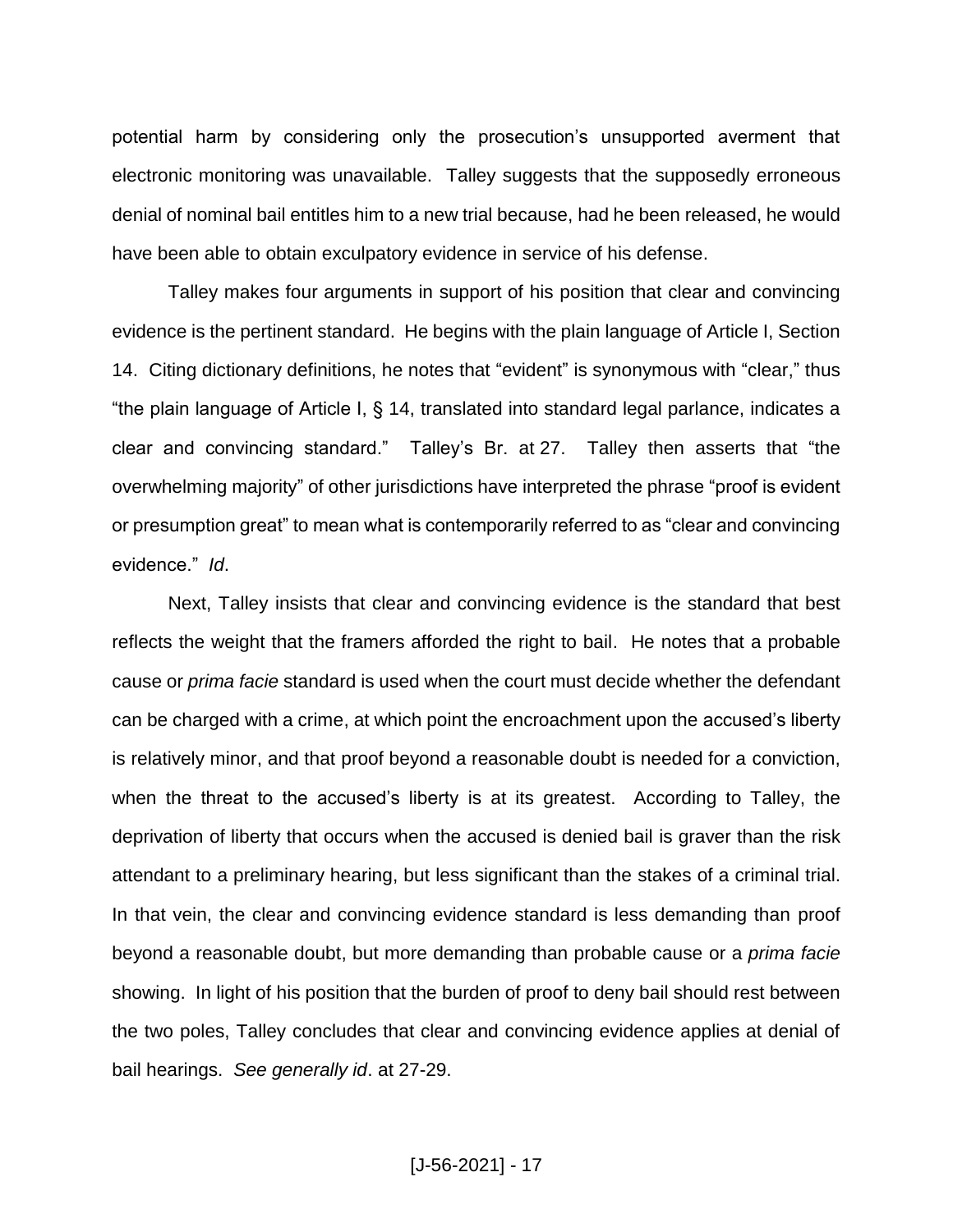His fourth argument in favor of the clear and convincing standard invokes the canon of constitutional avoidance, positing that an interpretation of "proof is evident or presumption great" as any lesser standard would violate federal due process principles. *See id*. at 29 (citing 1 Pa.C.S. § 1922(3) (providing that, when ascertaining legislative intent, courts may presume "[t]hat the General Assembly does not intend to violate the Constitution of the United States or of this Commonwealth.")) To that end, Talley cites *United States v. Salerno*, 481 U.S. 739 (1987), in which the Supreme Court of the United States considered whether the federal Bail Reform Act of 1984 violated the due process protections afforded by the Fifth Amendment to the United States Constitution by permitting pretrial detention on the grounds of future dangerousness. *See* 18 U.S.C. § 3142(g) (providing for future dangerous as a basis for denying bail). In rejecting a facial challenge to the Act, the Court held that pretrial incarceration due to future dangerousness is not unconstitutional *per se* because "the Government's regulatory interest in community safety can, in appropriate circumstances, outweigh an individual's liberty interest." *Salerno*, 481 U.S. at 749. The Court explained that the Government's concern for community safety, combined with the procedural safeguards contained in the statute, outweighed a defendant's liberty interest and satisfied constitutional scrutiny. *Id*. at 751–52.

The procedural guarantees were essential to the Court's holding, as they demonstrated that the Act was not "a scattershot attempt to incapacitate those who are merely suspected of these serious crimes." *Id*. at 750. Among the Act's numerous protections was the requirement that "the Government must convince a neutral decisionmaker by *clear and convincing evidence* that no conditions of release can reasonably assure the safety of the community or any person." *Id.* (emphasis added.) Given the Court's invocation of that particular standard as justification for upholding the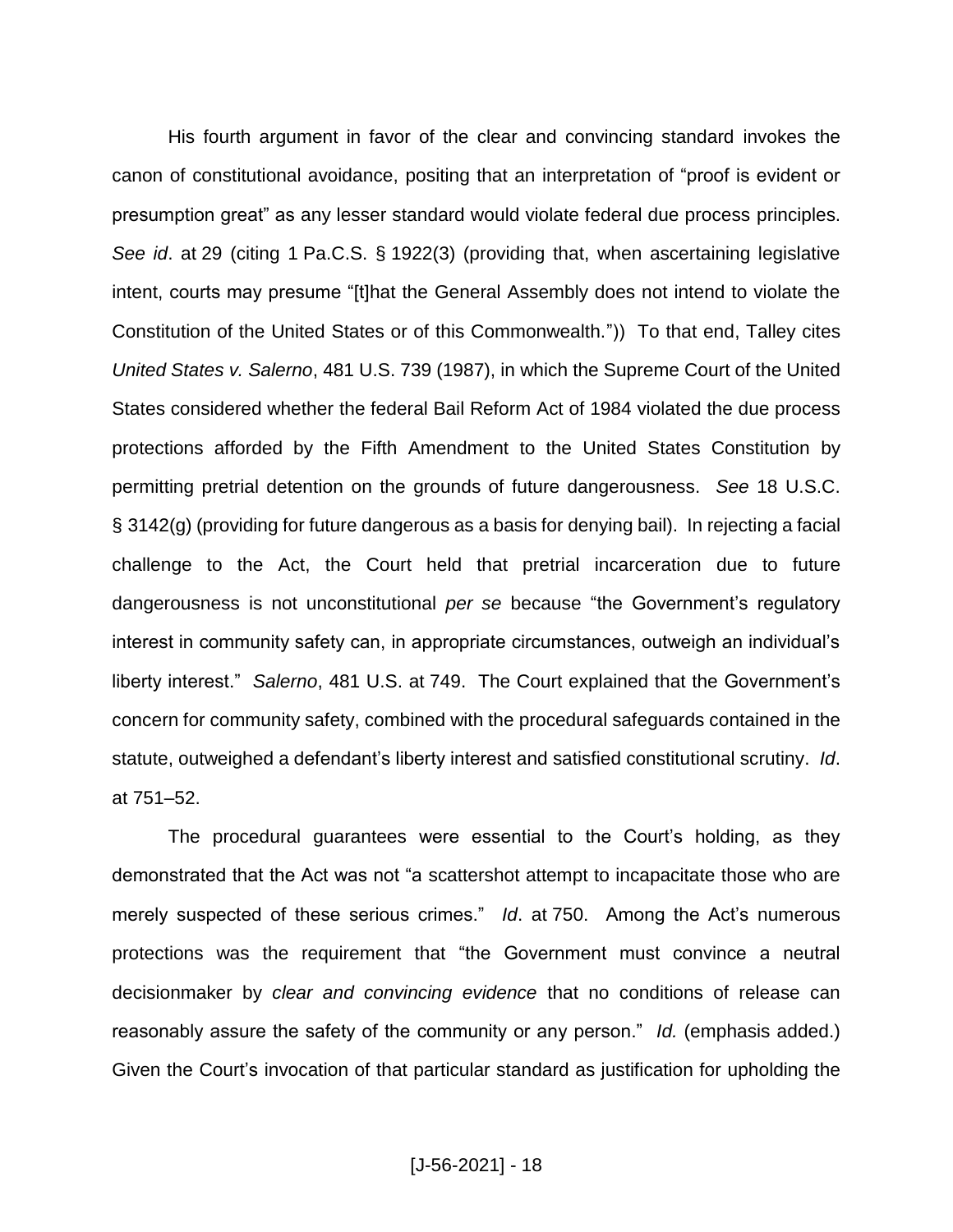Act, Talley asserts that Article I, Section 14 would violate federal due process if we interpreted "proof is evident or presumption great" as demanding anything less.

With that in mind, Talley addresses the kind of evidence that he believes is needed to satisfy his preferred standard. He suggests that, before denying bail, a court must consider "the weight of the evidence" demonstrating that the accused committed the charged offenses, in addition to "whether there are any combinations of conditions available that could obviate whatever risk is posed by the defendant." Talley's Br. at 31. Talley premises this argument upon the fact that, unlike the probable cause standard applicable to preliminary hearings, clear and convincing evidence is not just a burden of production—it also is a burden of persuasion. Talley details the specific evidentiary requirements as follows:

[T]he judicial officer would have to survey what conditions of release are available (including drug and alcohol counseling, frequent check-ins with the department of probation, electronic ankle monitoring, stay away orders, restrictions regarding use of electronic equipment, etc.) and how those conditions could obviate the overall risk presented by the defendant, which would be determined by an examination of [the Pa.R.Crim.P. 523] factors such as: the nature and seriousness of offense charged, the defendant's character, physical and mental condition, community ties, past conduct or past criminal history, and any history related to drug or alcohol abuse.

## *Id*.

According to Talley, the Commonwealth failed to fulfill those evidentiary requirements. He underscores that the Commonwealth offered only the affidavit of probable cause, which consisted exclusively of hearsay (namely, the investigating officer's description of the evidence and witness statements), which Talley notes fails to meet even the lower standard of proof for a preliminary hearing. *See* Talley's Br. at 32 (citing *Commonwealth v. McClelland*, 233 A.3d 717, 736 (Pa. 2020)). Talley reasons that, if the allegations were insufficient to hold the case for court, which requires a lesser evidentiary standard than the present bail inquiry, then surely they were insufficient to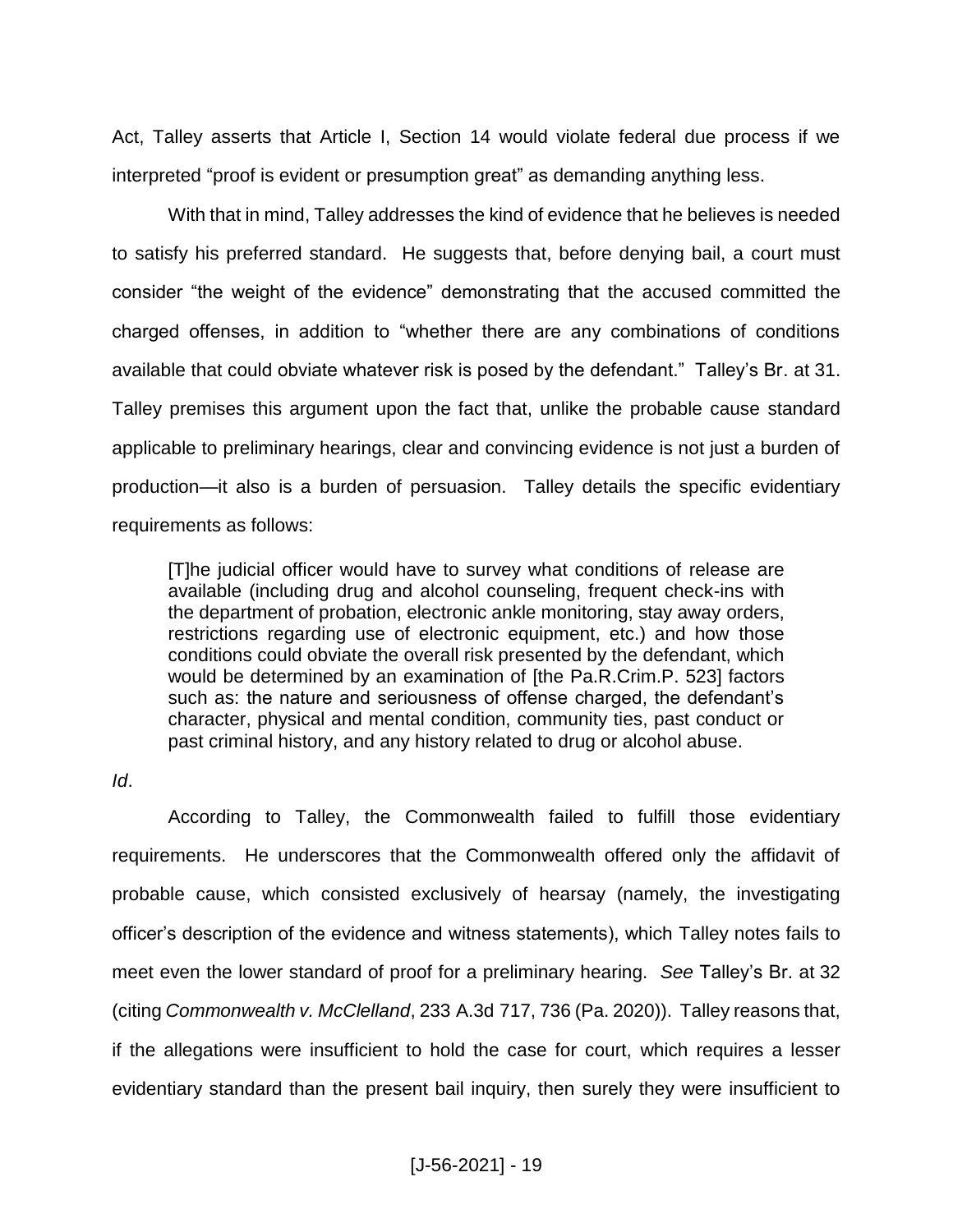deny him bail. As an example of the distortion that inheres in the use of allegations, Talley references statements in the prosecutor's averments at the bail hearing that were incorrect, such as the erroneous claim that the text messages referenced Talley's child (they referenced Nesbitt's daughter, R.N.).

Talley assails the Commonwealth for its contention at the bail hearing that electronic monitoring was unavailable, which contention he claims lacked support. Talley explains that it was the prerogative of the trial court, not the prosecution, to decide whether that condition of bail was available: "[A]s an arm of the trial court, the probation department would have to follow a valid court order for electronic monitoring." *Id*. at 35- 36 (citing PA. CONST. art. V, § 1) ("A county's adult probation and parole office is considered an arm of the trial court, rather than the prison system, and thus, the probation department operates under the common pleas court's authority.")). Talley notes that the Montgomery County Court of Common Pleas has placed other defendants in home confinement with electronic monitoring prior to sentencing. *See id.* at 36 ("Indeed, electronic monitoring does occur in Montgomery County prior to sentencing when ordered by the judge. *See Commonwealth v. Saunders*, CP-46-CR-0009004-2016 (on November 6, 2017, prior to Mr. Talley's bail hearing, the defendant was ordered to be placed on electronic monitoring prior to sentencing until the conclusion of the trial for his codefendant); *see also Commonwealth v. Fountain*, CP-46-CR-0003966-2019 (on October 25, 2019, after Mr. Talley's hearing, the defendant's nominal bail motion was granted and he was placed on home confinement and electronic monitoring).").

Lastly, Talley argues that the denial of nominal bail entitles him to a new trial. He cites several studies and law review articles suggesting that pretrial detention increases the likelihood of conviction, which they attribute to a combination of a detainee's inability to assist his counsel in obtaining exculpatory evidence, the difficulty in communicating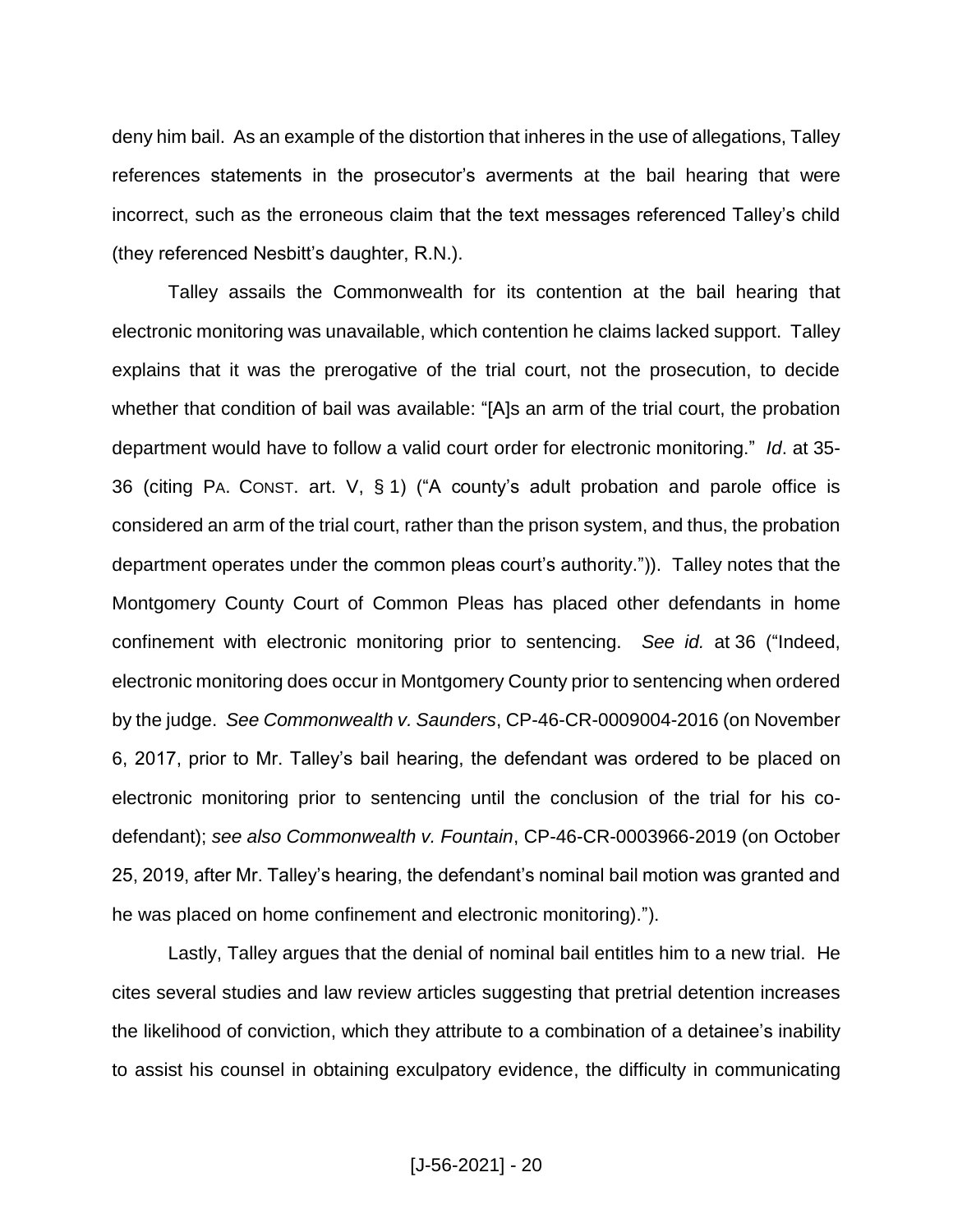with counsel while detained, and the diminished likelihood that a detainee will pursue pretrial strategies that might cause delay, extending the incarceration. Talley does not offer any particular strategy that he would have pursued had he not been incarcerated. Nor does he highlight any specific instance where pretrial incarceration hampered his communication with his attorney.

Talley does, however, suggest that he would have been able to procure specific evidence had he been released on nominal bail. He alleges that he would have been able to obtain Facebook posts authored by Nesbitt in which "she described him in the way mentioned in his testimony,"<sup>9</sup> in addition to "locating the cease-and-desist letter his previous attorney had written to Ms. Nesbitt."<sup>10</sup> *Id*. at 42. He claims that "the prosecuting attorney improperly leveraged Talley's bail denial against him when he badgered Talley for not personally bringing in the above-mentioned evidence," despite the fact that "the prosecutor knew that Talley had no ability to gather such evidence precisely because the prosecutor had insisted Talley not be released pretrial." *Id*. In support of that claim, Talley references the following excerpts of his cross-examination by the Commonwealth:<sup>11</sup>

 $\overline{a}$ <sup>9</sup> Talley testified that, after the breakup, Nesbitt began sharing on Facebook screenshots of the harassing messages that she had received. N.T., Trial, 7/24/2018, at 409. According to Talley, Nesbitt's posts tagged Talley's account and stated that he was responsible for sending the messages. *Id*. Talley claimed that Nesbitt made these posts in retaliation for Talley kicking her out of his home after the breakup. *See id.* at 411- 12.

 $10$  Talley testified that, after seeing the Facebook posts, he hired an attorney who sent Nesbitt a cease-and-desist letter, demanding that Nesbitt stop sharing posts about the messages and claiming that Talley was the sender. *See* N.T., Trial, 7/24/2018, at 411-12.

 $11$  Talley omits the conversation that preceded this excerpt. The exchange followed the prosecution's inquiry about Talley's text conversation with his friend David Wolf, in which Talley asked Wolf how to "blow up" a phone with text messages. *See id*. at 442. In response, Wolf indicated that doing so might expose Talley to criminal prosecution. *See id*. Talley replied, "That's what Tor is for." *Id*. Talley claimed there were phone calls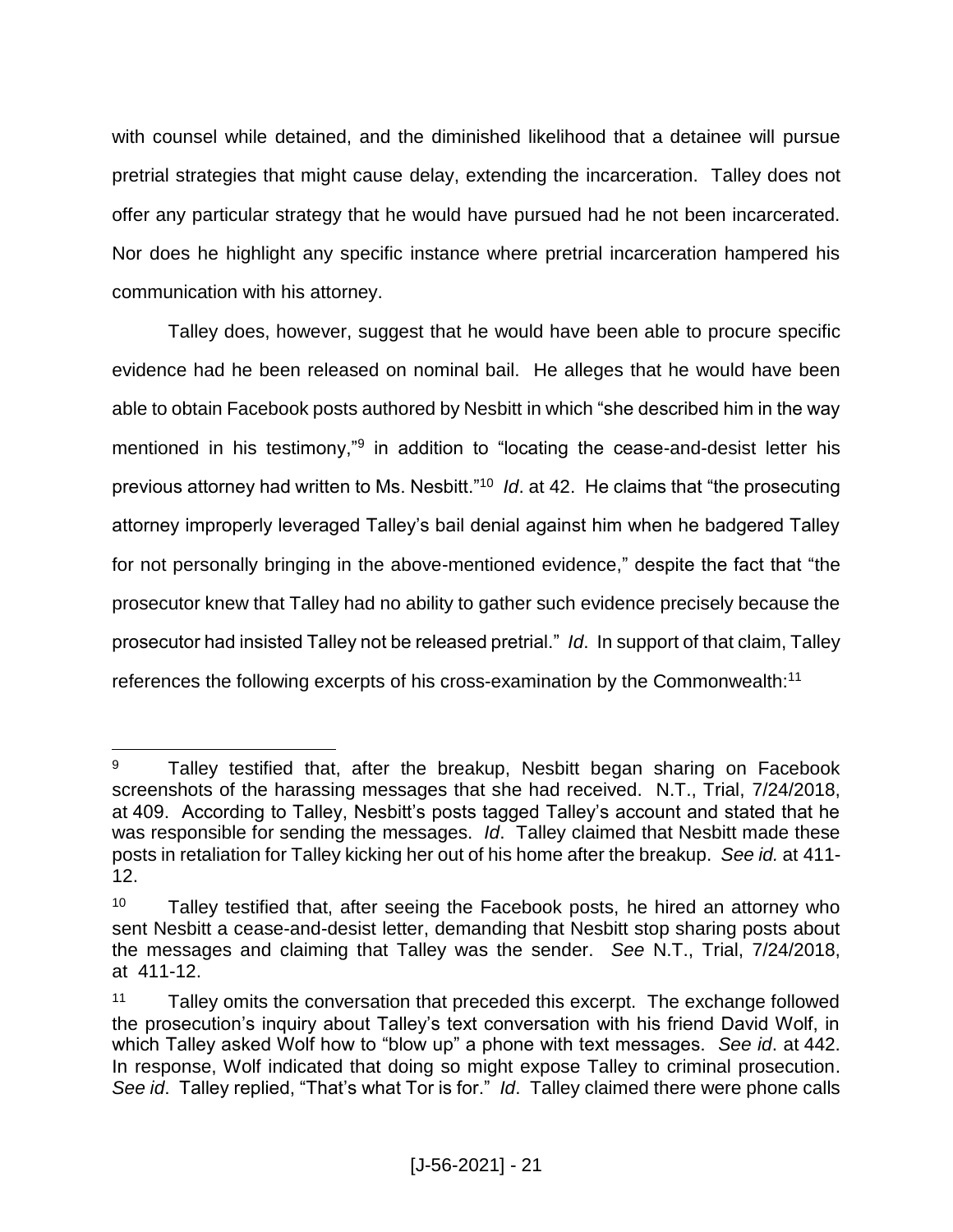| Commonwealth: | That's not contained in the evidence that the jury<br>is considering, right? Right now you're talking<br>about a conversation that we have no proof of.                                                           |
|---------------|-------------------------------------------------------------------------------------------------------------------------------------------------------------------------------------------------------------------|
| Talley:       | The only proof is that I am under oath, and I am<br>telling you what occurred.                                                                                                                                    |
| Commonwealth: | Understood. That goes the same for the cease-<br>and-desist letter, right?                                                                                                                                        |
| Talley:       | I don't know if we have a copy of that or not.                                                                                                                                                                    |
| Commonwealth: | And the Facebook postings you mentioned?                                                                                                                                                                          |
| Talley:       | I believe we have some copies of them. I am<br>not sure if they're going to be offered into<br>evidence or not. That's not my department.<br>With respect. I don't mean to sound like a smart<br>aleck with that. |

N.T., Trial, 7/24/2018, 444-45.

 $\overline{a}$ 

| Commonwealth: | My question is: You have the capacity, if you<br>really wanted to get these Facebook records,<br>that you can try and track that down? |
|---------------|----------------------------------------------------------------------------------------------------------------------------------------|
| Talley:       | Me? No.                                                                                                                                |
| Commonwealth: | You can petition Facebook to try to get them?                                                                                          |
| Talley:       | l suppose so.                                                                                                                          |

*Id.* at 448-49. Characterizing this conversation as proof that the denial of nominal bail affected the outcome of his trial, Talley asks this Court to vacate his sentence and remand for a new trial.

For its part, the Commonwealth argues that "proof is evident or presumption great" means that the evidence presented at the bail hearing, along with reasonable inferences in the Commonwealth's favor, need only establish a "*prima facie* case." Commonwealth's Br. at 28. The Commonwealth derives this argument from two of this Court's decisions,

between him and Wolf concerning TOR, the anonymous browser, which, according to Talley, demonstrated that Wolf, not Talley, was curious about how to use TOR.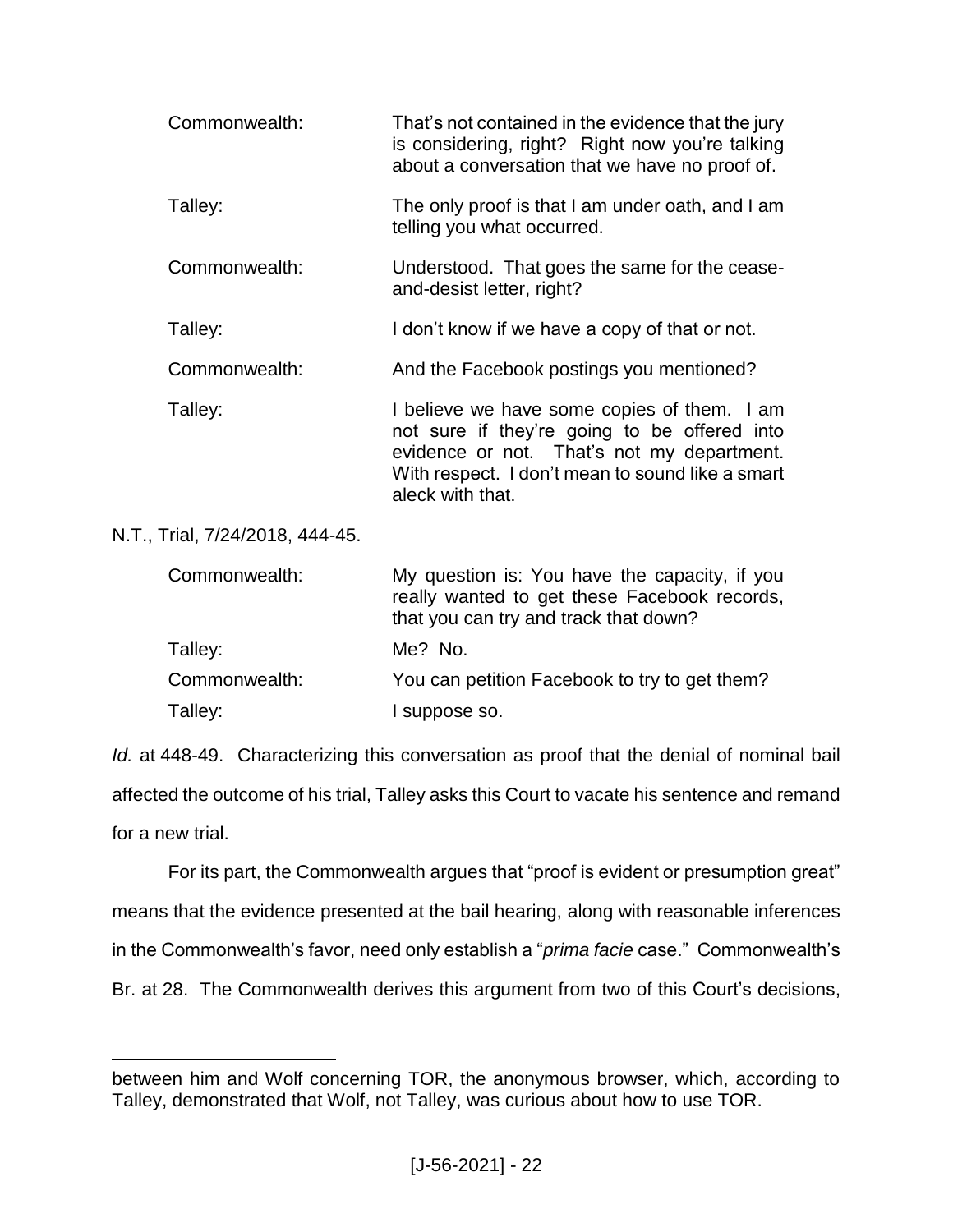*Commonwealth ex rel. Alberti v. Boyle*, 195 A.2d 97 (Pa. 1963), and *Commonwealth v. Farris*, 278 A.2d 906 (Pa. 1971).

In *Alberti*, Angelo Alberti "was incarcerated in Allegheny County following a verdict of the Coroner's Jury that he be held to await the action of the Grand Jury on a charge of murder."<sup>12</sup> 195 A.2d at 97. Alberti filed a *habeas* petition, seeking release on bail. *Id*. At the bail hearing in the Allegheny County Court of Common Pleas, the Commonwealth relied upon the record of the coroner's inquest, but offered no testimony or other evidence. *Id*. The court granted Alberti bail, and the Commonwealth appealed to this Court, which considered the meaning of "proof is evident or presumption great" for the first time.<sup>13</sup> Without any analysis, the Court held that "if the Commonwealth's evidence which is presented at the bail hearing, together with all reasonable inferences therefrom, is sufficient in law to sustain a verdict of murder in the first degree, bail should be refused." *Id*. at 98. Further, the Court proscribed the practice "of deciding this very important question on the basis of the testimony presented at a coroner's inquest." *Id*. Instead, "a decision should be made on the basis of the testimony which is presented by the Commonwealth at" the bail hearing. *Id*. Because the bail court considered only the record of the coroner's inquest, the *Alberti* Court remanded the matter for an evidentiary bail hearing. *Id*.

 $12$  A "coroner's jury" is a six-person jury that a coroner may summon following an inconclusive autopsy. *See* 16 P.S. § 1219-B ("If the coroner is unable to determine the cause and manner of death following an autopsy, the coroner may conduct an inquest upon a view of the body as provided by law."); *id* (explaining that, at the inquest, the coroner's duty is to "[a]scertain the cause of death"; to determine whether any person other than the decedent "was criminally responsible therefor by act or neglect," and, if so, "the identity of the person"; and to "examine further evidence and witnesses regarding the cause of death"); *id.* § 1228-B ("The coroner may summon a jury of six individuals and two alternates to be selected from the jury panels of the court of common pleas.").

<sup>13</sup> At the time, Article I, Section 14 provided: "All prisoners shall be bailable by sufficient sureties, unless for capital offenses when the proof is evident or presumption great." PA. CONST. art. I, § 14 (effective to Nov. 3, 1998).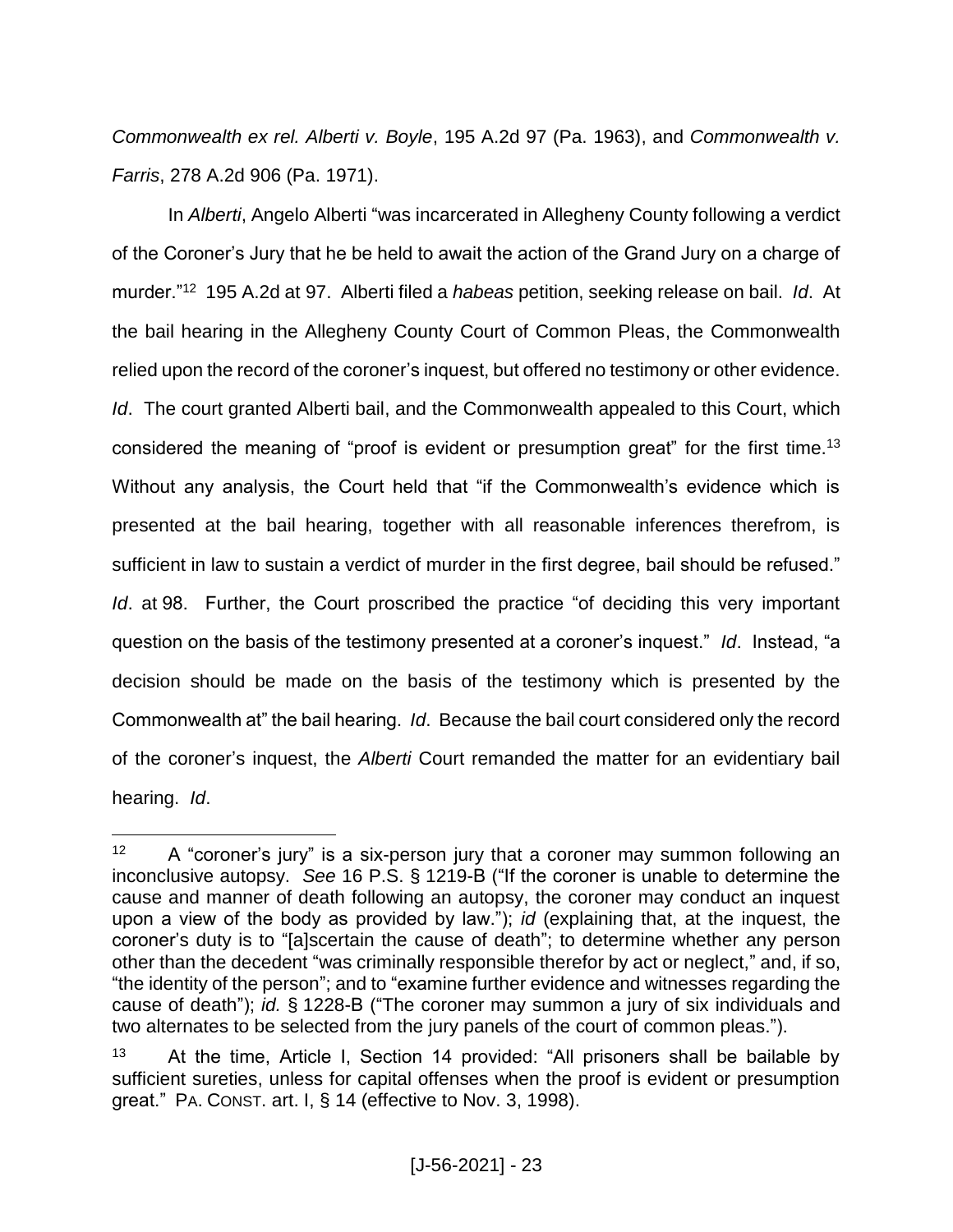In *Farris*, the Commonwealth filed a delinquency petition against fourteen-year-old Emmanuel Farris following a homicide. 278 A.2d at 907. At "a counseled evidentiary hearing before a judge sitting in the Court of Common Pleas of Philadelphia, Family Court Division," the Commonwealth presented evidence that "Farris fatally stabbed another youth in the back without provocation during a street gang fight." *Id*. A grand jury subsequently indicted Farris for murder, voluntary manslaughter, and involuntary manslaughter, which Farris moved to quash. *Id*. After a hearing, "during which it was disclosed that Farris had previously committed acts in violation of the criminal laws and was committed to a correctional institution from which he committed an escape," the court denied the motions to quash, and ordered Farris to be held in pretrial detention. *Id*. Farris appealed the trial court's denial of his motion for release on bail to this Court, which disposed of his claim in a single sentence: "Since evidence offered at the preliminary hearing in the Family Court Division established a *prima facie* case of murder in the first degree, the court below did not err in refusing to release Farris on bail pending trial, and its order to this effect will be affirmed." *Id*. The Court did not discuss or cite *Alberti*.

The Commonwealth contends that *Farris* and *Alberti* compel the conclusion that "the standard of proof for denial of bail under Article I, § 14 is [a] *prima facie* case," and that "the standard remains the same" notwithstanding the 1998 amendment to the rightto-bail-clause. Commonwealth's Br. at 29. However, the Commonwealth offers no explanation as to what constitutes a *prima facie* case in the context of a request that bail be denied based upon an assertion that no condition or combination of conditions other than imprisonment will reasonably assure the safety of any person and the community, which was not a basis for denying bail when *Farris* and *Alberti* were decided. Moreover, in dismissing Talley's claim that something less than clear and convincing evidence would violate federal due process following the High Court's decision in *Salerno*, the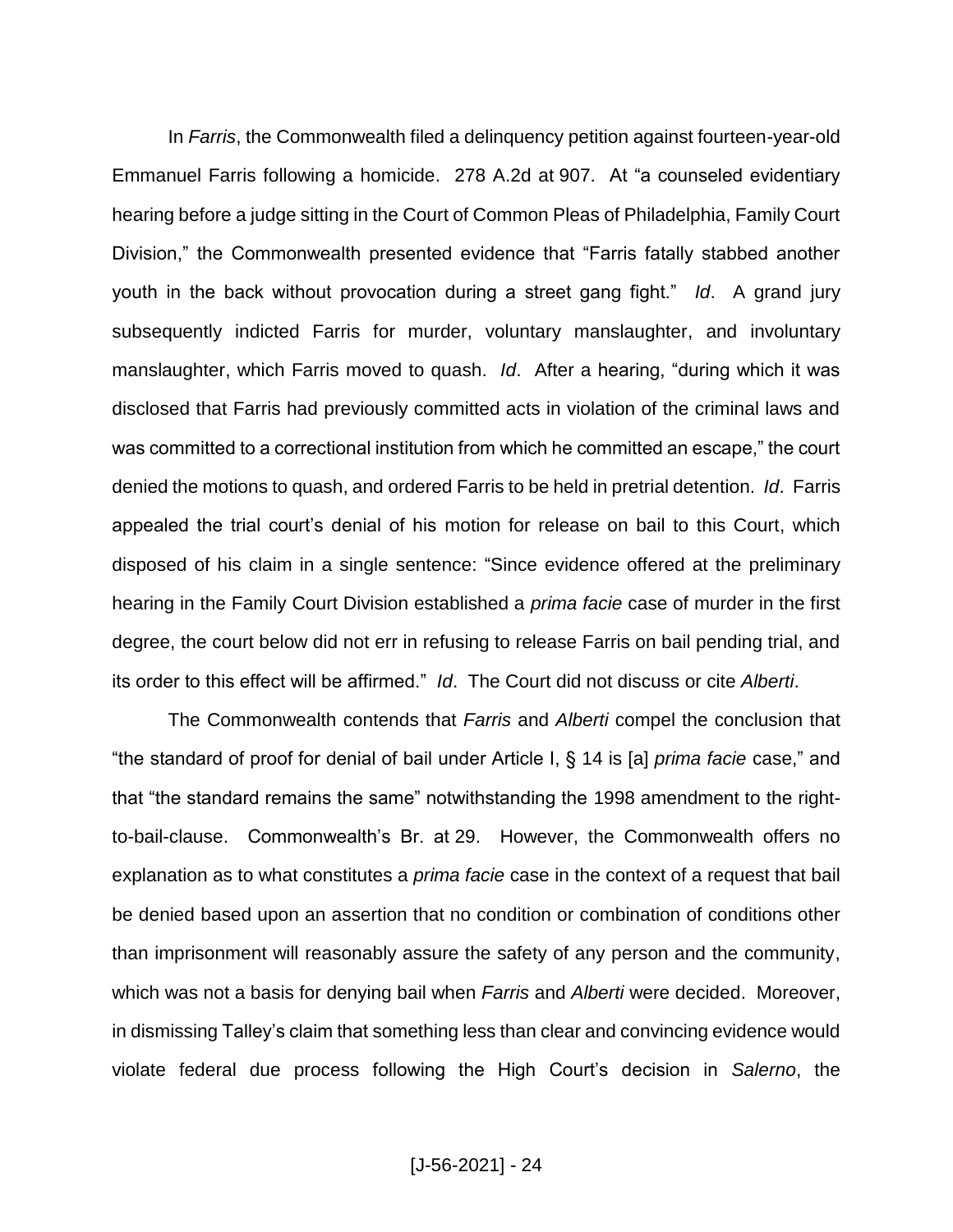Commonwealth suggests that the fact that "the safeguards in *Salerno* were enough for the federal Bail Reform Act of 1984 to withstand a due process challenge does not mean its procedures are necessary under the federal Constitution." *Id*. at 34. Assuming, *arguendo*, that clear and convincing evidence is the proper standard, the Commonwealth contends that the trial court did not abuse its discretion in denying nominal bail here because the court considered the evidentiary proffer set forth in the affidavit of probable cause,<sup>14</sup> which the Commonwealth believes was enough to satisfy that higher standard. *See id*. at 38-39 (recounting the affidavit's allegations). The Commonwealth notes that it proffered evidence of death threats that Nesbitt received via text message, proof that someone had shot her vehicle, and witnesses who could connect Talley to both the shooting and the texts. While the Commonwealth insists that Talley stipulated to the affidavit's allegations, it maintains that, "even if [Talley] had not stipulated to the affidavit of probable cause, the Commonwealth could still rely on it." *Id*. at 38 n.21.

# **B. Discussion**

Resolution of this first issue requires us to interpret Article I, Section 14 of the Pennsylvania Constitution. In answering this question of law, our standard of review is *de novo* and the scope is plenary. *Commonwealth v. Molina*, 104 A.3d 430, 441 (Pa. 2014). Ascertaining the meaning of the phrase "proof is evident or presumption great" necessarily entails a review of the right-to-bail clause's text and history, in addition to "any relevant decisional law and policy considerations argued by the parties, and any extrajurisdictional caselaw from states that have identical or similar provisions, which may be

<sup>&</sup>lt;sup>14</sup> "Proffer" is a term used to describe an "offer of proof," 1 McCORMICK ON EVIDENCE § 51 n.11 (8th ed. 2020), which is an explanation to the court of "what the witness would say if the witness were permitted to answer the question and what the expected answer is logically relevant to prove." *Id*. § 51.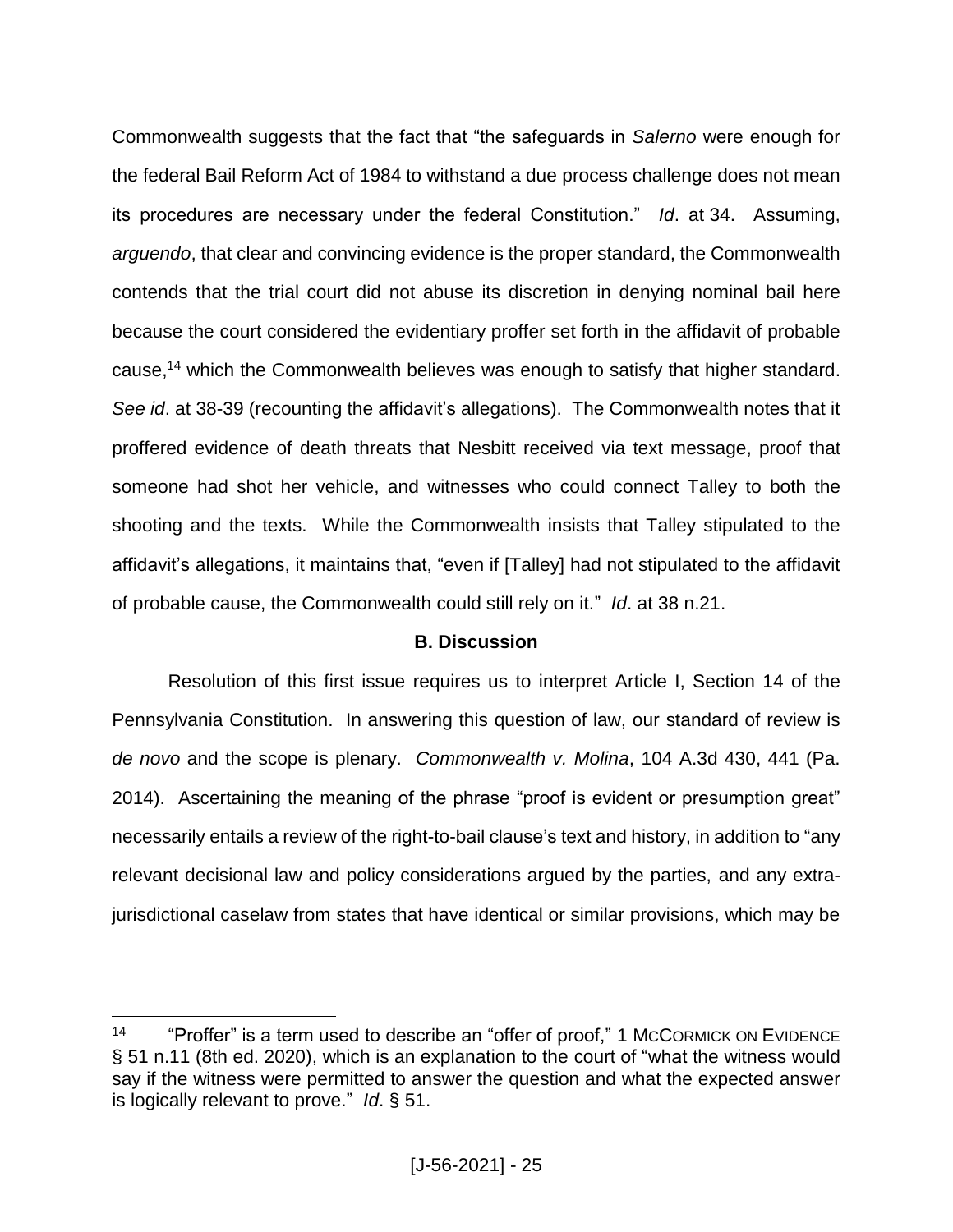helpful and persuasive." *League of Women Voters v. Commonwealth*, 178 A.3d 737, 803

(Pa. 2018).

# *i. The meaning of "proof is evident or presumption great"*

We begin, as we must, with the text. As it pertains to bail, Article I, Section 14 provides:

All prisoners shall be bailable by sufficient sureties, unless for capital offenses or for offenses for which the maximum sentence is life imprisonment or unless no condition or combination of conditions other than imprisonment will reasonably assure the safety of any person and the community when the proof is evident or presumption great . . . .

PA. CONST. art. I, § 14. The opening clause establishes a right to bail for all prisoners, while the remainder of the text provides an exception to the right for three classes of defendants. To satisfy one of these exceptions, the Commonwealth must offer "evident" proof or establish a "great" presumption that the accused: (1) committed a capital offense, (2) committed an offense that carries a maximum sentence of life imprisonment, or (3) presents a danger to any person and the community, which cannot be abated using any available bail conditions. If the Commonwealth fails to satisfy its burden of proof, the trial court cannot deny bail. *Truesdale*, 296 A.2d at 836.

While the 1998 amendment to Article I, Section 14 added the latter two categories of nonbailable prisoners, the right to bail has existed in Pennsylvania law since 1682. The Commonwealth always has been required to demonstrate that the "proof is evident or presumption great" that the accused was nonbailable.<sup>15</sup> The historical context of the right and its exception aid us in defining the evidentiary burden captured in that operative phrase.

The framers of our earliest governing documents extended the protection against pretrial incarceration to all persons who have been arrested, arraigned, and subsequently placed in pretrial incarceration—*i.e.*, "prisoners." William Penn included the promise that

 $\overline{a}$ <sup>15</sup> *See infra.*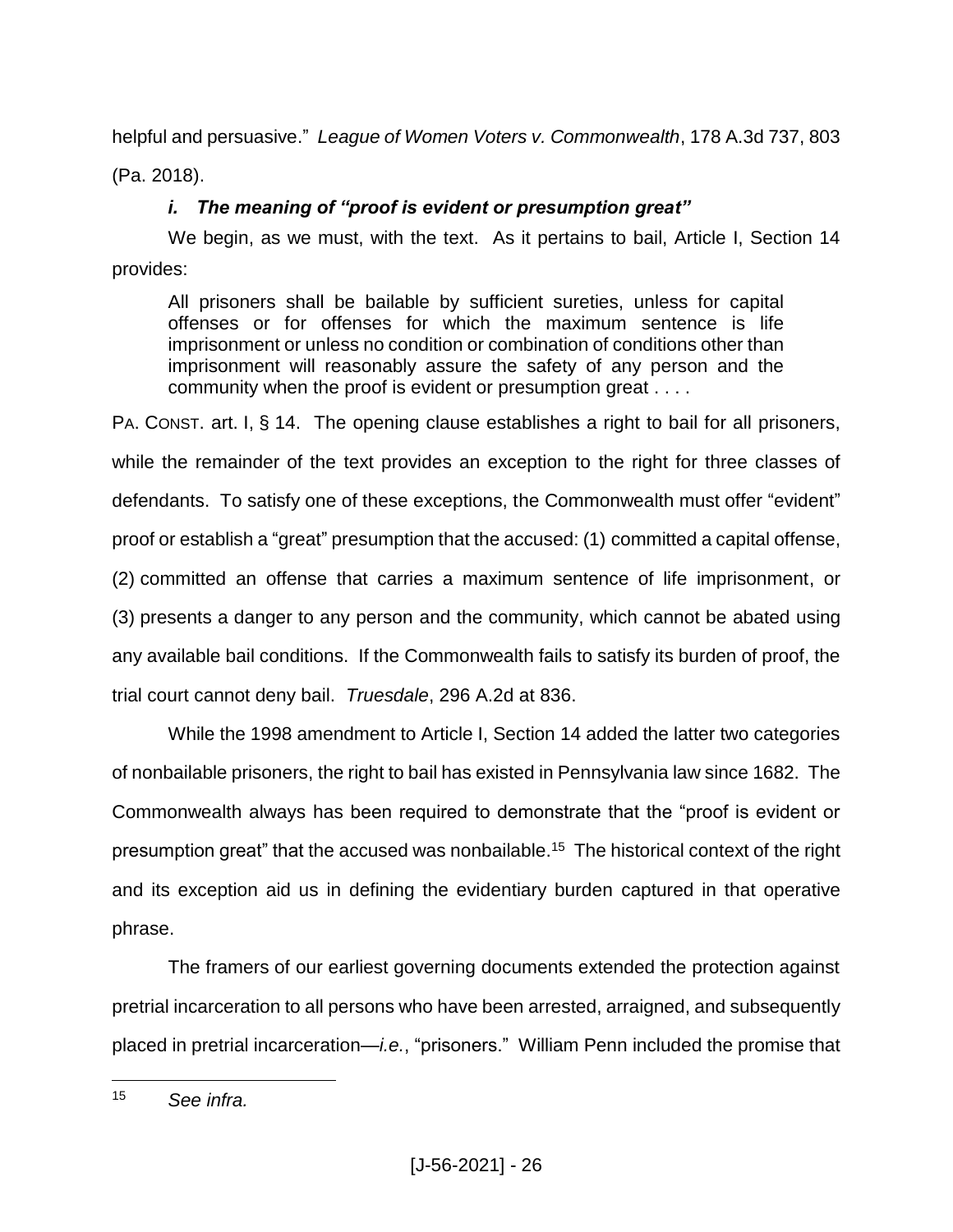"all prisoners shall be bailable by sufficient sureties" in his draft of Pennsylvania's first governing document. *See* PA. FRAME OF GOVERNMENT OF 1682, LAWS AGREED UPON IN ENGLAND, art. XI (1682). The framers of the Constitution of 1776 incorporated the right into Chapter II, Section 28 of our foundational Charter. PA. CONST. chp. II, § 28 (1776) ("All prisoners shall be bailable by sufficient sureties, unless for capital offences, when the proof is evident, or presumption great."). The same provision appeared in Article IX, Section 14 of the Constitutions of 1790 and 1838. *See* PA. CONST., art. IX, § 14 (1790 & 1838) ("All prisoners shall be bailable by sufficient sureties, unless for capital offences, when the proof is evident or presumption great."). And following the constitutional convention of 1873, the right was relocated without substantive alteration to Article I, Section 14, where it remained unchanged until 1998. *See* PA. CONST., art. I, § 14 (1874 & 1968) ("All prisoners shall be bailable by sufficient sureties, unless for capital offenses when the proof is evident or presumption great.").

The architects of Pennsylvania's colonial and state governments recognized that a highly limited class of prisoners should remain incarcerated because no surety was sufficient to secure their appearance at trial if they were to be released. However, in framing the right, they imposed two conditions to ensure that bail was denied only to those prisoners who, in fact, posed a flight risk. In the framers' view, individuals faced with a choice between risking their life before a jury and forfeiting bail might be too tempted to choose the latter.<sup>16</sup> Thus, the first condition was that the individual had to be arrested, arraigned, and detained for a capital offense. At common law, either judicial approval of the charge or a grand-jury indictment were prerequisites to the arrest, arraignment, and detention of an individual for capital crimes. *See Hurtado v. California*, 110 U.S. 516, 544

<sup>16</sup> *Truesdale*, 296 A.2d at 835 ("[T]he framers of our Constitution must have felt that if a person were accused of a crime and had to risk the possibility of receiving the death penalty or forfeiting bail, he would obviously choose the latter.").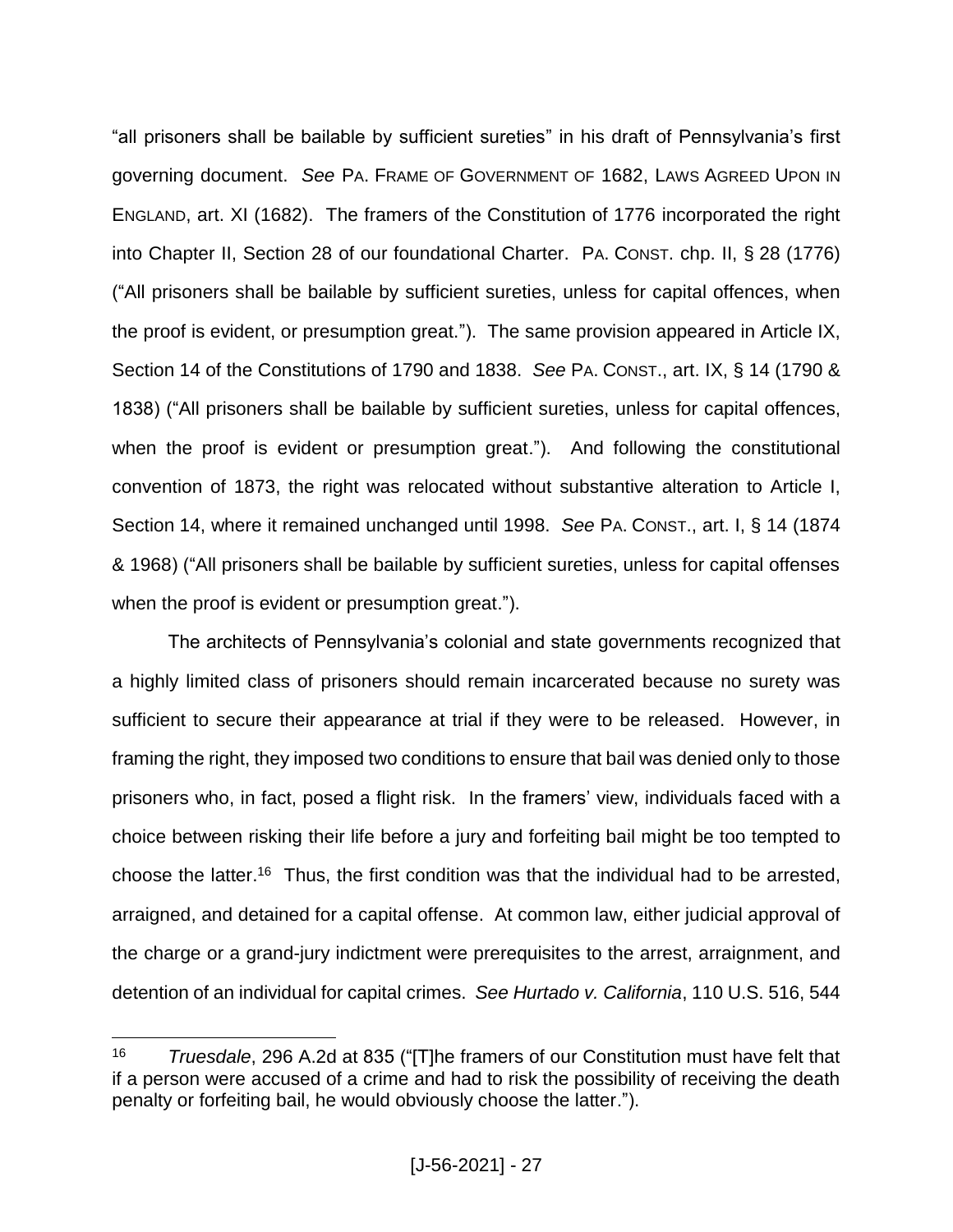(1884) (Harlan, J., dissenting) (stating the precept that "no person could be arraigned for a capital crime except upon the presentment or indictment of a grand jury is shown upon almost every page of the common law"); <sup>17</sup> *Gerstein v. Pugh*, 420 U.S. 103, 114-15 (1975) (explaining that, at common law, "[t]he justice of the peace would 'examine' the prisoner and the witnesses to determine whether there was reason to believe the prisoner had committed a crime. If there was, the suspect would be committed to jail or bailed pending trial. If not, he would be discharged from custody.") (citations omitted). Because a defendant could not legally be held in pretrial detention for a capital offense absent indictment by a grand jury or, at least, a magistrate's approval, the limited exception to the right to bail addressed the bailability of persons detained for a capital offense following those accusatory procedures.

<sup>17</sup> *See also* Thomas Y. Davies, *Correcting Search-and-Seizure History: Now-Forgotten Common-Law Warrantless Arrest Standards and the Original Understanding of "Due Process of Law,"* 77 MISS. L.J. 1, 53 (2007) (explaining that, at common law, it was assumed that "arrests would usually be by arrest warrant if an indictment had first been obtained (and that an indictment was usually required for the issuance of a warrant)"); *id.* at 193 (opining that the late 19<sup>th</sup> century "recognition of bare probable cause as a justification for a warrantless arrest by an officer marked a drastic departure from the common-law regime of accusatory criminal procedure that was familiar to the Framers"); 4 WILLIAM BLACKSTONE, COMMENTARIES ON THE LAWS OF ENGLAND 343 ("But the founders of the English laws have with excellent forecast contrived, that no man should be called to answer to the king for any capital crime, unless upon preparatory accusation of twelve or more of his fellow subjects, the grand jury."); *id.* at 287 ("Sir Edward Coke indeed hath laid it down, that a justice of the peace cannot issue a warrant to apprehend a felon upon bare suspicion; no, not even till an indictment be actually found.").

*Cf.* PA. FRAME OF GOVERNMENT OF 1682, LAWS AGREED UPON IN ENGLAND, art. VIII (1682) ("That all Tryals shall be by Twelve Men, and as near as may be, Peers or Equals, and of the Neighbourhood, and men without just Exception. In cases of Life there shall be first Twenty-Four returned by the Sheriff for a Grant Inquest, of whom Twelve at least shall find the Complaint to be true[.]"); PA. CONST. chp. II, § 27 (1776) ("All prosecutions shall commence in the name and by the authority of the freemen of the commonwealth of Pennsylvania; and all indictments shall conclude with these words, '*Against the peace and dignity of the same.*'") (italics in original); PA. CONST. art. IX, § 10 (1790) ("That no person shall, for any indictable offence, be proceeded against criminally by information.").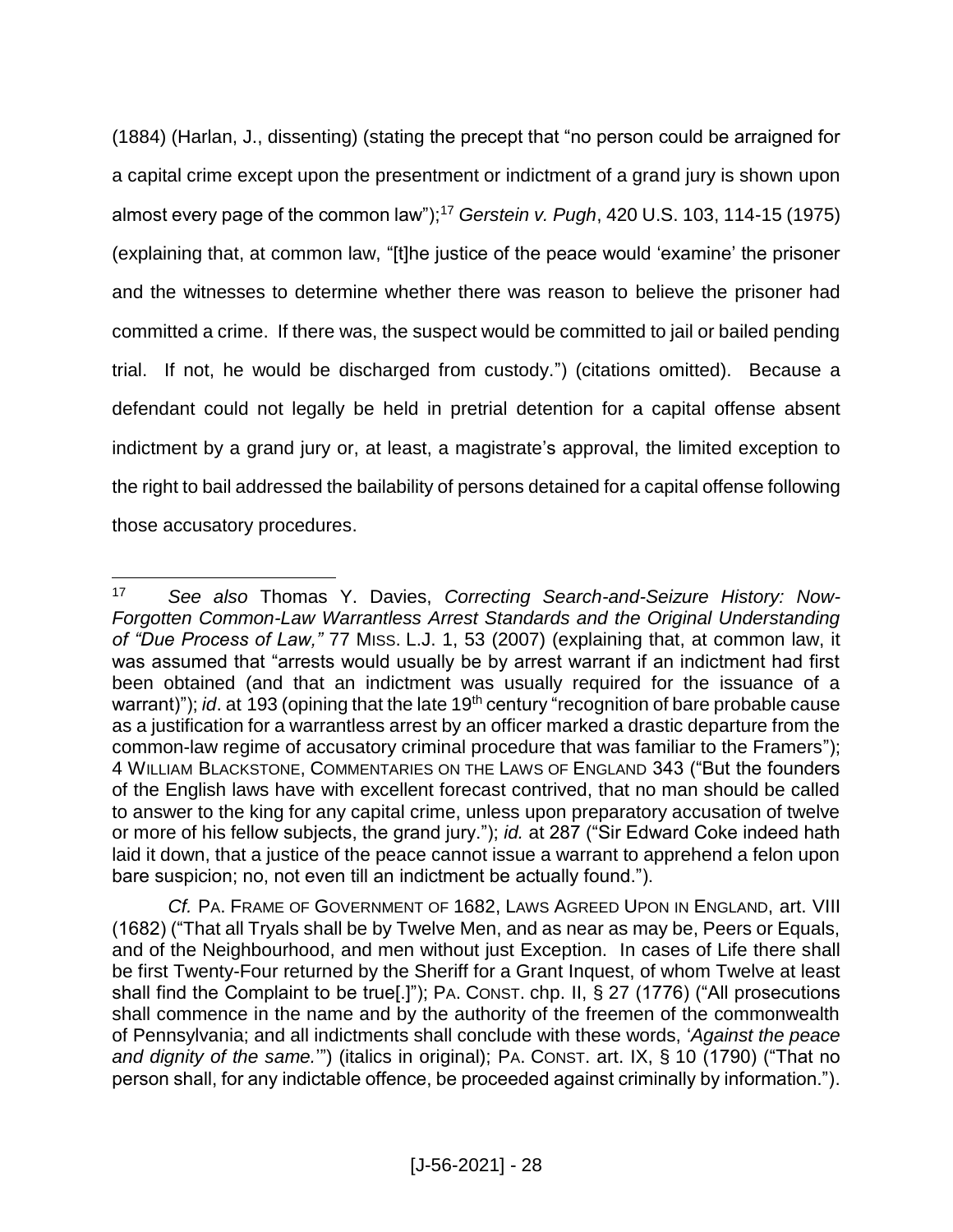But the framers did not regard either the initial judicial finding or the grand jury's indictment as sufficient to create an irresistible urge to evade trial. Even though the evidence may have been adequate to meet the lower threshold for an arrest or indictment, if the case against the accused was weak, then the risk of flight would have been deemed too remote to warrant the denial of bail.<sup>18</sup> For that reason, capital defendants could be denied their right to bail only when a second condition was satisfied: Not only did the prosecution have to support the arrest or indictment with sufficient evidence, but the proof of the defendant's guilt of the capital offense at issue had to be evident, or its presumption great.<sup>19</sup> Where the proof of guilt was not evident or apparent, or the presumption marginal at best, the framers believed that a reasonable person would choose to risk his life before a jury rather than forfeit bail. In such cases, the right to bail could not be denied.

The foregoing history suggests that the framers intended the evidentiary threshold for denying bail to be greater than that needed to arrest or indict the accused in the first place. Otherwise, the right-to-bail clause need only have provided that "[a]ll prisoners shall be bailable by sufficient sureties, unless for capital offenses"—full stop. Because a capital "prisoner," could only be held following judicial sanction or grand-jury indictment,

<sup>18</sup> *See* John S. Fields, *Determination of Accused's Right to Bail in Capital Cases*, 7 VILL. L. REV. 438, 440 (1962) ("Since the basic purpose of bail is to insure the accused's presence at trial, the authors of the state constitutions deduced that this urge [to evade a jury verdict of death] disappears when the facts adduced do not indicate a probable danger of conviction.").

<sup>19</sup> *See* 3 JOSEPH STORY, COMMENTARIES ON THE CONSTITUTION OF THE UNITED STATES: WITH A PRELIMINARY REVIEW OF THE CONSTITUTIONAL HISTORY OF THE COLONIES AND STATES BEFORE THE ADOPTION OF THE CONSTITUTION § 1948 (Thomas Cooley ed., Little, Brown, & Co. 4th ed. 1873) (explaining that, per the various state constitutional provisions affording a right to bail, "even [in] capital cases it is in the power of the court to take bail, and it should be taken unless on the preliminary investigation 'the proof of guilt is evident or the presumption great'"). *Accord Truesdale*, 296 A.2d at 831 ("If a person was charged with murder which rose to the level of murder in the first degree, he could be denied bail when the proof was evident or the presumption great."); PA. CONST. chp. II, § 28 (1776) ("All prisoners shall be bailable by sufficient sureties, unless for capital offences, when the proof is evident, or presumption great.").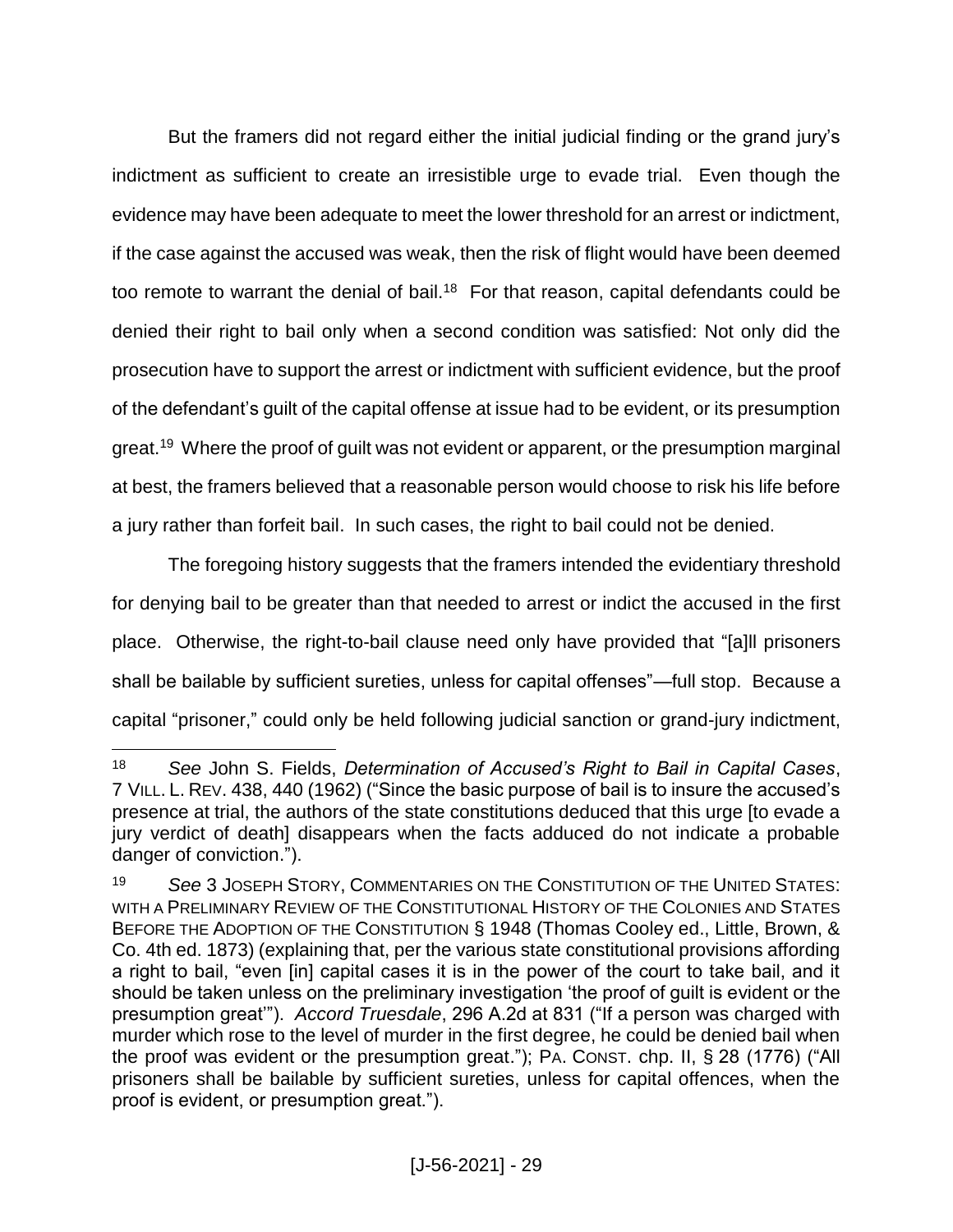as a matter of law, an interpretation of the phrase "proof is evident, or presumption great" as equivalent to the standard required for those pre-detention determinations would render it both duplicative and superfluous. Consequently, the more demanding burden of proof for the denial of bail finds meaning *vis-à-vis* the standards that controlled the validity of arrests and indictments at the founding.

In the colonial era, as today, the validity of pre-detainment criminal procedures was measured by the likelihood that the underlying accusation was true. Suspected felons often would be arrested based only upon a determination of probable cause by a neutral magistrate. *See* 1 HALE, HISTORY OF PLEAS OF THE CROWN 575, 579-80 (1680) ("Regularly no process issues in the king's name and by his writ to apprehend a felon or other malefactor, unless there be an indictment," but "if A makes an oath before a justice of peace of a felony committed in fact, and that he suspects B and shows probable cause of suspicion, the justice may grant his warrant to apprehend B.").<sup>20</sup> When a grand jury indictment was a prerequisite to arrest and detainment, grand jurors in capital cases were tasked with deciding whether the prosecution presented "probable evidence" that a capital offense occurred and that the accused likely was the one who committed it. $21$ In

<sup>20</sup> *Cf*. *Travis v. Smith*, 1 Pa. 234, 234-35 (1845) (holding that, in a civil suit for falsely "procuring a warrant for taking and apprehending" an individual accused of a crime, the civil defendant will not be held liable if he had "probable cause, or in other words, reasonable grounds for belief of guilt" of the individual whom he accused of a criminal offense); *Graham v. Noble*, 13 Serg. & Rawle 233, 235 (Pa. 1825) (stating that a grand jury's "finding of the bill [of indictment] is *prima facie* evidence of probable cause").

<sup>21</sup> GEORGE J. EDWARDS, JR., THE GRAND JURY: AN ESSAY 105 (1906); *see also* BARBARA J. SHAPIRO, BEYOND REASONABLE DOUBT AND PROBABLE CAUSE 58 (Univ. of Cal. Press 1991) ("[Sir Matthew] Hale took the position that grand juries 'in a case [where] there be probable evidence, . . . ought to find the bill, because it is but an accusation, and the party is to be put on his trial afterward.' If on hearing the king's witnesses or 'upon their own knowledge of the credibility of the witnesses they are dissatisfied,' grand jurors might return the bill ignoramus."); *id*. at 84 (explaining that, of the few grand jury charges that were printed in the eighteenth century, "the probability standard seems more common").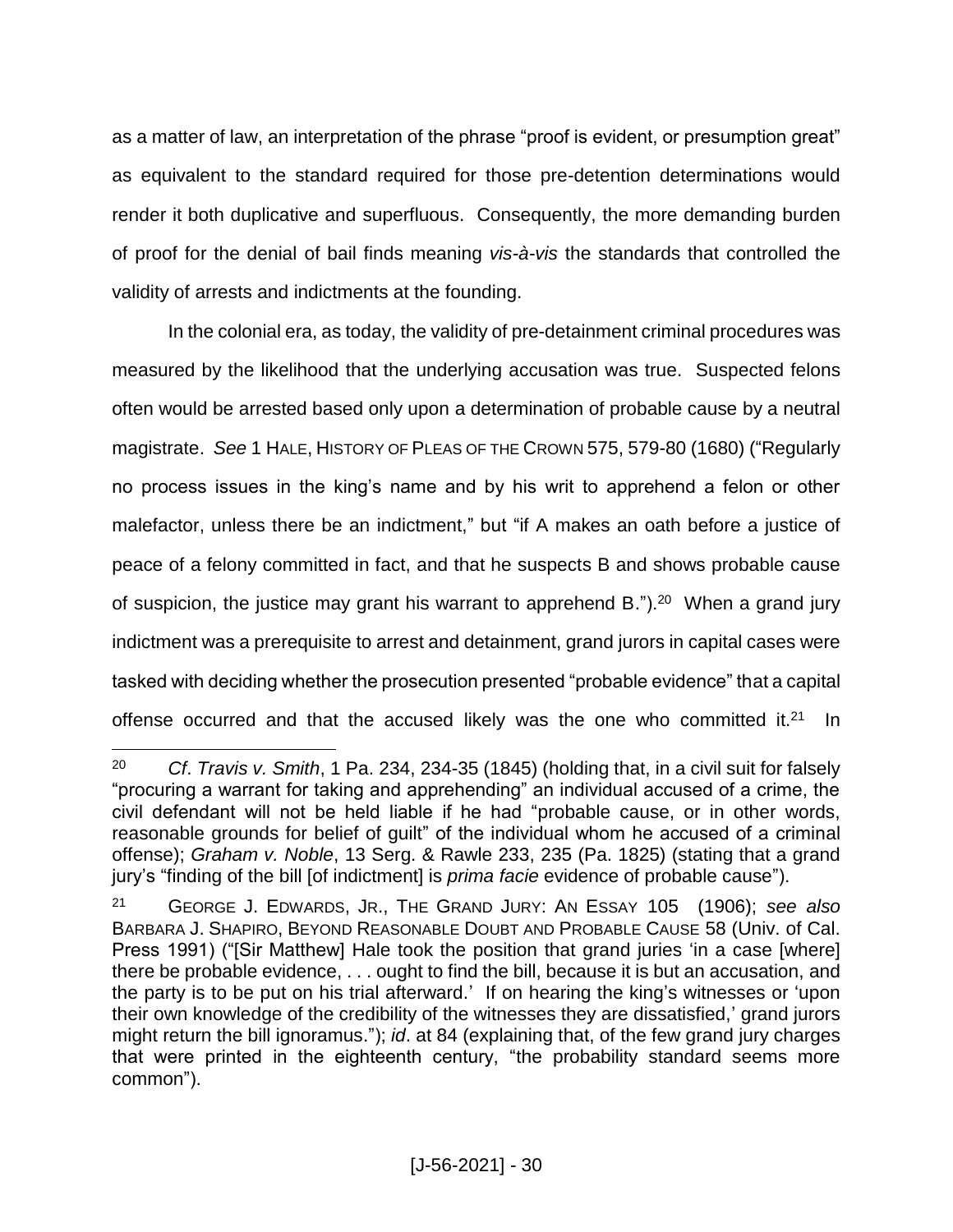*Respublica v. Shaffer*, 1 Dall. 236, 237 (Pa. 1788), Chief Justice Thomas McKean instructed a grand jury that its "duty" was "to enquire into the nature and probable grounds of the charge," and "diligently to enquire into the circumstances of the charge, the credibility of the witnesses who support it, and, from the whole, to judge whether the person accused ought to be put upon his trial."<sup>22</sup> While the precise articulation of the epistemic standards controlling the validity of arrests, arraignments, and indictments were debated throughout the 17<sup>th</sup>, 18<sup>th</sup>, and 19<sup>th</sup> centuries, probable cause was the predominant evidentiary gauge. Because "proof is evident, or presumption great" necessarily represents a higher standard than the framing-era standards for an arrest, arraignment, or indictment on a capital offense, the various iterations of our constitutional right to bail have never prescribed a finding of probable cause as justification for the denial of bail.

"Proof is evident or presumption great" also is not equivalent to the Commonwealth's suggested *prima facie* burden of proof, which is the standard applicable in preliminary hearings. The presentation of evidence and allegations that merely tend to establish the general elements of the charged offenses fails to capture the plainly

 $\overline{a}$  $22$  By the late 19<sup>th</sup> century, the probable cause standard for indictments gave way to a *prima facie* standard. SHAPIRO, *supra* n.21, at 93-98; *see also*, EDWARDS, *supra* n.21, at 105 (explaining that, by the turn of the  $20<sup>th</sup>$  century, the "law in Pennsylvania" was as follows: "To justify the finding of an indictment the grand jury must believe that the accused is guilty. They should be convinced that the evidence before them, unexplained and uncontradicted, would warrant a conviction by a petit jury") (citation omitted); THOMAS STARKIE, PRACTICAL TREATISE OF THE LAW OF EVIDENCE 818 (Dowdeswell & Malcom eds., 10th Am. ed. 1876) ("*[P]rima facie* evidence is that which, not being inconsistent with the falsity of the hypothesis, nevertheless raises such a degree of probability in its favor that it must prevail if it be credited by the jury, unless it be rebutted or the contrary proved."); *Commonwealth v. Church*, 1 Pa. 105, 109 (1845) (holding that the trial court erred in quashing an indictment of nuisance based upon extrinsic matters where the indictment provided that the defendant erected a dam in a stream that is a public highway, "which is *prima facie* indictable simply as a nuisance"); *Commonwealth v. Ross*, 252 A.2d 661, 663 (Pa. 1969) ("Where a person is indicted for a crime, at least a *prima facie* case of guilt has been established before a grand jury.").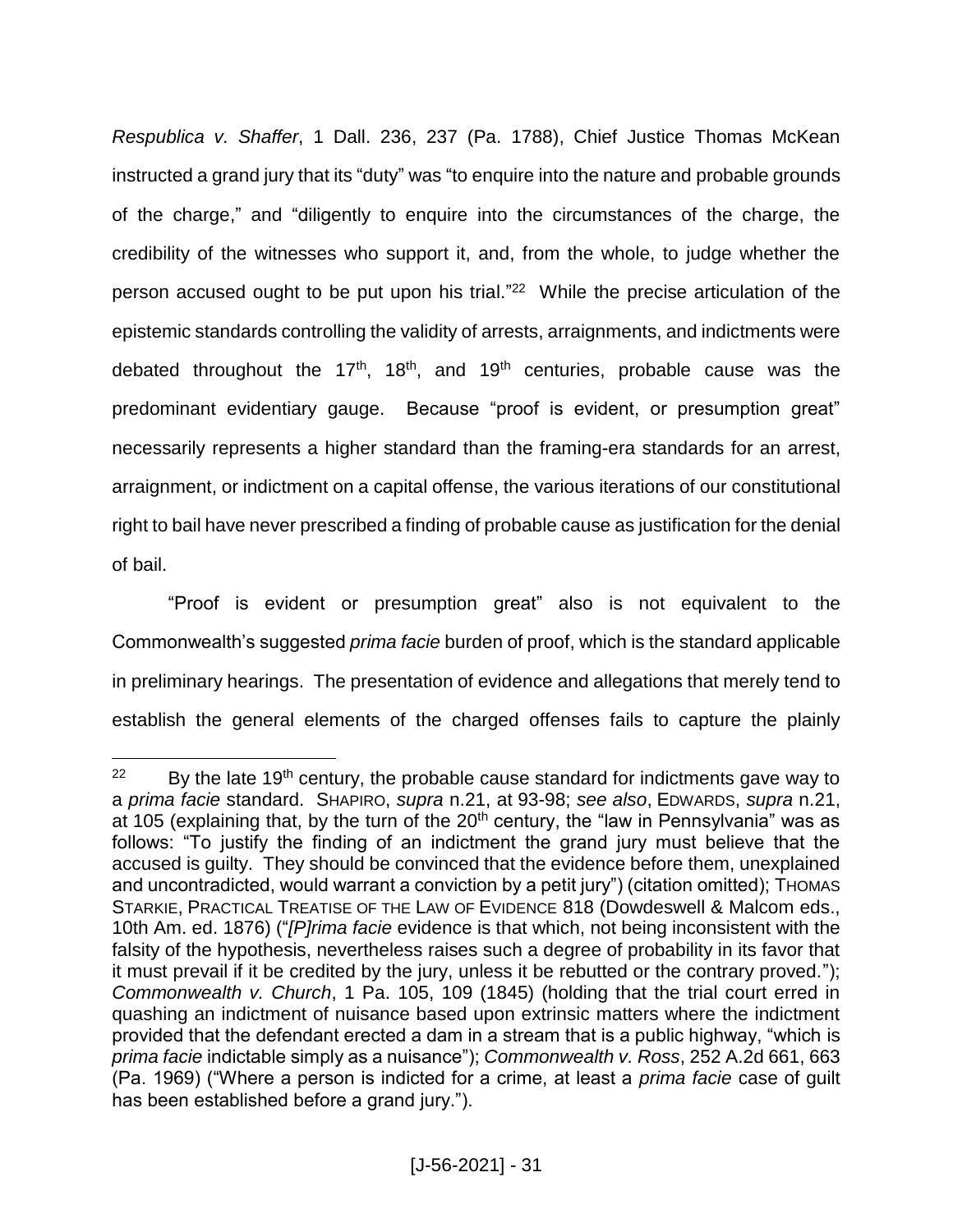qualitative thrust of the burden envisioned by Article I, Section 14. In modifying "proof" with "evident," and "presumption" with "great," the clause's text demonstrates that an assessment of the Commonwealth's evidence does not turn on a bare probabilistic assessment of the legal sufficiency alone. *See* N. WEBSTER, AN AMERICAN DICTIONARY OF THE ENGLISH LANGUAGE (1st ed. 1828) (defining "evident" as "Plain; open to be seen; clear to the mental eye; apparent; manifest" and giving the following examples: "The figures and colors of bodies are evident to the senses; their qualities may be made evident. The guilt of an offender cannot always be made evident."); *id.* (defining "great" as "Expressing a large, extensive or unusual degree of any thing as [in] great fear; great love; great strength; great wealth; great power; great influence; great folly" and further defining it as "Important; weighty; as [in] a great argument; a great truth; a great event; a great thing; of no great consequence; it is no great matter"). Rather, those adjectives demonstrate that the bail court must evaluate the evidentiary weight of the "proof" or "presumption" as well. Put simply, in scrutinizing whether the accused can be denied the right to bail, the Commonwealth bears a burden of both production and persuasion.

Conversely, a *prima facie* standard, described as mandating that the evidence and the inferences drawn therefrom only supports each element of the offense, purely is a burden of production. In assessing the Commonwealth's case, preliminary hearing courts are precluded from evaluating the persuasiveness of its evidence. *See Commonwealth v. Perez*, 249 A.3d 1092, 1102 (Pa. 2021) ("The weight and credibility of the evidence are not factors at the preliminary hearing stage, and the Commonwealth need only demonstrate sufficient probable cause to believe the person charged has committed the offense.") Article I, Section 14 plainly requires the court to consider the quality of the evidence offered to support the denial of bail.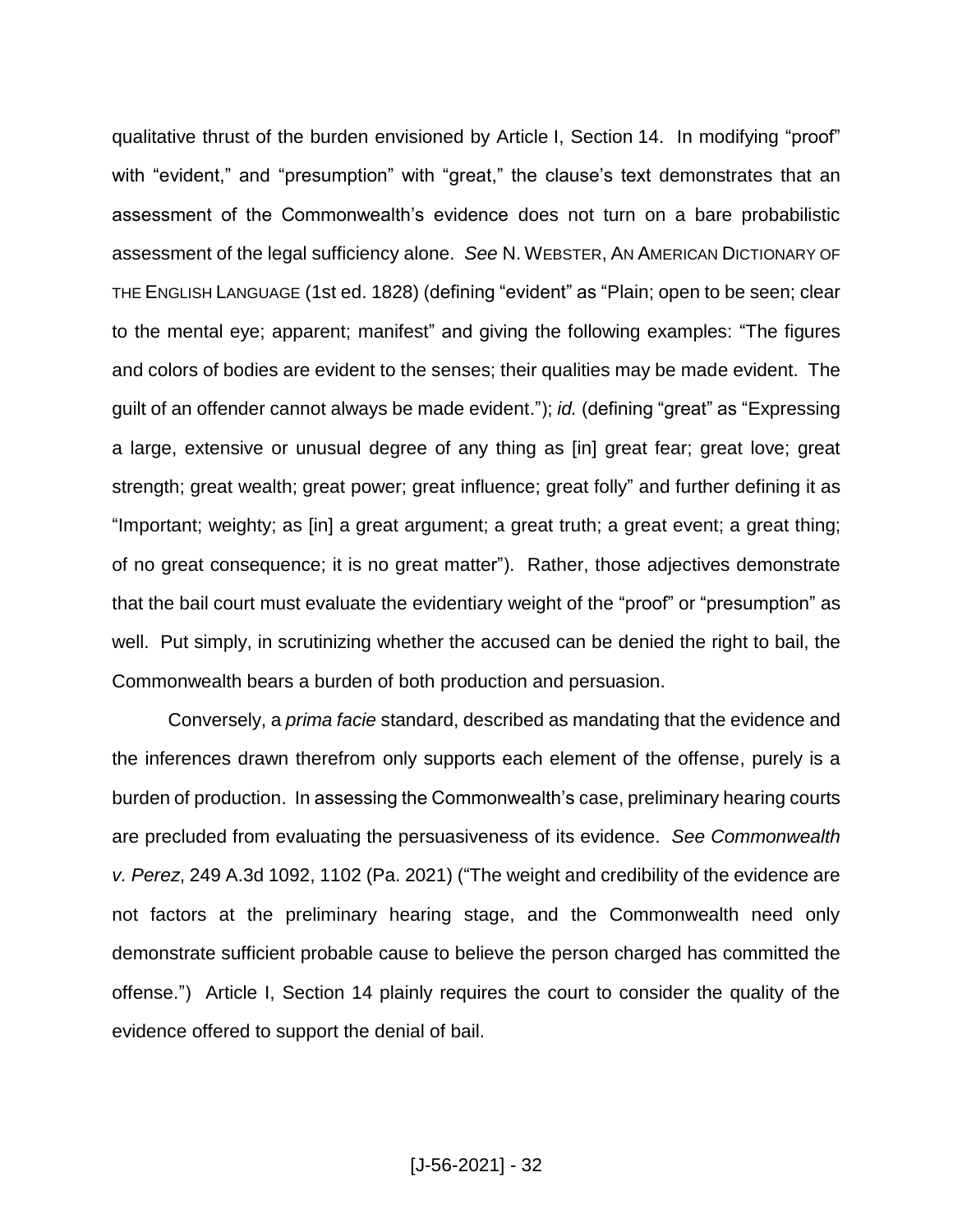Further, this Court has described a *prima facie* case as existing "when the Commonwealth produces evidence of each of the material elements of the crime charged and establishes *probable cause* to warrant the belief that the accused committed the offense." *Commonwealth v. Karetny*, 880 A.2d 505, 514 (Pa. 2005) (emphasis added); *see also Commonwealth v. Ricker*, 170 A.3d 494, 503 (Pa. 2017) (*per curiam*) (Saylor, C.J., concurring) (explaining that, under one of this Court's various and often inconsistent formulations of the *prima facie* standard, "the sole function of the jurist presiding at a preliminary hearing is to determine whether probable cause exists to require an accused to stand trial on the charges contained in the complaint") (cleaned up). To the extent that "a *prima facie* case" entails a mere determination of probable cause, it surely cannot be equated with the "proof is evident or presumption great" standard.

In support of its contrary view, the Commonwealth relies upon this Court's holding in *Alberti* that "if the Commonwealth's evidence which is presented at the bail hearing, together with all reasonable inferences therefrom, is sufficient in law to sustain a verdict of murder in the first degree, bail should be refused." *Alberti*, 195 A.2d at 98. The Commonwealth contends that we should infer from this holding that the *prima facie* standard controls, and thus all that is required to deny bail is a demonstration of probable cause.<sup>23</sup> We do not agree that *Alberti* sanctioned *sub silentio* the lesser burden that the Commonwealth suggests it did.<sup>24</sup>

<sup>23</sup> *See* Commonwealth's Br. at 31 n.18 (opining that the *Alberti* standard aligns with other jurisdictions that equate "proof is evident or presumption great" with "probable cause"); *id*. at 37-40 (relying exclusively upon an affidavit of probable cause to support the trial court's decision).

 $24$  Nor can the Commonwealth find much analytical support in this Court's decision in *Farris*. In contrast with the view we adopt today, the *Farris* Court held that, because the "evidence offered at the preliminary hearing in the Family Court Division established a *prima facie* case of murder in the first degree, the court below did not err in refusing to release Farris on bail pending trial, and its order to this effect will be affirmed." *Farris*, 278 A.2d at 907. The *Farris* Court offered no justification for this conclusion. It did not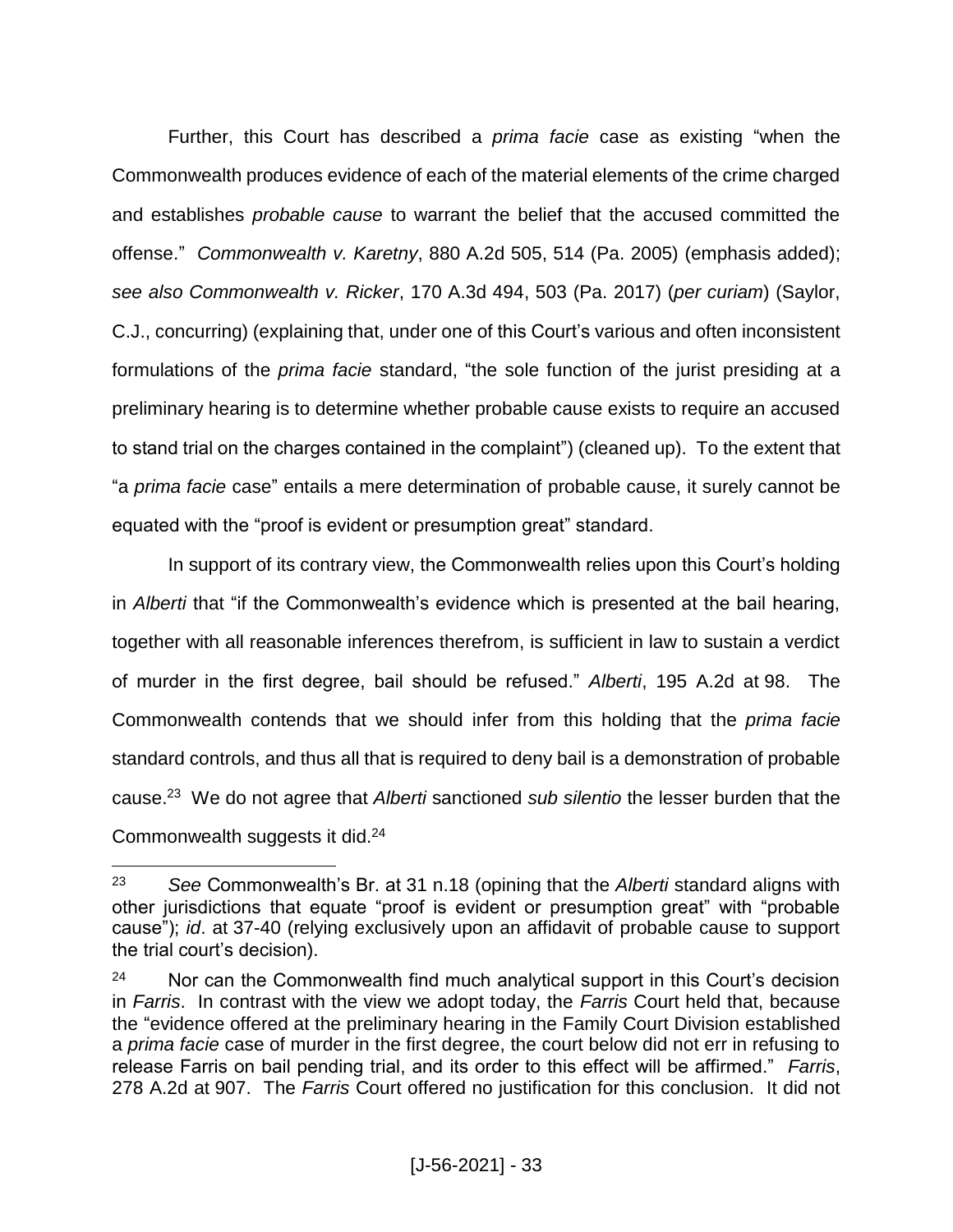The *Alberti* Court derived its holding from *Commonwealth ex rel. Chauncey and Nixon v. Keeper of the Prison*, 2 Ashm. 227 (C.P. Phila. Cty. 1838), in which a common pleas court opined that bail should be refused "in a case of malicious homicide, where the judge would sustain a capital conviction, pronounced by a jury, on evidence of guilt, such as that exhibited on the application to bail; and to allow bail, where the prosecutor's evidence was of less efficacy." *Chauncey,* 2 Ashm. at 234; <sup>25</sup> *see Alberti*, 195 A.2d at 98 n.2 (instructing readers to "see particularly the opinion of President Judge King in" *Chauncey*). Evidence that is sufficient to sustain a jury verdict is not the mere presentation of any type of proof that supports all elements of the offense, which is the preliminary hearing standard. Rather, the evidence must be legally competent, meaning evidence that is facially admissible.

 $\overline{a}$ cite, let alone discuss, *Alberti*. And it failed even to explain what a "*prima facie*" standard entails or how the evidence at Farris' preliminary hearing met that burden. Insofar as *Farris*' single-sentence holding can be construed as equating the standard for denying bail to the preliminary hearing standard, it is overruled.

<sup>25</sup> *See* John W. Ashmead, Reports of Cases Adjudged in the Courts of Common Pleas, Quarter Sessions, Oyer and Terminer, and Orphans' Court, of the First Judicial District of Pennsylvania, accessible at [https://catalog.hathitrust.org/Record/010085515.](https://catalog.hathitrust.org/Record/010085515) Notably, the *Chauncey* court found that the Commonwealth's evidence failed to warrant the denial of bail under the standard endorsed by the court. There, the Commonwealth charged Henry Chauncey with the murder of Eliza Sowers. *Chauncey*, 2 Ashm. at 227- 28. At a hearing, witness testimony demonstrated that Sowers, "being pregnant, applied to Henry Chauncey, (said to be a practicing physician) for the purpose of obtaining his aid in accomplishing a criminal abortion." *Id*. at 228. Chauncey performed the abortion "but did it in such a manner, that peritoneal inflammation ensued, and Eliza Sowers, a few days afterwards, died at his house, in great agony; her death being the consequence of the abortion which was produced." *Id*. However, the court reasoned that inferring Chauncey's "intent to kill Eliza Sowers" from the proffered evidence "would be a most strained and forced presumption." *Id*. at 234. Despite the existence of evidence "showing that [a poison] was administered," which was competent evidence of intentional homicide, the court declined to find such an intent under the facts before it. *Id*. at 235; *see id* (explaining that "[m]urder by poison" can constitute "a willful, deliberate and premeditated killing," but that does not mean that it is "under all conceivable circumstances"). The court therefore appeared to assess the quality of the Commonwealth's evidence, not simply its sufficiency to sustain a guilty verdict.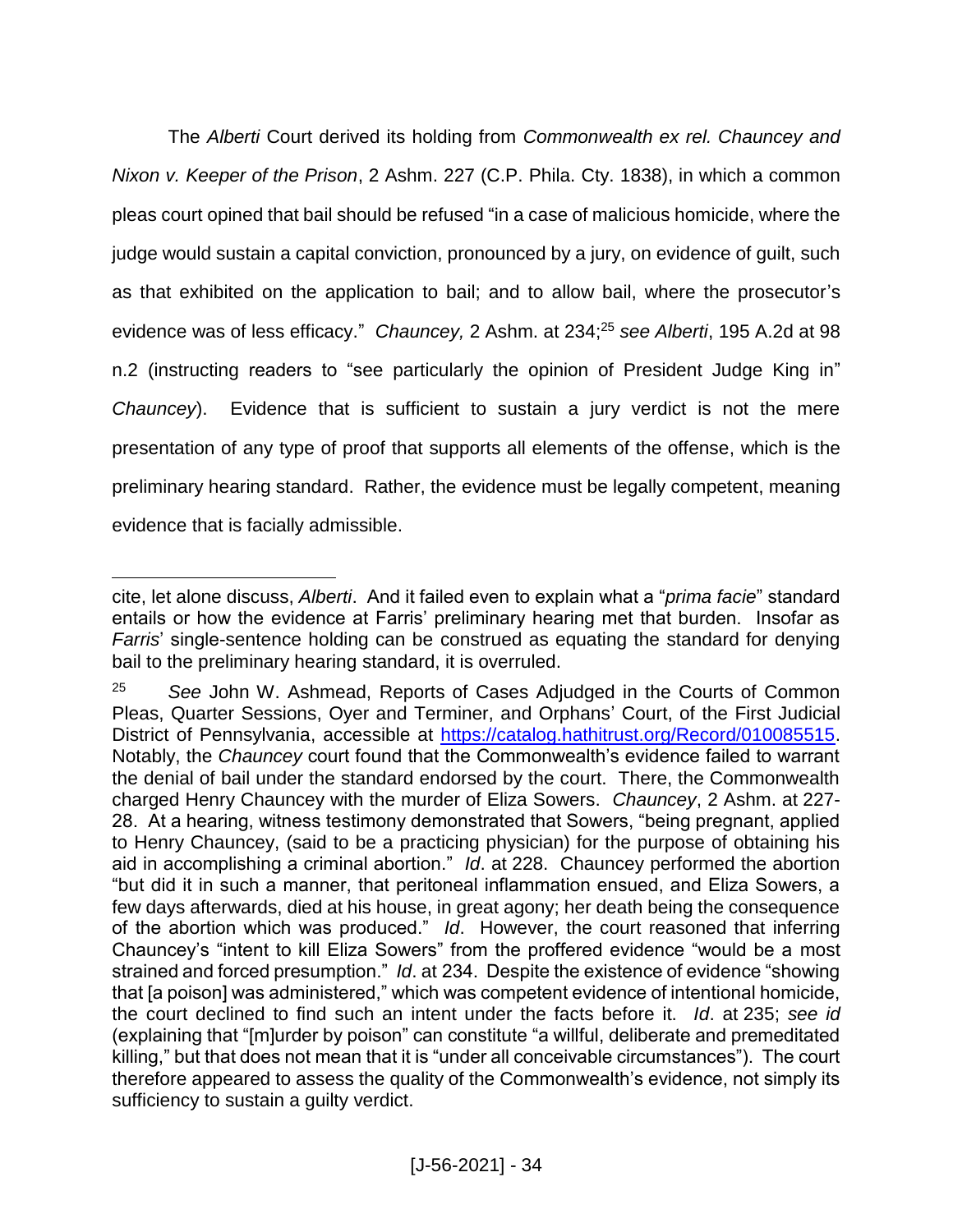Recently, we explained that, while the criminal rule governing preliminary hearings permits the Commonwealth to establish some elements of the charged offense with "some hearsay," it "does not state [that] a *prima facie* case may be established solely on the basis of hearsay." *McClelland*, 233 A.3d at 735. The *Alberti* Court rejected such a low standard. By requiring evidence sufficient at law to "sustain a verdict" of first-degree murder in order to deny bail for one charged with that offense, the *Alberti* standard is more robust than that applicable to preliminary hearings. As our pronouncements in *Alberti* suggest, the Commonwealth cannot sustain its burden at a bail hearing with hearsay or otherwise legally incompetent evidence because a jury could not consider such evidence in reaching its verdict. The preliminary hearing evidence that suffices to hold a case for court is not equivalent to legally admissible evidence that suffices to sustain a guilty verdict.

*Alberti*'s holding thus recognizes that Article I, Section 14 imposes a higher evidentiary burden than a showing of probable cause or the Commonwealth's suggested *prima facie* standard. That said, *Alberti* does not fully clarify the requisite qualitative assessment of the evidence.<sup>26</sup> By requiring admissible evidence and evidence sufficient to sustain a jury's guilty verdict, *Alberti* arguably calls for an assessment of the character of the evidence and a determination that a guilty verdict would not be against the weight of the evidence. 27 Given the *Alberti* Court's failure to perform a constitutional analysis or

 $\overline{a}$ <sup>26</sup> *Cf. Commonwealth v. Santana,* 333 A.2d 876, 877 (Pa. 1975) (holding that evidence is sufficient at law to support a verdict if "accepting as true all the evidence and all reasonable inferences therefrom, upon which, if believed, the jury could properly have based its verdict") (citation omitted).

<sup>27</sup> *Cf. Commonwealth v. Widmer*, 744 A.2d 745, 752 (Pa. 2000) (holding that a jury verdict is against the weight of the evidence and should be overruled if the court determines "that notwithstanding all the facts, certain facts are so clearly of greater weight that to ignore them or to give them equal weight with all the facts is to deny justice") (cleaned up); *Chauncey,* 2 Ashm. at 234 (indicating that the inquiry may involve a qualitative assessment by holding that the defendant was entitled to bail where inferring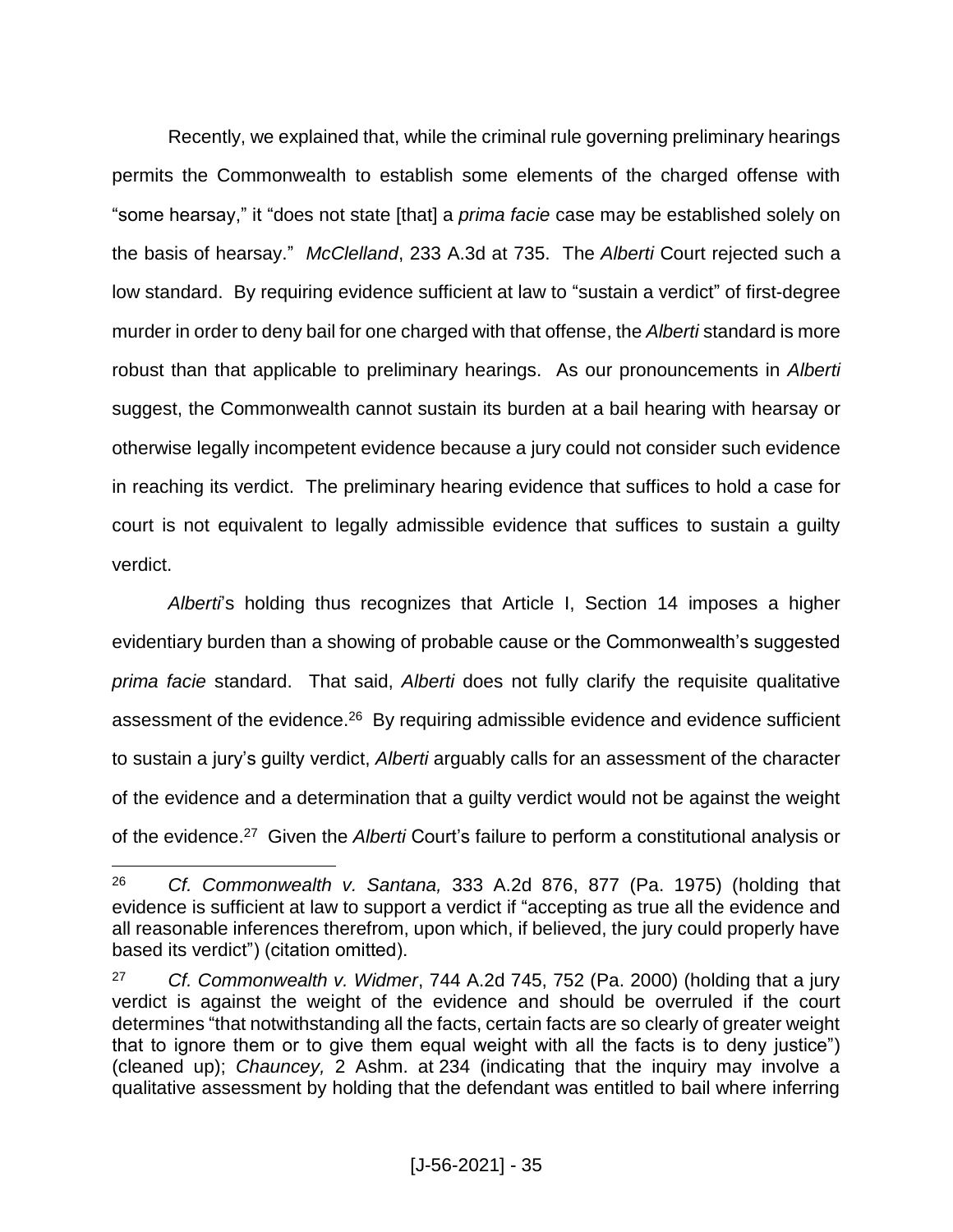otherwise explain its holding in a meaningful way, the precise standard it engendered is far from evident. Insofar as *Alberti* may be construed as permitting courts to deny bail without considering the strength of the Commonwealth's evidence, we find that it does not accurately reflect the standard of proof that the Commonwealth must satisfy when it seeks to deprive the accused of his right to bail. Rather, our Constitution's deliberate use of the terms "great" and "evident" in describing the evidentiary burden needed to overcome the right refutes directly and unambiguously any contrary articulation of the standard.

Moreover, the *Alberti* Court could not have anticipated applying the standard it articulated to the right-to-bail clause's contemplation of denials based upon *potential* risks to specific individuals and the community, which was added by constitutional amendment in 1998, long after *Alberti* was decided. It seems unlikely that the legal sufficiency of the evidence supporting the underlying charge also can establish automatically that the accused presents a risk of future dangerousness that no condition of bail can mitigate. Article I, Section 14's future dangerousness provision is not limited to specific offenses, and not all offenses indicate a risk of future harm. Additionally, it is unintelligible to suggest that a court must probe whether the Commonwealth's evidence presented at the bail hearing is sufficient in law to sustain a verdict that "no condition or combination of conditions other than imprisonment will reasonably assure the safety of any person and the community." What evidence possibly could suffice to sustain a guilty verdict for a crime that has yet to be committed? Of course, the answer is none. <sup>28</sup> The Constitution

his intent to kill from the Commonwealth's evidence "would be a most strained and forced presumption").

 $28$  For this reason, we are unable to accept Justice Mundy's assertion that bail can be denied based upon potential future dangerousness if the Commonwealth's evidence "is sufficient to establish that no condition or combination of conditions other than imprisonment would reasonably assure the safety of any person and the community." Concurring Op. at 3 (Mundy, J.).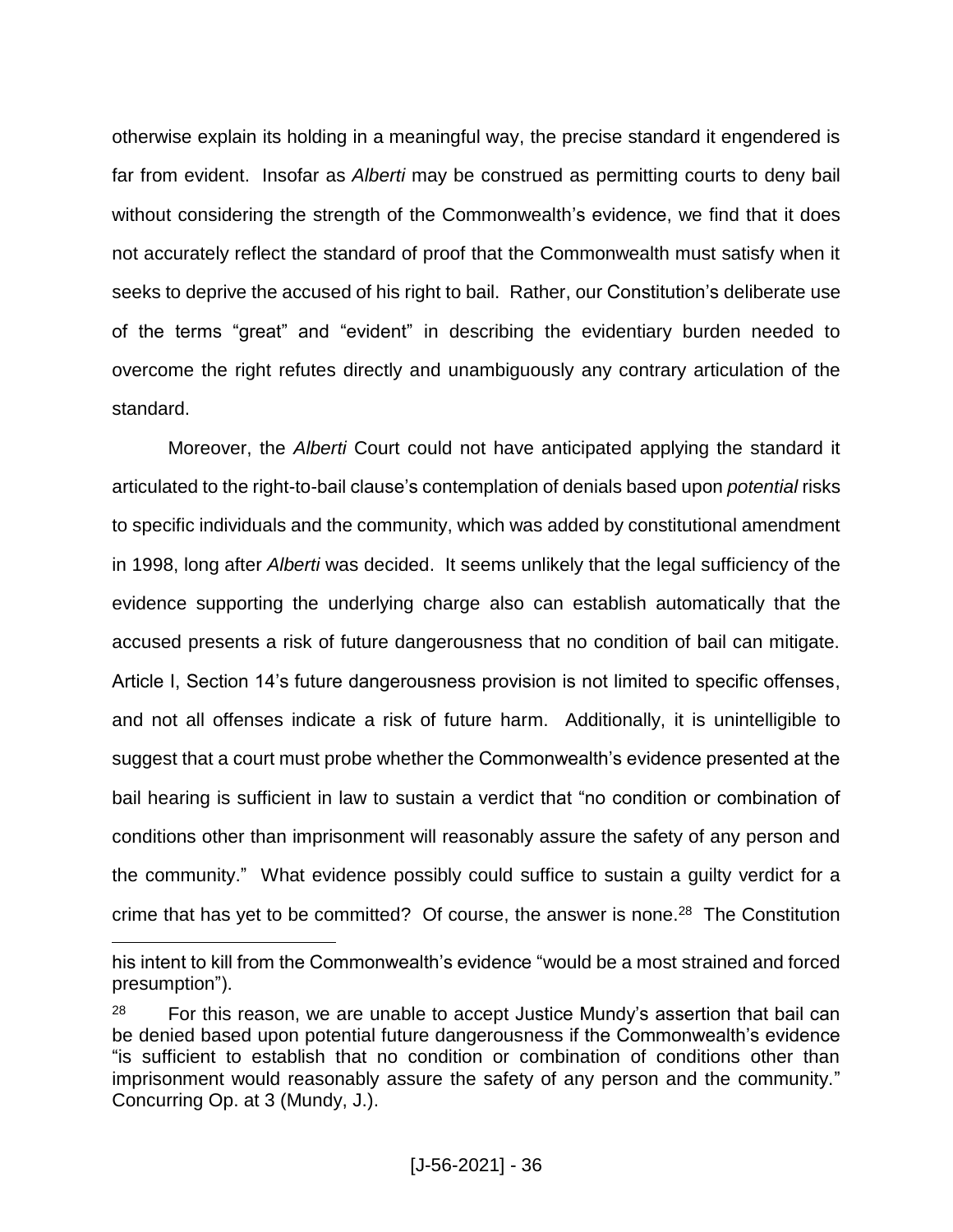does not permit punishing a person for a crime that has not been proven, let alone in anticipation of one that has not yet been committed. *Cf. Bell v. Wolfish*, 441 U.S. 520, 535 (1979) ("For under the Due Process Clause, a detainee may not be punished prior to an adjudication of guilt in accordance with due process of law.").

Because *Alberti* requires legally competent evidence of all elements of an offense, it simply is impossible to apply the *Alberti* standard to something that has not yet come to pass. Therefore, while *Alberti* required more than probable cause, and arguably calls for an assessment of the weight of the evidence, it does not articulate what constitutes "proof is evident or presumption great," as that formulation relates to the Commonwealth's burden of demonstrating the potential risk of harm that the accused poses to specific individuals and the community at large.

While Article I, Section 14 requires more than probable cause or a *prima facie*  showing, we are confident that it does not necessitate proof beyond a reasonable doubt, the highest standard applicable to a prosecution. *See In re Winship*, 397 U.S. 358, 362- 63 (1970) (explaining that the "reasonable doubt" standard "reflect[s] a profound judgment about the way in which law should be enforced and justice administered") (cleaned up). If it did, a bail hearing would be little more than a dress rehearsal for a jury trial, where the principles of due process impose the most exacting degree of persuasion in order to deprive the accused of his liberty. The Commonwealth cannot be expected to satisfy that heavy burden at the earliest stages of a case, perhaps even before an investigation is completed, witnesses are prepped, or laboratory analysis is ready. Setting the bar so high so early would impose an untenable burden on the Commonwealth, effectively nullifying the exceptions to the right to bail. If the full complement of due process constraints attendant to a criminal trial applied at a bail hearing, it would seem that bail never could be denied.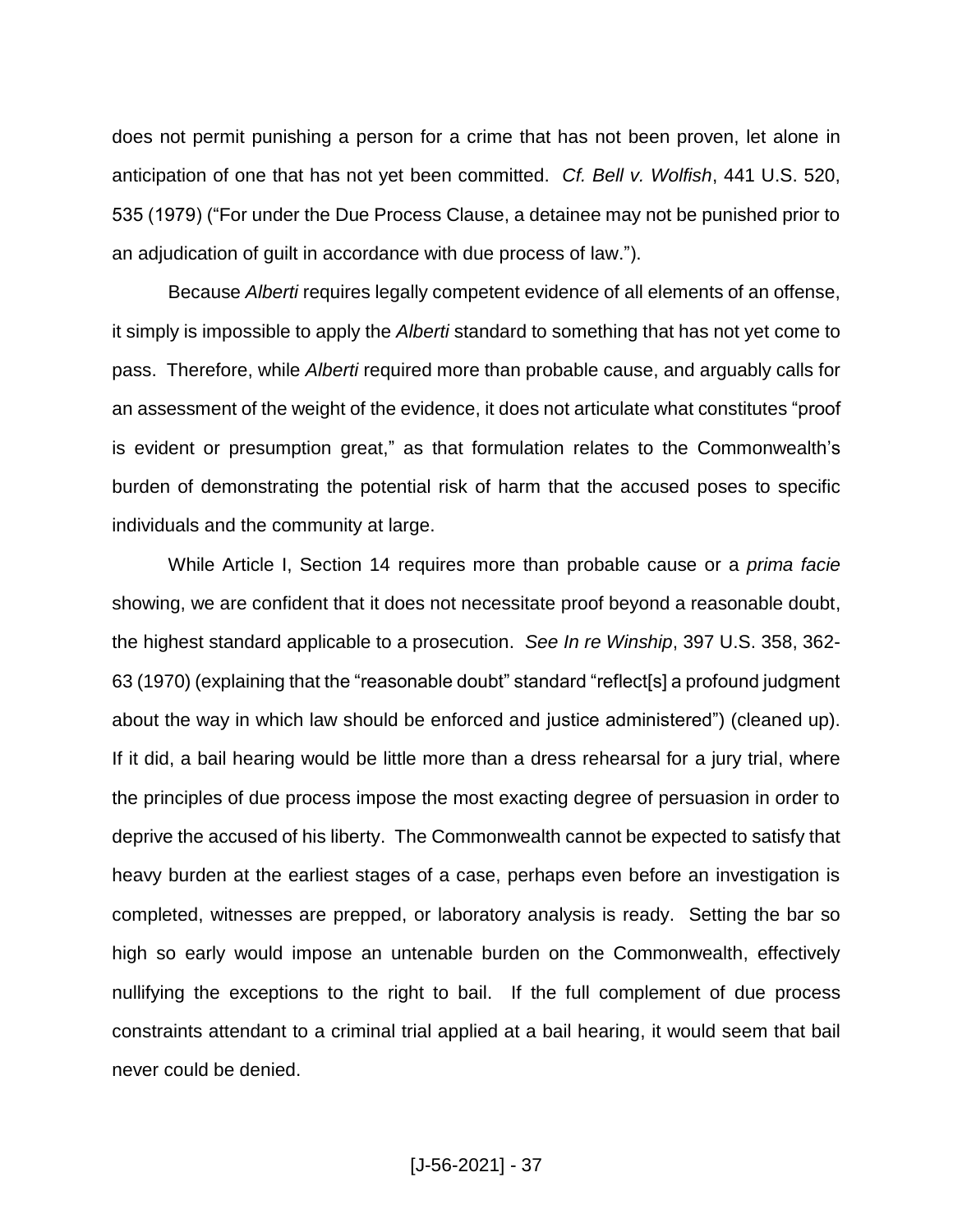As a final point on the burden's place among our familiar degrees of proof, we also disagree with Talley that Article I, Section 14 imposes a clear and convincing evidence standard. "Proof is evident or presumption great" has no perfect analogue among the degrees of proof with which we are accustomed.<sup>29</sup> It is a *sui generis* degree of certainty. To declare that the burden for denying one's right to bail is strictly identical with a familiar standard "would be to put a 21st century gloss on or give a modern substitute definition to a historic legal phrase." *Simpson v. Owens*, 85 P.3d 478, 488 (Ariz. App. 1st Div. 2004). Although possessed of full authorial opportunities at any one or all of Pennsylvania's seven constitutional conventions over the last three centuries, our constitutional framers and delegates never have opted to exchange "proof is evident or presumption great" for the phrase "clear and convincing evidence," nor have they opted for any other conventional or familiar evidentiary standard.

Moreover, to describe Article I, Section 14's standard as strictly identical to the clear and convincing standard (a predominantly civil rubric) would be to incorporate the various and occasionally conflicting articulations of that standard into the burden of proof governing right-to-bail determinations.<sup>30</sup> In delineating the requirements of clear and

 $\overline{a}$  $29$  The development of the "clear and convincing evidence" standard began long after William Penn's coining of the phrase "proof is evident or presumption great" in 1682. Indeed, our research indicates that Pennsylvania courts did not employ the phrase "clear and convincing" evidence until 1840. *See Stricker v. Groves*, 5 Whart. 386, 1840 WL 3956, at \*7 (Pa. 1840) (stating that the burden of demonstrating that a testator was unable to sign a will is not "satisfied short of most clear and convincing proof").

 $30$  Chief Justice Baer argues that we should adopt the "clear and convincing evidence" standard because, *inter alia,* that standard is "universally known and understood." Concurring Op. at 4 (Baer, C.J.). While we do expect that lawyers recognize the phrase "clear and convincing evidence" and understand its place among other evidentiary burdens, courts have provided varying definitions of that standard, obscuring its precise requirements. Confusingly, a few of this Court's descriptions of "clear and convincing evidence" nearly merge the standard with proof beyond a reasonable doubt. *See*, *e.g*., *Stafford v. Reed*, 70 A.2d 345, 348 (Pa. 1950) (describing the clear and convincing standard as meaning "that the evidence is not only found to be credible, but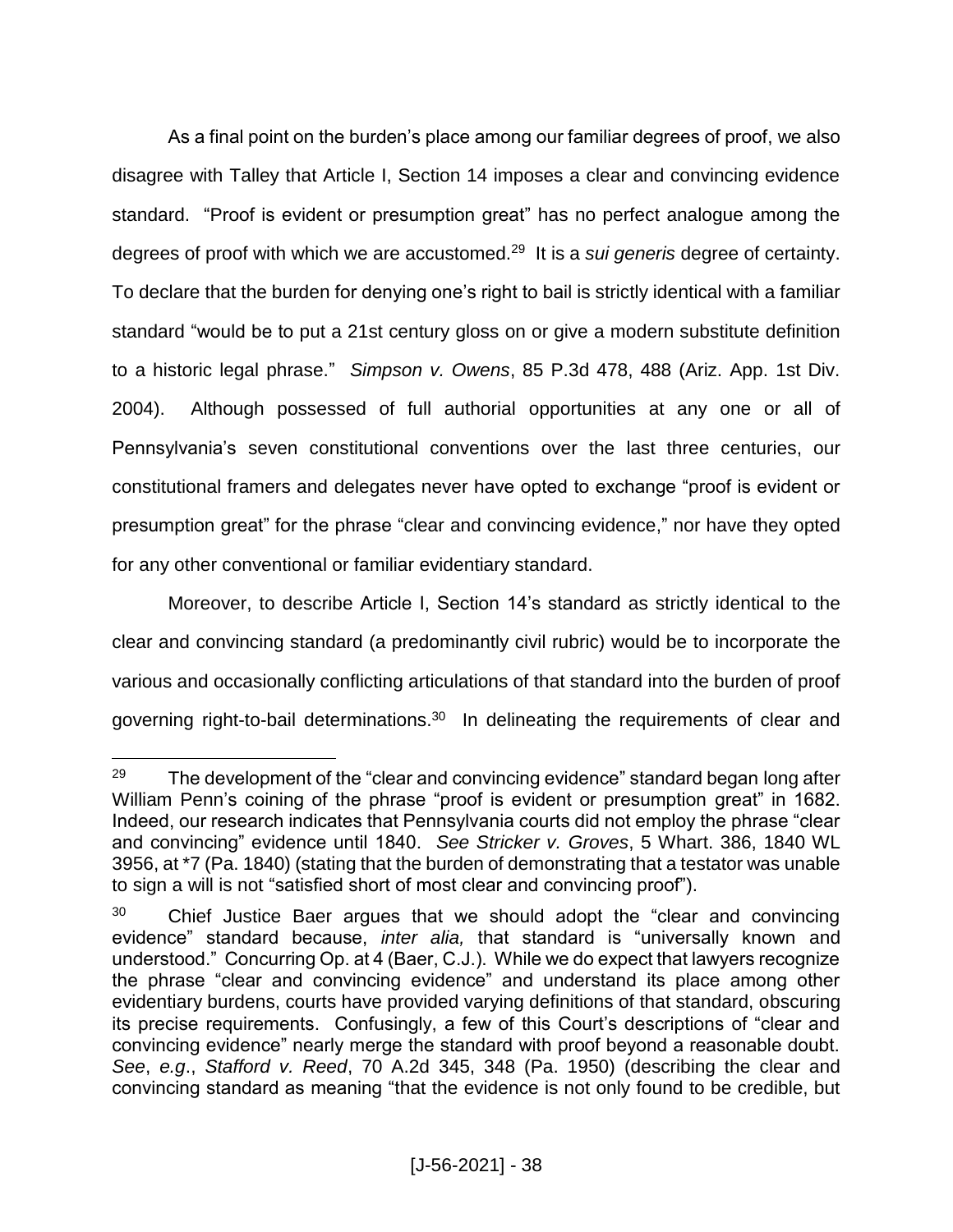convincing evidence, courts have never contemplated how that standard would apply to right-to-bail determinations. Nor should they have done so. Inasmuch as it has developed in relation to the final stages of a case, the clear and convincing standard embodies an expectation that it will apply to a party's full evidentiary showing. Many of its various articulations reflect such an assumption; for example, we have held that corroboration often is critical in deciding whether that standard has been met. *See, e.g., Gen. Elec. Credit Corp. v. Aetna Cas. & Sur. Co*., 263 A.2d 448, 456 (Pa. 1970) (stating that, in order for evidence to be clear and convincing, "the evidence must be established by two witnesses or by one witness and corroborating circumstances"); *Easton v. Washington Cty Ins. Co.*, 137 A.2d 332, 337 (Pa. 1957) (same). Such grand expectations do not exist at a right-to-bail hearing, which often will occur well before the Commonwealth has compiled, or is even aware of, all evidence supporting its allegations. Put simply, holding that the two standards are indistinguishable would create an evolutionary mismatch: the environment in which the clear and convincing evidence standard developed makes it ill-suited to the world of bail hearings. While we recognize that the two standards are situated in proximity along the axis where the various burdens of proof

of such weight and directness as to make out the facts alleged *beyond a reasonable doubt*") (emphasis added; cleaned up); *Matter of Chiovero*, 570 A.2d 57, 60 (Pa. 1990) ("[C]lear and convincing evidence means testimony that is so clear, direct, weighty, and convincing as to enable the trier of fact to come to a clear conviction, *without hesitancy*, of the truth of the precise facts in issue.") (emphasis added); *Aliquippa Nat. Bank, to Use of Woodlawn Tr. Co. v. Harvey*, 16 A.2d 409, 414 (Pa. 1940) (stating that evidence of fraud must be "clear, precise and *indubitable*," which means impossible to doubt) (emphasis added). Other formulations indicate a lesser standard. *See, e.g.*, *Snyderwine v. McGrath*, 22 A.2d 644, 647 (1941) (defining the standard as "clear and satisfactory"). Our task in today's case is not to decide which of the numerous and sometimes confounding articulations of "clear and convincing evidence" controls; we are called upon to interpret "proof is evident or presumption great." Interchanging the standards is not as easily done as Chief Justice Baer suggests.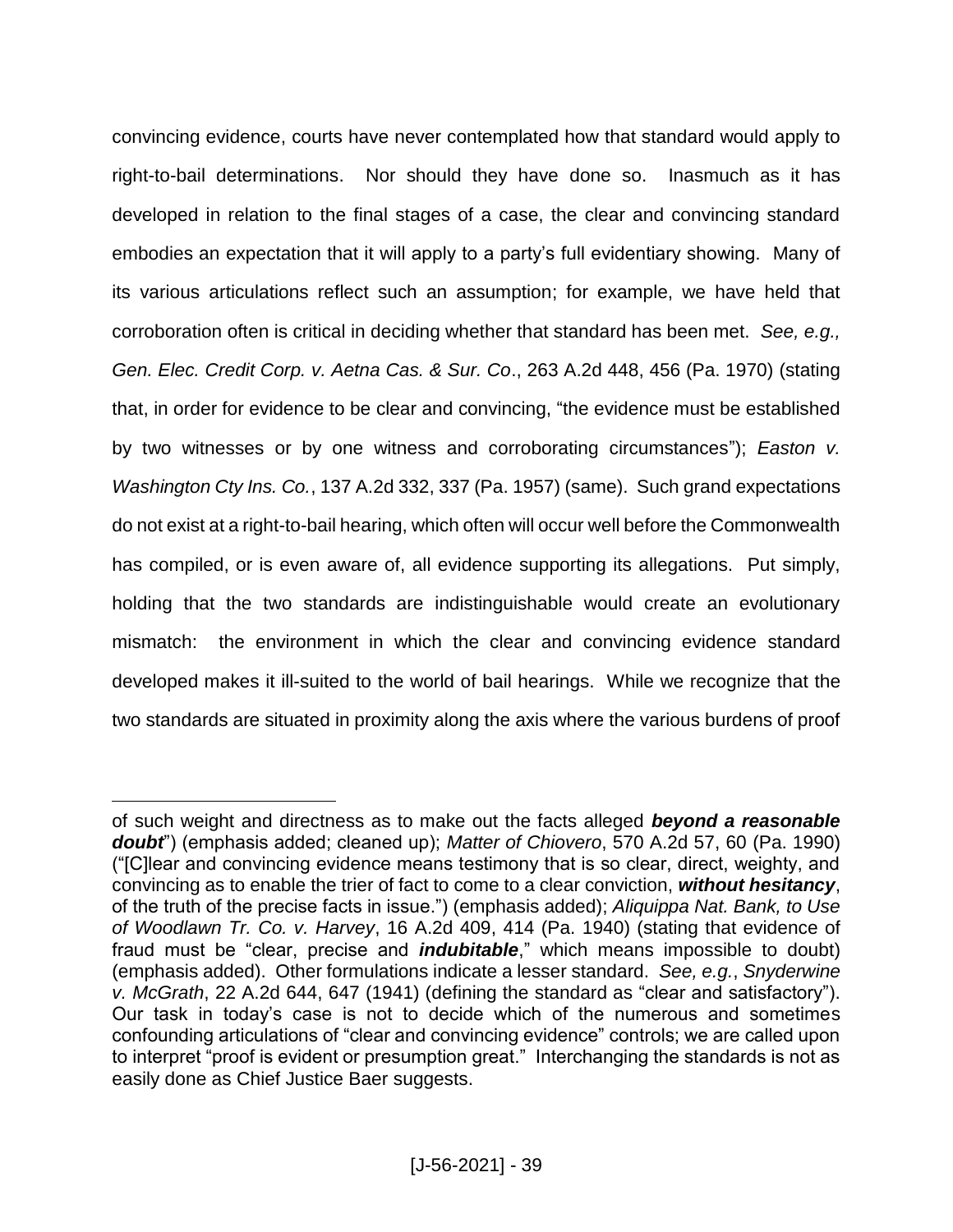sit and that it is thus sensible to conclude that they share certain principles, $31$  we decline to interpret them as one and the same.

In this vein, we also reject Talley's contention that the Supreme Court's decision in *Salerno* commands us to adopt the clear and convincing evidence standard. Although the High Court viewed the Bail Reform Act's heightened standard as an important consideration in assessing the Act's constitutionality, the Court did not state that it was a necessary condition. Indeed, the Court found that the Act's safeguards "are more exacting" and "far exceed" those held sufficient in other contexts where the state may detain an individual for nonpunitive reasons. *Salerno*, 481 U.S. at 752 (alluding to "the juvenile context" and post-arrest detention). As such, *Salerno* does not suggest, much less mandate, that we interpret Article I, Section 14 as imposing a clear and convincing evidence standard.

With the foregoing considerations in mind, we find that, under Article I, Section 14, "proof is evident or presumption great" constitutes its own unique standard,<sup>32</sup> one that lies

<sup>&</sup>lt;sup>31</sup> Because of the similarity, several adjectives highlighted by Chief Justice Baer in his preferred articulation of the clear and convincing evidence standard reasonably apply to the "proof is evident or presumption great" standard as well. For example, if the statement that the evidence should be "clear, direct, and weighty" is a useful heuristic for the bench and bar, they may consider it in the context of the right to bail. *See* Concurring Op. at 4 (Baer, C.J.). But courts should be careful not to assume that all iterations of the requirements of clear and convincing evidence apply at a bail hearing. *See, e.g., id*. (explaining that evidence is clear and convincing if it "enable[s] the trier of fact to come to a clear conviction, *without hesitancy*, of the precise facts at issue") (emphasis added).

<sup>&</sup>lt;sup>32</sup> According to Chief Justice Baer, we should not interpret Article I, Section 14's burden of proof as a *sui generis* evidentiary gauge because, in his view, "Pennsylvania recognizes three standards of proof: (1) beyond a reasonable doubt; (2) clear and convincing evidence; and (3) preponderance of the evidence." Concurring Op. at 2 (Baer, C.J.). Respectfully, this is incorrect. While those standards are the most common evidentiary gauges, they are not the only burdens of proof that our law recognizes. *See, e.g.*, *G.V. v. Dept. of Pub. Welfare*, 91 A.3d 667, 671-72 (Pa. 2014) (holding that "substantial evidence", not the higher "clear and convincing" standard, is the burden of proof that applies in proceedings to expunge an alleged perpetrator of sexual child abuse from the ChildLine Registry); *Ellerbe v. Hooks*, 416 A.2d 512, 513-14 (Pa. 1980) (holding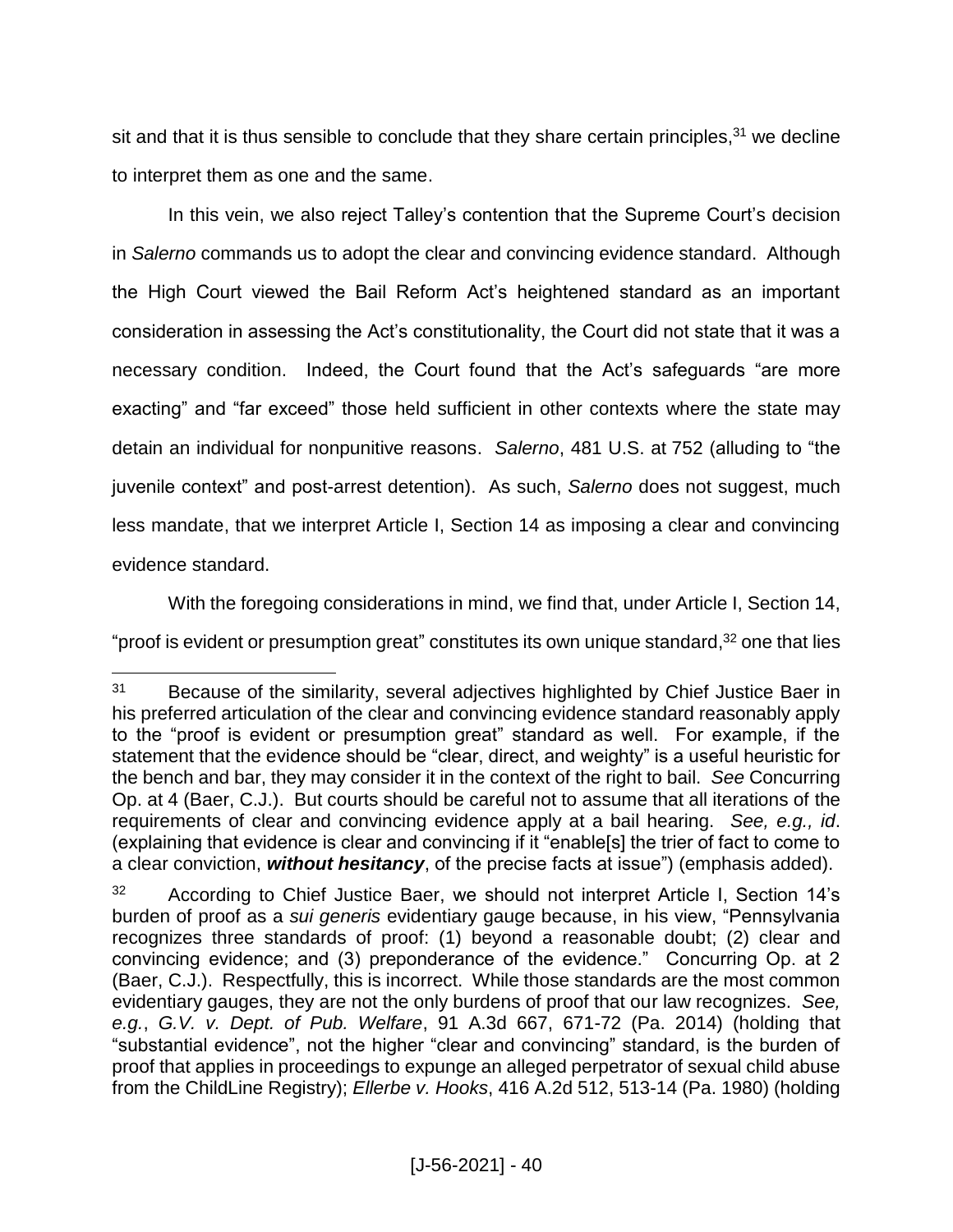in the interstice between probable cause and proof beyond a reasonable doubt. Unlike the *prima facie* standard, it requires both a qualitative and quantitative assessment of the evidence adduced at the bail hearing. This dual inquiry finds ample support in extrajurisdictional caselaw. Following Pennsylvania's lead, thirty-five other States adopted a constitutional provision providing for a right to bail conditioned upon a showing that the "proof is evident or presumption great."<sup>33</sup> Of the twenty-two jurisdictions in which courts have interpreted the phrase, appellate courts in twenty States have held that the government's burden is more stringent than probable cause but less demanding than proof beyond a reasonable doubt, and that the inquiry includes a qualitative assessment of the evidence.<sup>34</sup> Those decisions provide valuable guidance on the precise nature of the "proof is evident or presumption great" standard.

that custody disputes between parents and third parties are governed by a unique burden of proof because parent-third party disputes are distinct from both parent-parent custody disputes, in which the standard is preponderance of the evidence, and parent-state disputes, in which the clear and convincing evidence standard controls); *Perez*, 249 A.3d at 1102 (explaining that, at the preliminary hearing stage, "the Commonwealth need only demonstrate sufficient probable cause to believe the person charged has committed the offense").

<sup>33</sup> *See* ALA. CONST. art. 1, § 16; ALASKA CONST. art. 1, § 11; ARIZ. CONST. art. 2, § 22 A(1)-(4); CAL. CONST. art. 1, § 12(a)-(c); COLO. CONST. art. 2, § 19; CONN. CONST. art. 1, § 8 (a); DEL. CONST. art. 1, § 12; FLA. CONST. art. 1, § 14; IDAHO CONST. art. 1, § 6; ILL. CONST. art. 1, § 9; IND. CONST. art. 1, § 17; IOWA CONST. art. 1, § 12; KAN. CONST. Bill of Rights § 9; KY. CONST. § 16; LA. CONST. art. 1, § 18 (B); ME. CONST. art. 1, § 10; MICH. CONST. art. 1, § 15; MINN. CONST. art. 1, § 7; MISS. CONST. art. 3, § 29 (1)(a) & (3); MO. CONST. art. 1, § 20; MONT. CONST. art. 2, § 21; NEB. CONST. art. 1, § 9; NEV. CONST. art. 1, § 7; N.M. CONST. art. 2, § 13; N.D. CONST. art. 1, § 11; OHIO CONST. art. 1, § 9; OKLA. CONST. art. 2, § 8 A; OR. CONST. art. 1, § 14; R.I. CONST. art. 1, § 9; S.D. CONST. art. 6, § 8; TENN. CONST. art. 1, § 15; TEX. CONST. art. 1, § 11; VT. CONST. ch. 2, § 40 (1)-(2); WASH. CONST. art. 1, § 20; WYO. CONST. art. 1, § 14.

<sup>34</sup> Specifically, this approach is followed in Alabama, Arizona, California, Colorado, Connecticut, Delaware, Indiana, Iowa, Kentucky, Mississippi, Missouri, Nevada, Ohio, Oklahoma, Oregon, Rhode Island, Tennessee, Texas, Vermont, and Wyoming. *See State v. Moyers*, 214 So.3d 1147, 1150 (Ala. 2014) (defining the standard as "clear and strong"); *Simpson v. Owens*, 85 P.3d 478, 491 (Ariz. App. 1st Div. 2004) ("The State's burden is met if all of the evidence, fully considered by the court, makes it plain and clear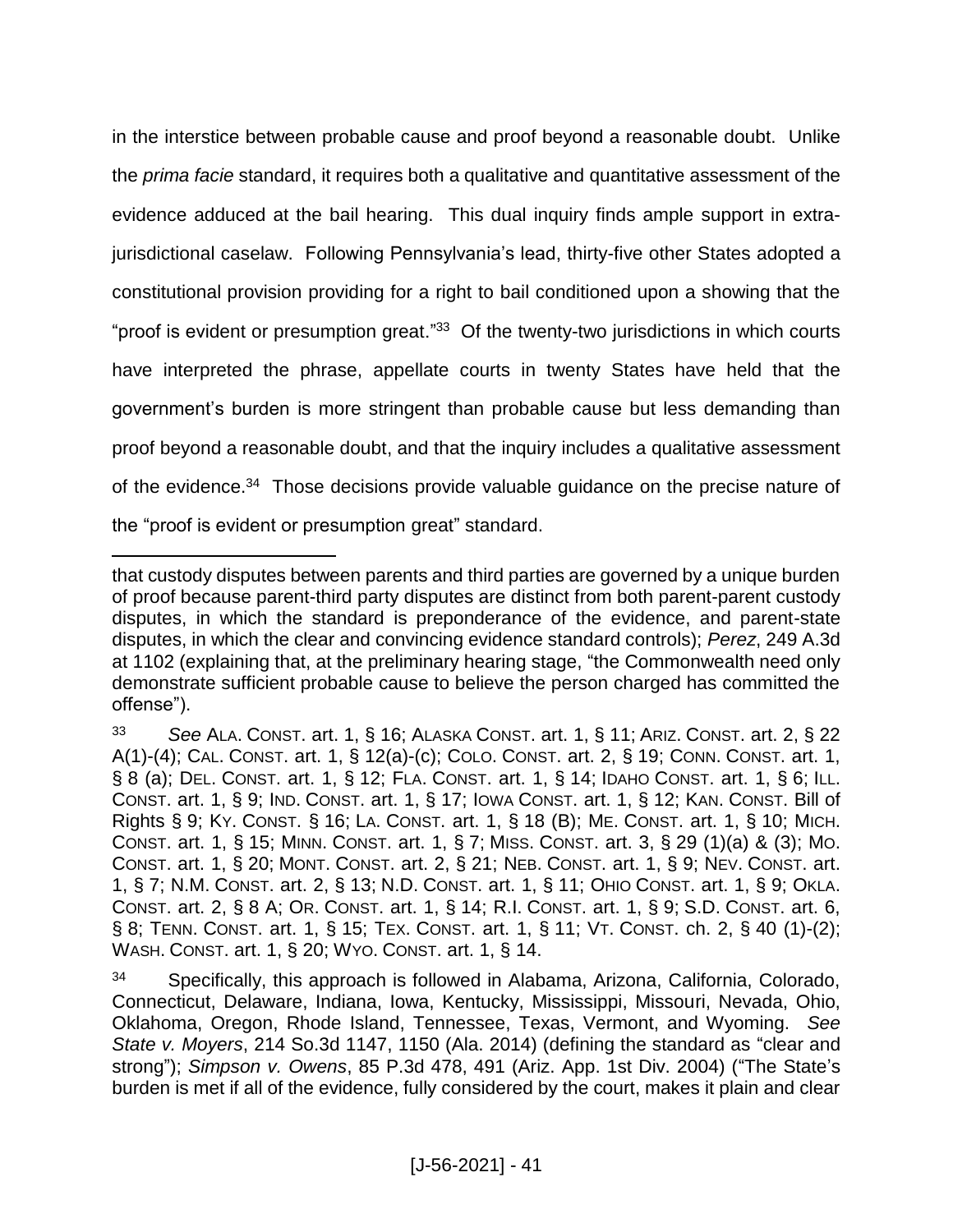to the understanding, and satisfactory and apparent to the well-guarded, dispassionate judgment of the court that the accused committed [an enumerated offense]."); *In re White*, 463 P.3d 802, 809 (Cal. 2020) (explaining that bail may be denied when the record "contains evidence that is reasonable, credible, and of solid value from which a trier of fact could find the defendant guilty beyond a reasonable doubt"); *Yording v. Walker*, 683 P.2d 788, 791 n. 1 (Colo. 1984) (holding that the burden is "greater than probable cause but less than the standard of beyond a reasonable doubt required for conviction"); *State v. Menillo*, 268 A.2d 667, 676 (Conn. 1970) (holding that probable cause is insufficient to deny bail and requiring a separate evidentiary hearing where the prosecution must demonstrate a "fair likelihood" of conviction); *In re Steigler*, 250 A.2d 379, 382 (Del. 1969) (holding that an indictment supported by a probable cause determination, while relevant, is insufficient to deny bail; instead, the state's evidence must demonstrate "a fair likelihood" that the accused will be convicted of a capital offense, which likelihood does not exist if "there is good ground to doubt the truth of the accusation"); *Ford v. Dilley*, 156 N.W. 513, 532 (Iowa 1916) (holding that the proof is evident if it "excludes any other reasonable conclusion" and that the presumption is great when testimony raises inferences of guilt that are "strong, clear, and convincing"); *Fry v. State*, 990 N.E.2d 429, 445-49 (Ind. 2013) (holding that the standard "requires something more than probable cause" and finding that where the denial of bail is related to the charges, "the standard is preponderance of the evidence," which standard implicates a qualitative assessment of "competent evidence"); *Marcum v. Broughton*, 442 S.W.2d 307, 309-10 (Ky. 1969) (holding that the Commonwealth's evidence of guilt must "competent under the ordinary rules of evidence" and further providing that, "where conflicting evidence creates a plausible basis for the defense of self-protection or the reduction of the offense to a noncapital degree," the accused is entitled to bail); *Huff v. Edwards*, 241 So.2d 654, 656 (Miss. 1970) (stating that, "unless it plainly, clearly, and obviously appears by the proof that the accused is guilty of a capital crime, bail should be allowed"); *Ex parte Verden*, 237 S.W. 734, 737 (Mo. 1922) (providing that the evidence must "tend[] strongly to show guilt of a capital offence"); *Sewall v. Clark Cnty.*, 481 P.3d 1249, 1251-52 (Nev. 2021) (holding that the quantum of proof "is considerably greater than that required to establish the probable cause," but less than proof "beyond a reasonable doubt"); *State v. Summons*, 19 Ohio 139, 141 (1850) (holding that bail cannot be denied "if the evidence exhibited on the hearing of the application to admit to bail be of so weak a character that it would not sustain a verdict of guilty"); *In re Barlow*, 280 P.2d 477, 478 (Okla. Crim. App. 1955) (holding that the evidence, while sufficient to survive a preliminary hearing, was insufficient to deny bail); *Application of Haynes*, 619 P.2d 632, 636 (Or. 1980) ("[T]he evidence should at least be clear and convincing."); *Mello v. Superior Court*, 370 A.2d 1262, 1266 (R.I. 1977) (establishing the standard of proof as "beyond probable cause"); *State v. Burgins*, 464 S.W.3d 298, 310 (Tenn. 2015) (requiring an evidentiary hearing with evidence to corroborate allegations and stating that the standard is "preponderance of the evidence"); *Shaw v. State*, 47 S.W.2d 92, 94 (Tenn. 1932) (finding that the standard calls for an assessment of the "weight of evidence" and requiring "that the applicant offer the witnesses upon whose testimony the grand jury found the indictment"); *Ex parte Donohoe*, 14 S.W.2d 848 (Tex. Crim. App. 1929) ("Bail is a matter of right, unless the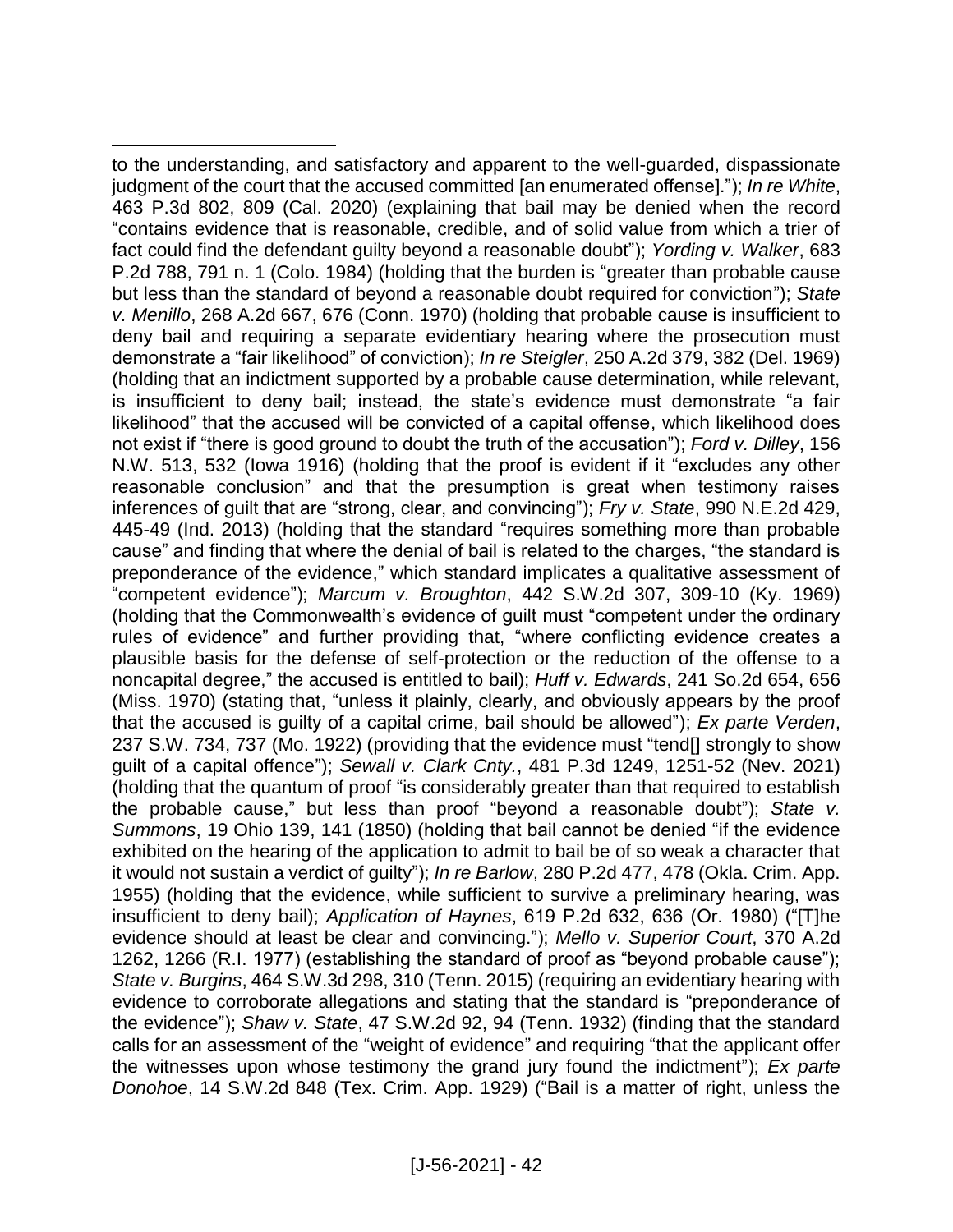"Proof is evident or presumption great" calls for a substantial quantity of legally competent evidence, meaning evidence that is admissible under either the evidentiary rules, <sup>35</sup> or that is encompassed in the criminal rules addressing release criteria. *See Young v. Russell*, 332 S.W.2d 629, 633 (Ky. 1960) (restricting the prosecution's proof at a denial-of-bail hearing "to that which is competent under the ordinary rules of evidence"); *see also* Pa.R.Crim.P. 523 (listing relevant considerations at a bail hearing). The Commonwealth's "feel[ings]" about evidence that it "may be able to introduce" are not relevant considerations. *See Application of Haynes*, 619 P.2d at 642. And, because a court must be able to evaluate the quality of the evidence, it also cannot rely upon a cold

evidence is clear and strong, leading a well-guarded and dispassionate judgment to the conclusion that an offense has been committed, that the accused is the guilty agent, and that he would probably be punished capitally if the law is administered."); *State v. Blodgett*, 257 A.3d 232, 236 (Vt. 2021) (holding that the standard assesses whether there is "substantial, admissible evidence of guilt" that "can fairly and reasonably convince a factfinder beyond a reasonable doubt that defendant is quilty of the charged offense"); *State v. Crocker*, 40 P. 681, 688 (Wyo. 1895) (holding that both the quality and sufficiency of the evidence must be considered).

Of the remaining fifteen States that use the "proof is evident or presumption great" standard, our research has not revealed the existence of an appellate court decision clearly interpreting the standard in thirteen jurisdictions: Alaska, Idaho, Illinois, Kansas, Louisiana, Michigan, Minnesota, Montana, Nebraska, New Mexico, North Dakota, South Dakota, and Washington. The Supreme Court of Florida seemingly has interpreted the phrase as requiring something *more* than proof beyond a reasonable doubt. *See Russell v. State*, 71 So. 27, 28 (Fla. 1916) (describing "evident" as "beyond question of doubt," and noting that "in a trial this degree of proof is not required"). In Maine, the standard is probable cause. *Harnish v. State*, 531 A.2d 1264, 1268 (Me. 1987) (requiring "the state to satisfy the probable cause standard in a bail hearing").

 $35$  While the bulk of the Commonwealth's proof must consist of admissible evidence, the Commonwealth is not entirely barred from using evidence that otherwise might be inadmissible under our Rules of Evidence. Given that a right-to-bail hearing typically occurs at an early stage of the case, the use of some inadmissible evidence may be necessary. For example, the Commonwealth may rely upon hearsay to present scientific, technical, or forensic information, to introduce laboratory reports, or to corroborate competent witness testimony. Nonetheless, the Commonwealth must introduce admissible evidence in order to establish the material factual claims implicated by the principal asserted ground for the bail denial.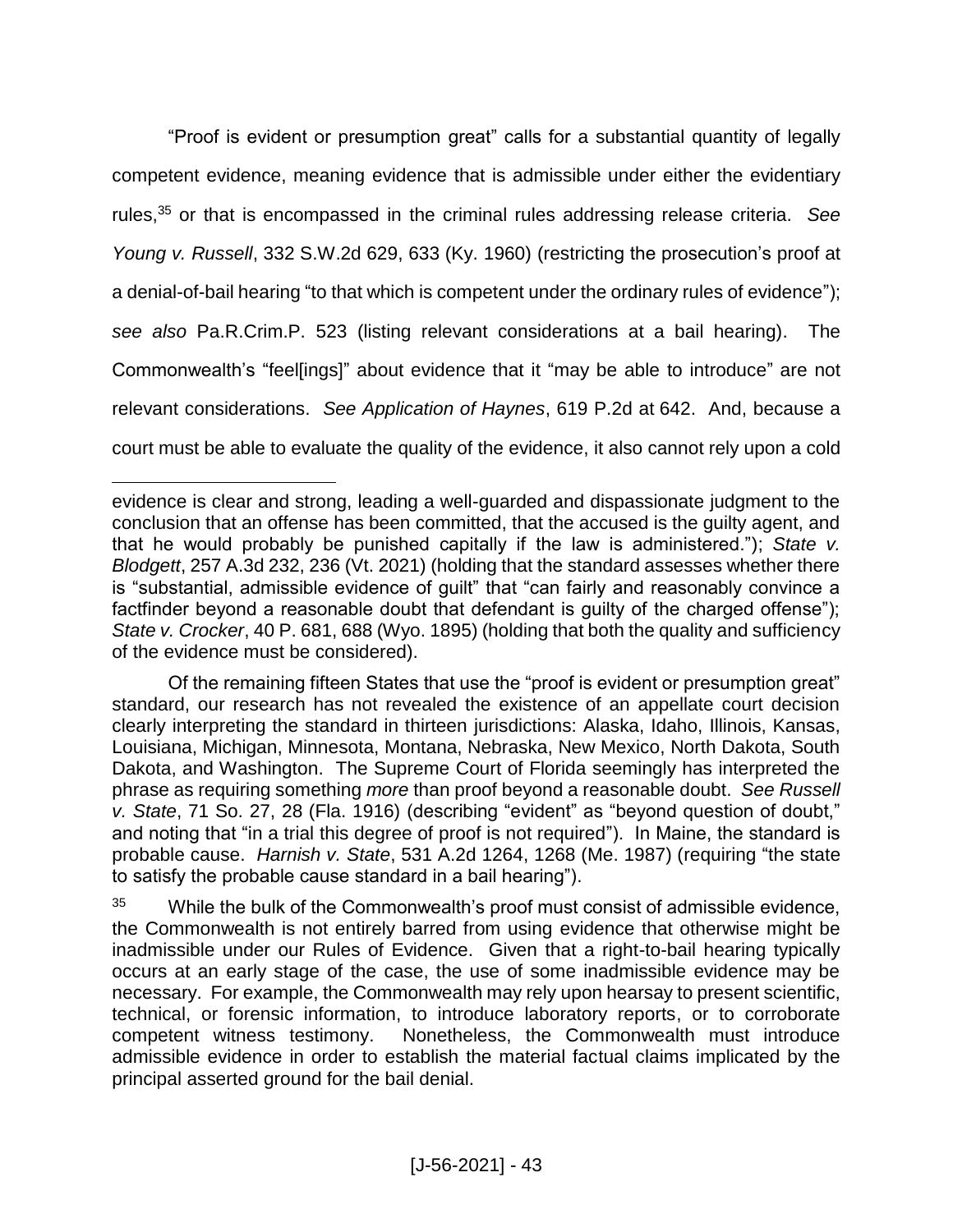record or untested assertions alone. *Cf. Alberti*, 195 A.2d at 98 (admonishing courts for deciding "this very important question on the basis of the testimony presented at" an earlier hearing).

When the Commonwealth seeks to deny bail, the quality of its evidence must be such that it persuades the bail court that it is **substantially more likely than not** that the accused is nonbailable,  $36$  which is just to say that the proof is evident or the presumption great. In making its case, the Commonwealth cannot satisfy its burden of persuasion solely "by stacking inference upon inference." *Howard v. Sheriff*, 422 P.2d 538, 540 (Nev. 1967); *accord Chauncey,* 2 Ashm. at 234 (refusing to deny bail where inferring an intent to kill from the Commonwealth's evidence "would be a most strained and forced presumption"). Nor can "the connection between the evidence" and what it seeks to prove be "conjectural." *Sewall*, 481 P.3d at 1252. Rather, the combination of the evidence and inferences must be "reasonable, credible, and of solid value." *White*, 463 P.3d at 809.

Accordingly, we hold that when the Commonwealth seeks to deny bail due to the alleged safety risk the accused poses to "any person and the community," those qualitative standards demand that the Commonwealth demonstrates that it is **substantially more likely than not** that (1) the accused will harm someone if he is

 $\overline{a}$ <sup>36</sup> Chief Justice Baer surmises that the bench and bar would have less difficulty applying a clear and convincing standard than they would in deciding whether something is "substantially more likely than not." *See* Concurring Op. at 3 (Baer, C.J.). Respectfully, we disagree. As Professor McCormick cogently explains in his treatise, "[n]o high degree of precision can be attained by" various "groups of adjectives," such as "by clear and convincing evidence;" rather "[i]t has been persuasively suggested that they could be more simply and intelligibly translated to the" factfinder with an instruction that it "must be persuaded that the truth of the contention is highly probable." 2 MCCORMICK ON EVIDENCE § 340 (8th ed. 2020) (footnotes and internal quotations omitted); *see also Addington v. Texas*, 441 U.S. 418, 425 (1979) ("We probably can assume no more than that the difference between a preponderance of the evidence and proof beyond a reasonable doubt probably is better understood than either of them in relation to the intermediate standard of clear and convincing evidence.").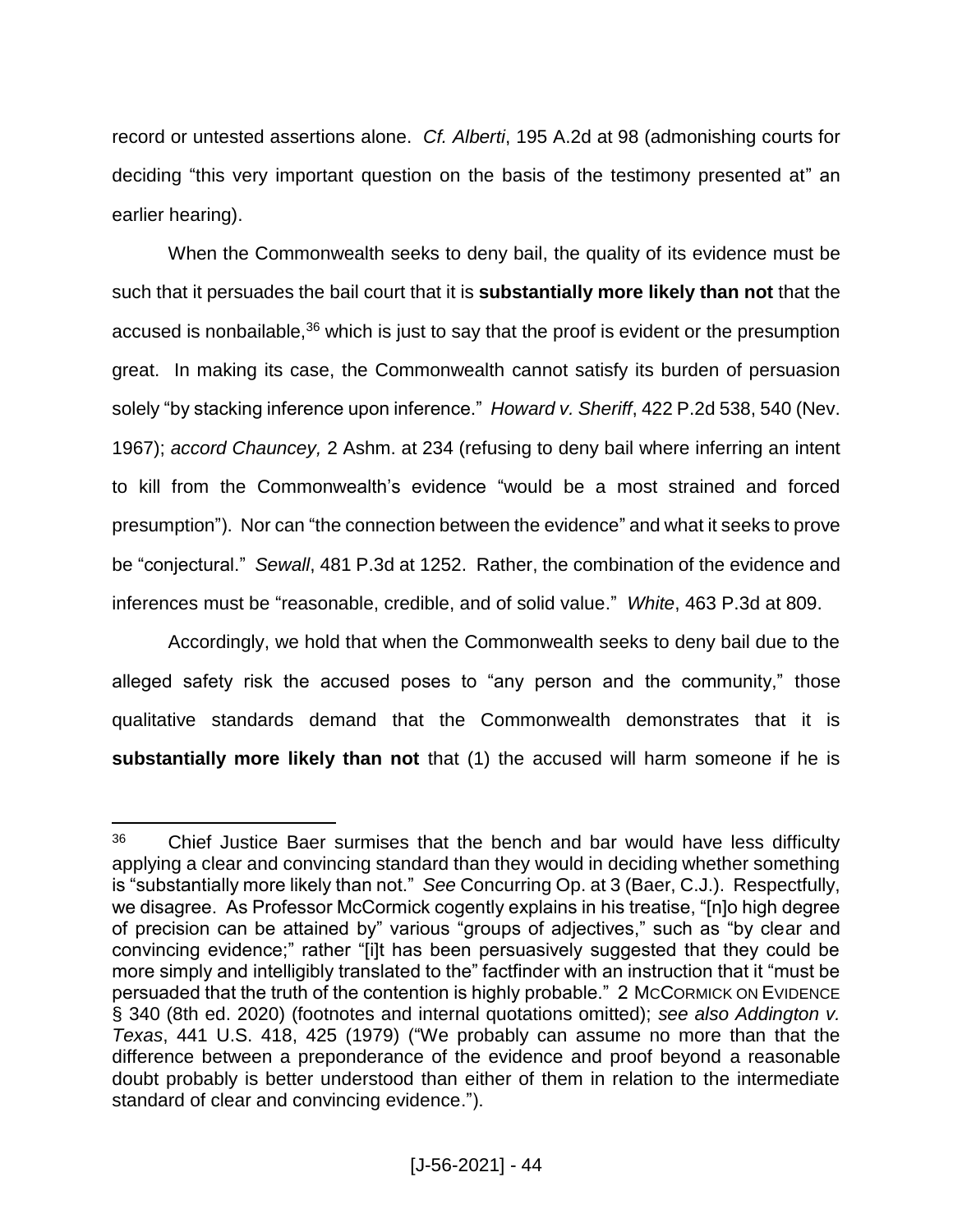released and that (2) there is no condition of bail within the court's power that reasonably can prevent the defendant from inflicting that harm. While we decline to provide an exhaustive list of circumstances that would suffice to deny bail in a given case based upon prospective harms, a bail court should consider the defendant's character, relevant behavioral history, or past patterns of conduct; the gravity of the charged offense; the conditions of bail reasonably available to the court; and any evidence that tends to show that those conditions would be inadequate to ensure the protection of any person or the community.

Importantly, we note that this high evidentiary standard applies only when the Commonwealth seeks to take the extreme step of denying the accused his or her state constitutional right to bail altogether. The "proof is evident or presumption great" standard does not govern a bail court's discretion in setting the amount of bail. *Cf. Petition of McNair*, 187 A. 498, 501 (Pa. 1936) ("Since the circumstances of individual defendants vary, considerable freedom must be allowed the magistrate in the performance of this function."); PA. CONST. art. I, § 13 ("Excessive bail shall not be required . . . ."); U.S. CONST. amend. XIII (same); *Stack v. Boyle*, 342 U.S. 1, 5 (1951) ("Bail set at a figure higher than an amount reasonably calculated" to assure the accused's presence at trial "is 'excessive' under the Eighth Amendment.").

In sum, a trial court may deny bail under Article I, Section 14 when the Commonwealth's proffered evidence makes it substantially more likely than not that the accused: (1) committed a capital offense, (2) committed an offense that carries a maximum sentence of life imprisonment, or (3) presents a danger to any person and the community, which cannot be abated using any available bail conditions. $37$  That

 $37$  Today's decision has no effect on our long-standing holding that a trial court may deny bail when the accused presents a flight risk that cannot be overcome using any available conditions of bail. *See Truesdale*, 296 A.2d at 835-36 ("If upon proof shown,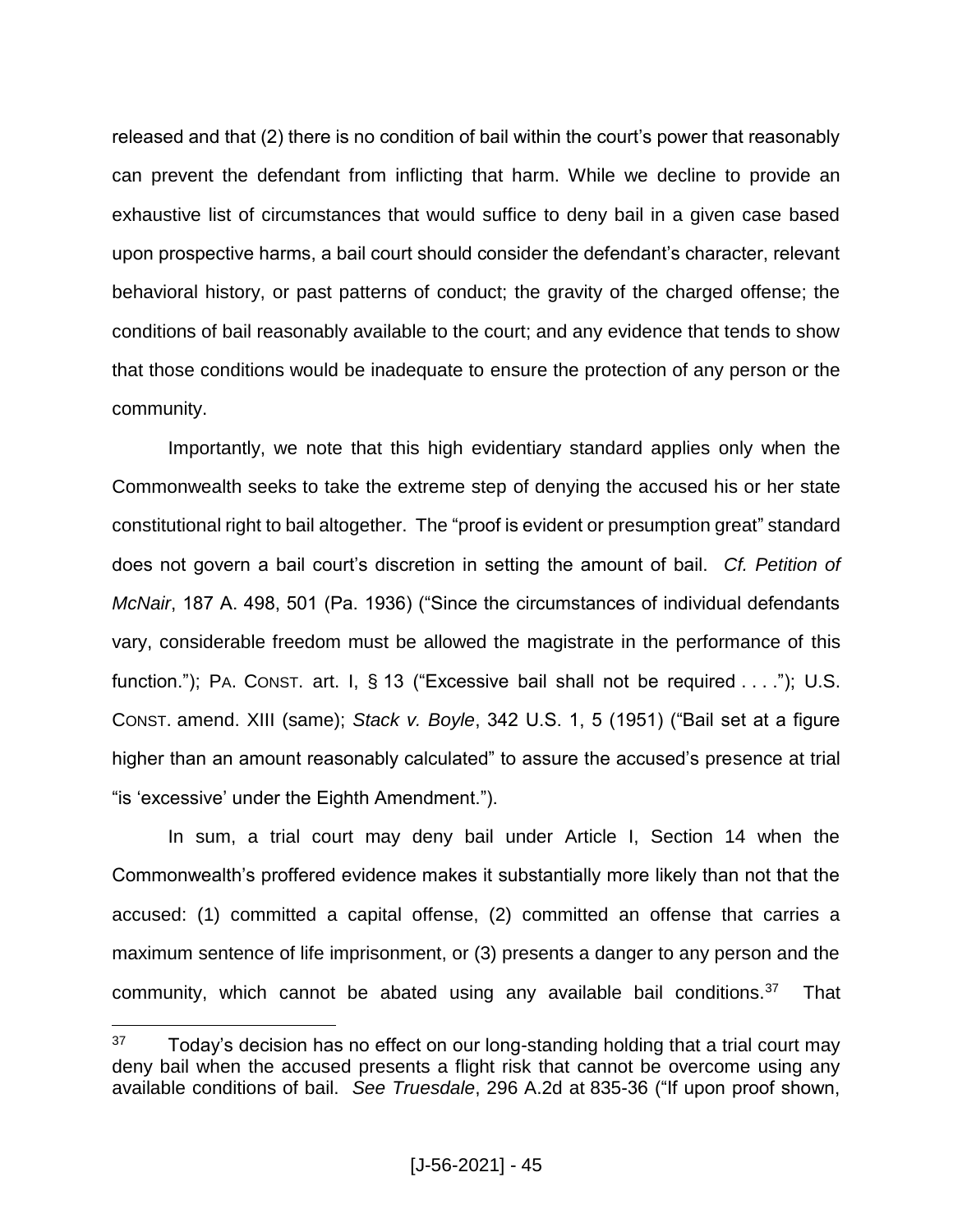determination requires a qualitative assessment of the Commonwealth's case. If the balance of the evidence is rife with uncertainty, legally is incompetent, requires excessive inferential leaps, or lacks any indicia of credibility, it simply is not evident proof, nor can it give rise to a great presumption, that the accused is not entitled to bail.

# *ii. Application of the standard*

The question now becomes whether the Commonwealth's evidence at Talley's nominal bail hearing satisfied the standard set forth above. The answer entails a review of the trial court's determination "that no combination of conditions could ensure the safety of the community and in particular the victim,"<sup>38</sup> and that Talley thus was not entitled to release on nominal bail under Rule 600. More specifically, we must scrutinize the following rationale provided by the court:

Given the nature of the allegations in this case and the substantial evidence that appeared in the affidavit of probable cause supporting the complaint, the court determined that no combination of conditions could ensure the safety of the community and in particular the victim, Christa Nesbitt. This was based on the escalating pattern of threatening and harassing messages received by Ms. Nesbitt, including mention of firearms and death threats against Ms. Nesbitt. There was substantial circumstantial evidence in the affidavit of probable cause linking [Talley] to these messages, including forensic analysis of his computer and [cellphone] that revealed research into "spamming" a [cellphone] with text messages, researching online when text messages become criminal harassment, and concerted efforts to anonymize his online activity. More significantly, Ms. Nesbitt's

the court reasonably concludes the accused will not appear for trial regardless of the character or the amount of bail, then in such an instance bail may properly be denied, regardless of the nature of the charges. . . . This decision must be reached by the application of certain criteria, such as: (1) general reputation in the community; (2) past record; (3) past conduct while on bail; (4) ties to the community in the form of a job, family or wealth."); *id.* at 836 n.16 ("For example, if on a past offense the accused had jumped bail, it would seem that the judge could properly deny bail" in a subsequent case.). Because the parties do not raise the issue, we offer no opinion as to the standard of proof that applies to an assertion by the Commonwealth that a defendant poses such a flight risk that bail should be denied altogether.

<sup>38</sup> Tr. Ct. Op. ("TCO"), 12/14/2018, at 7.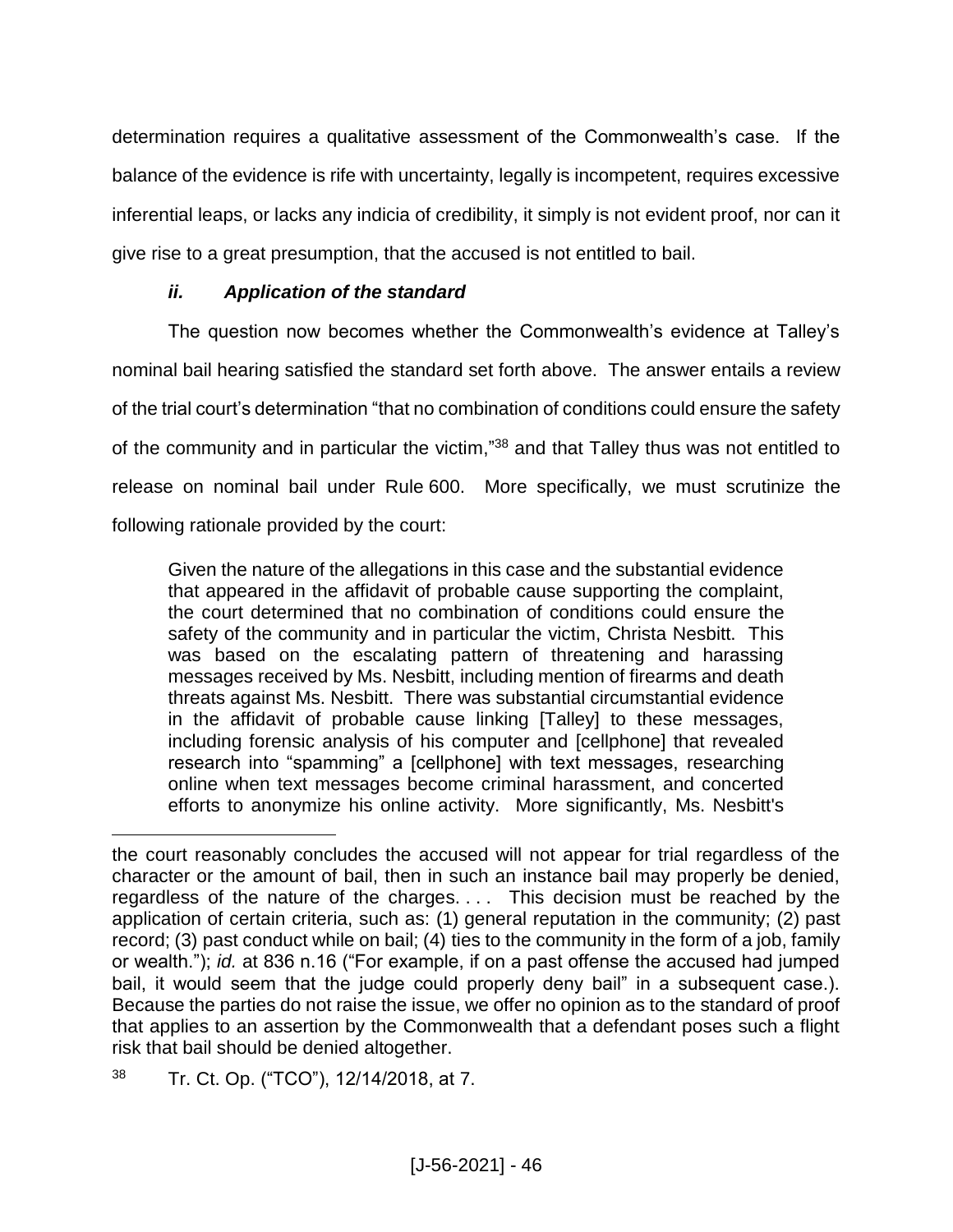vehicle was shot on the night of June 19, 2017 and a witness placed [Talley's] vehicle at the scene immediately before a loud bang was heard. [Talley] was arrested on June 20, 2017 and released on bail on June 22, 2017. The harassing and threatening messages stopped while [Talley] was in jail but resumed within an hour of [Talley's] release on bail. The vulgar and threatening messages continued until July 12, 2017, just days before [Talley] was again arrested on July 18, 2017. The court concluded the totality of circumstances indicated that [Talley] likely was the author of these threatening messages, was physically stalking [Nesbitt,] and fired a bullet into her car. There was no combination of conditions within the court's power that could ensure the safety of Ms. Nesbitt and the community.<sup>39</sup>

Because the present bail motion arose under Rule 600, "[o]ur scope of review is limited to the record evidence from" both the nominal bail hearing "and the findings of the lower court, reviewed in the light most favorable to the prevailing party." *Commonwealth v. Selenski*, 994 A.2d 1083, 1088 (Pa. 2010) (citation omitted). If the factual findings are supported by competent evidence of record, and the legal conclusions drawn therefrom are correct, the denial of nominal bail will be upheld.

As a prefatory matter, the courts below determined erroneously that, at the bail hearing, Talley's counsel conceded that the affidavit of probable cause alone sufficed to rule upon the issue of nominal bail when he said that the "affidavit is fine."<sup>40</sup> Counsel's purported concession followed the trial court's determination that "it can't be fully correct that unproven allegations or yet-to-be-proven allegations, while there still is a presumption of innocence, also could be sufficient" to deny nominal bail.<sup>41</sup> Throughout the hearing, Talley's counsel consistently rejected the Commonwealth's attempt to meet its burden

 $\overline{a}$ <sup>39</sup> *Id.* at 7-8 (footnote omitted).

<sup>40</sup> See *id.* ("Defense Counsel conceded that consideration of the affidavit of probable cause supporting the charges was appropriate to decide the motion."); *see also Talley,*  236 A.3d at 52 (stating that Talley's counsel "conceded that the Commonwealth could rely on the factual averments in the affidavit of probable cause to oppose" the nominal bail motion).

<sup>41</sup> N.T., Nominal Bail Hr'g, at 10.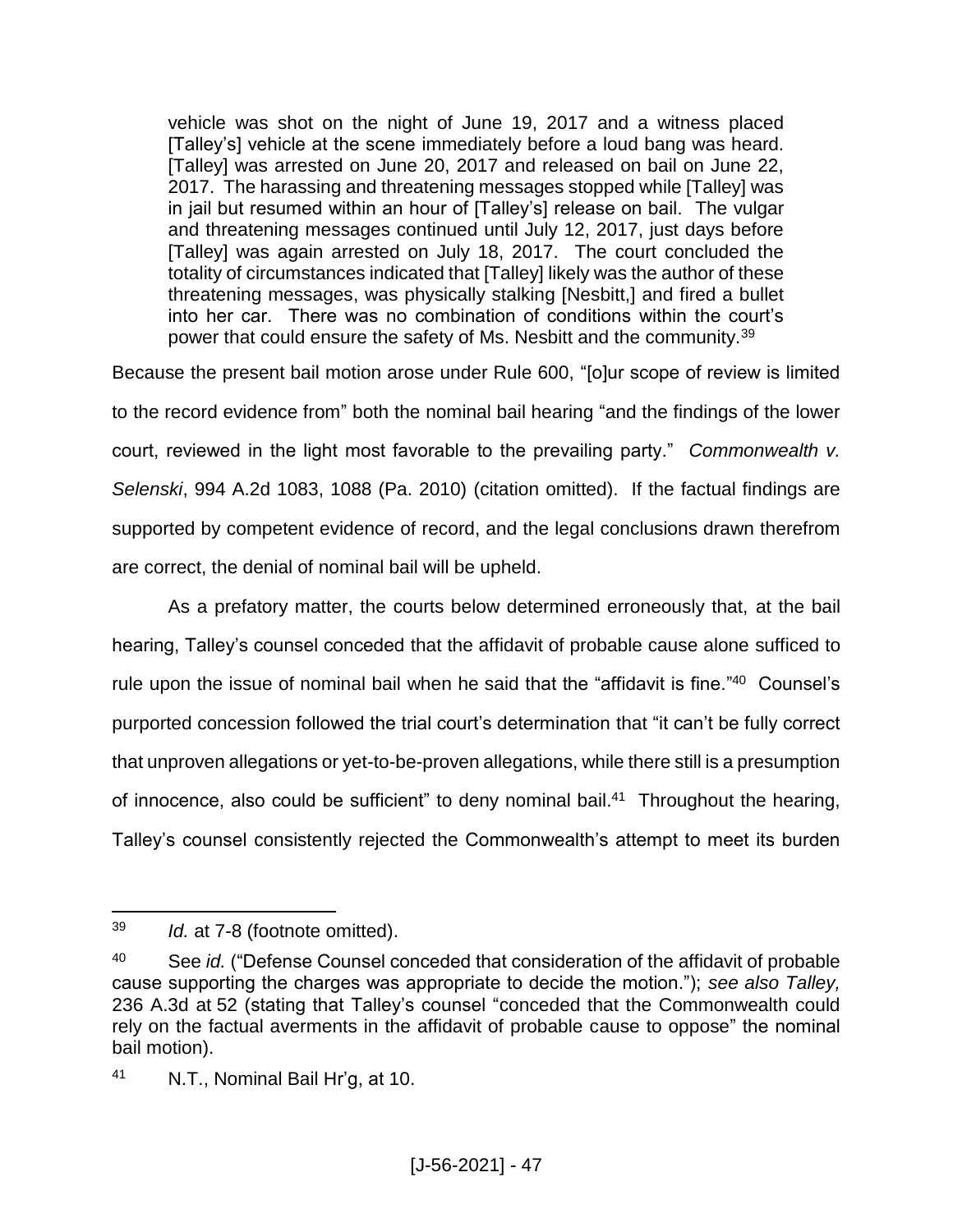with allegations lacking evidentiary support.<sup>42</sup> Beyond contesting the apparent lack of evidence for the charges, the defense also challenged the Commonwealth's position that no condition of bail could negate the risk of harm that the prosecution alleged Talley posed. <sup>43</sup> In characterizing defense counsel's errant comment as a concession, neither the trial court nor the Superior Court reconciled the defense's steadfast resistance to the sufficiency of the allegations contained in the affidavit of probable cause. Therefore, we decline to view counsel's statement that the "affidavit is fine" as a concession that the affidavit alone sufficed to deny bail.

Plainly, the trial court did not perform the qualitative assessment that we have clarified is mandated by the right-to-bail clause. Because the trial court decided Talley's motion without considering any testimony, exhibits, or other competent evidence, its decision to deny bail was erroneous. <sup>44</sup> An affidavit of probable cause simply is not conducive to assessing the persuasiveness of the Commonwealth's case under the standards discussed above. Of course, the court did not have the benefit of today's decision in ruling upon Talley's motion. That said, it has been more than half-a-century

 $\overline{a}$ <sup>42</sup> *See id*. at 9 ("[T]here is no evidence to support that [the texts] came from my client."); *id*. at 17 ("There is absolutely no computer forensic evidence that can tie any of those texts to my client. There is also absolutely zero ballistic evidence to tie that shot to my client."); *see also id*. at 10 (stating that the court "can use [the allegations] *as a factor* in weighing" the Commonwealth's proof) (emphasis added).

<sup>43</sup> *Id.* at 19 ("There are many combinations of conditions that can ensure the safety of the alleged victim here and the community.").

<sup>&</sup>lt;sup>44</sup> The trial court did hear testimony with respect to the bail motion during its June 27-28, 2018 hearing. *See supra* n.5. However, it appears from the trial court's Pa.R.A.P. 1925(a) opinion that the court decided Talley's bail motion based upon only the Commonwealth's proffer at the first hearing on Talley's motion for release on nominal bail. *See* TCO at 7 (stating that its decision to deny bail was supported by "the nature of the allegations in this case and the substantial evidence that appeared in the affidavit of probable cause supporting the complaint"). Likewise, the Commonwealth's brief asserts that the allegations alone supported the trial court's decision. *See* Commonwealth's Br. at 38-40.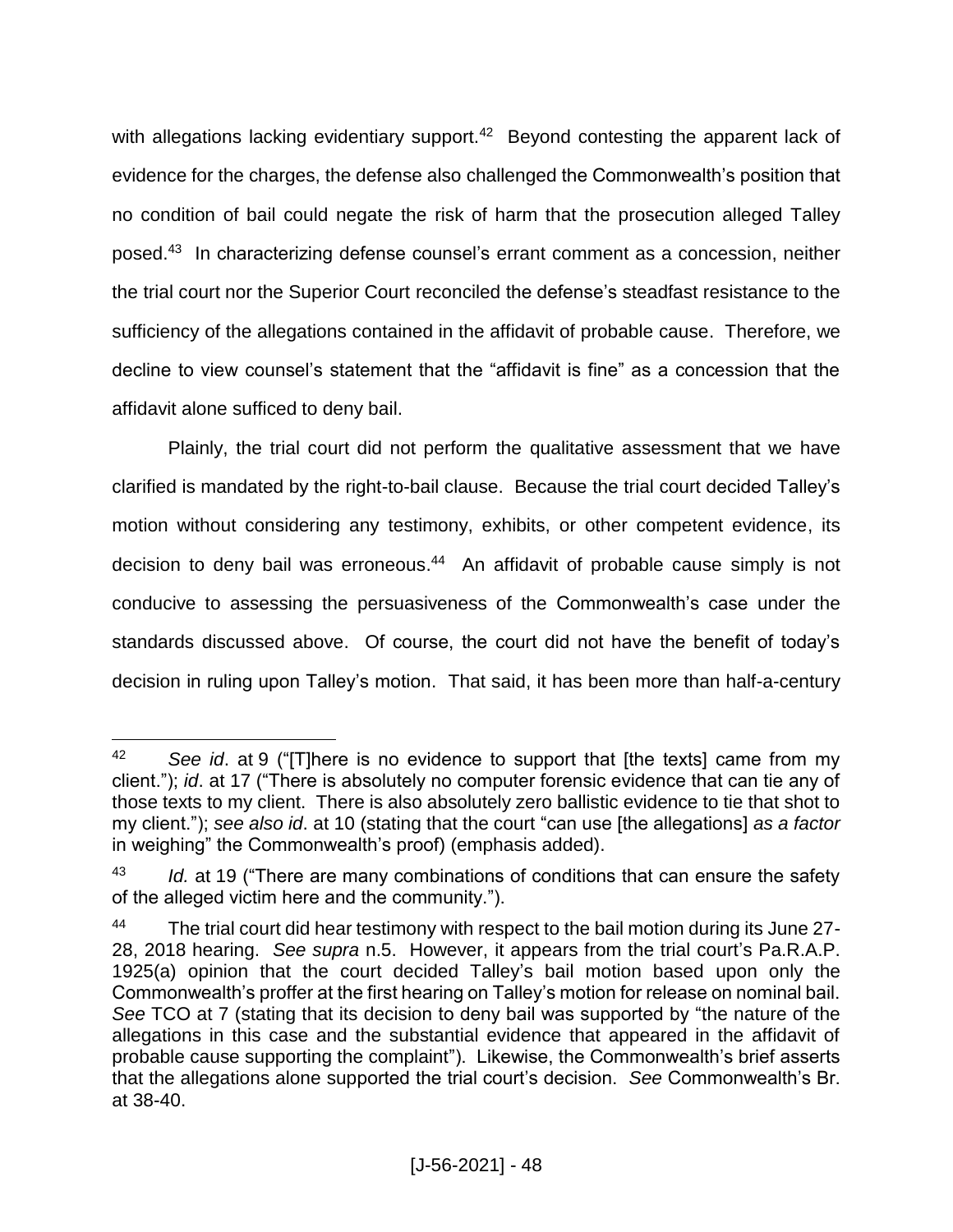since we held unequivocally in *Alberti* that bail could not be denied without an evidentiary hearing. Despite that long-standing requirement, the trial court here denied nominal bail based upon only the layered-hearsay statements contained in the Commonwealth's affidavit of probable cause and the prosecutor's proffer, neither of which are legally competent evidence. Further, the court did not appear to consider any evidence relating to the factors listed in Pa.R.Crim.P. 523(A), such as Talley's "age, character, reputation, mental condition," or any "prior criminal record." There is no indication that the court acknowledged Article I, Section 14's mandate of "evident" proof or "great" presumption, much less that the court attempted to apply that standard to the Commonwealth's proffer.

Just as importantly, neither the affidavit nor any other information of record provided any support whatsoever for the Commonwealth's statement that electronic monitoring was unavailable. When the court requested that the Commonwealth substantiate its claim, the prosecutor was unable to provide an explanation. We have explained "that Rule 600(E) permits a trial court to impose non-monetary conditions, such as house arrest and electronic monitoring, on a defendant who might otherwise be denied release on nominal bail under Article I, Section 14." *Commonwealth v. Sloan*, 907 A.2d 460, 468 (Pa. 2006).<sup>45</sup> It is unclear why the trial court ultimately credited the prosecutor's averment, particularly considering that the probation department, which typically administers electronic monitoring, is an arm of the court, not the district attorney. *See* PA. CONST. art. V, § 1 ("A county's adult probation and parole office is considered an arm of the trial court[.]"). Additionally, the record fails to demonstrate that the trial court

<sup>45</sup> In *Sloan*, the trial court granted the defendant nominal bail under Rule 600 but placed him on house arrest. On appeal to this Court following his conviction, Sloan claimed that he was entitled to unconditional release. We disagreed. Although we did not hold that electronic monitoring and house arrest *must* be available in crafting the conditions of pretrial release, we recognized that, when they are available, they can be imposed as a condition of bail.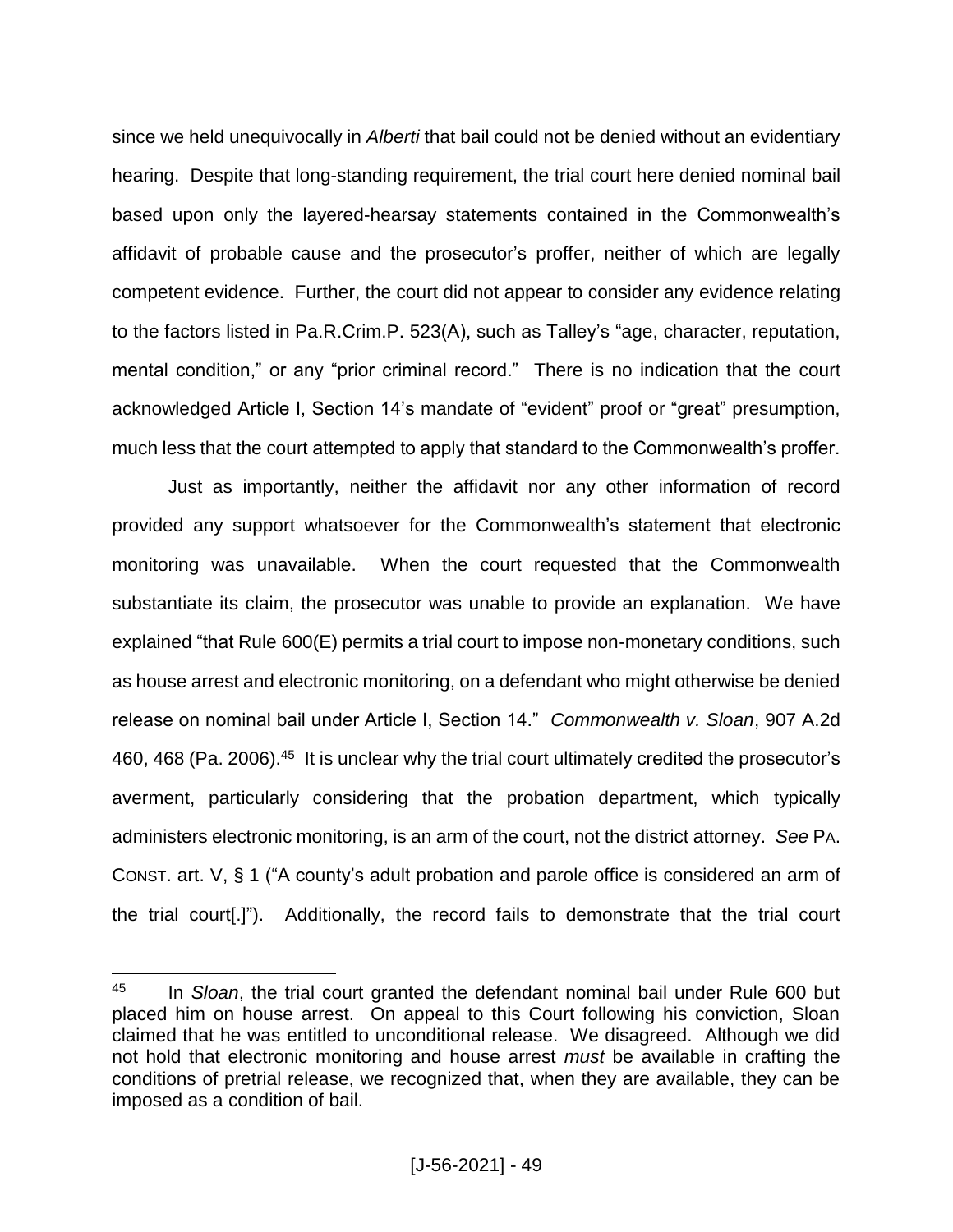considered and found inadequate any of the other conditions of release suggested by Talley's counsel at the bail hearing, such as house arrest and reporting requirements. Thus, even if the trial court could have relied solely upon the affidavit to conclude that Talley would be a danger to others if he was released, the record does not support the conclusion that "no condition or combination of conditions" could negate the risk of harm that he allegedly posed.

Had the court conducted an evidentiary hearing in compliance with *Alberti*, it may have been able to verify the witness statements and other averments contained in the affidavit of probable cause, as well as the Commonwealth's bald assertion that electronic monitoring was unavailable. We conclude that, in relying upon the Commonwealth's untested characterization of the evidence purportedly in its possession, and its unsupported assertion that electronic monitoring was unavailable, <sup>46</sup> the trial court committed an error of law. We now assess whether the erroneous denial of Talley's motion for nominal bail under Rule 600 entitles him to a new trial.

# *iii. Relief for the erroneous denial of nominal bail*

 $\overline{a}$ 

The law is clear that "not every violation of the Pennsylvania Rules of Criminal Procedure calls for the most extreme sanction." *Commonwealth v. Abdul-Salaam*, 678 A.2d 342, 353 (Pa. 1996). Typically, a defendant who has been tried and found guilty is not entitled to any relief for the erroneous denial of bail. *See Commonwealth v. Abdullah*, 652 A.2d 811, 813 (Pa. 1995). When a trial court errs in denying bail to a defendant, the defendant's remedy is limited to an immediate appeal seeking an order for his release

<sup>&</sup>lt;sup>46</sup> During oral argument in this appeal, the Commonwealth suggested that electronic monitoring was unavailable based upon the location of Talley's residence. This factual averment is *dehors* the record. For his part, Talley has filed an application for leave to file a post-submission communication and a memorandum in which he requests that we disregard the Commonwealth's extra-record assertion. We grant Talley's application, accept the attached memorandum, and have considered the arguments made therein.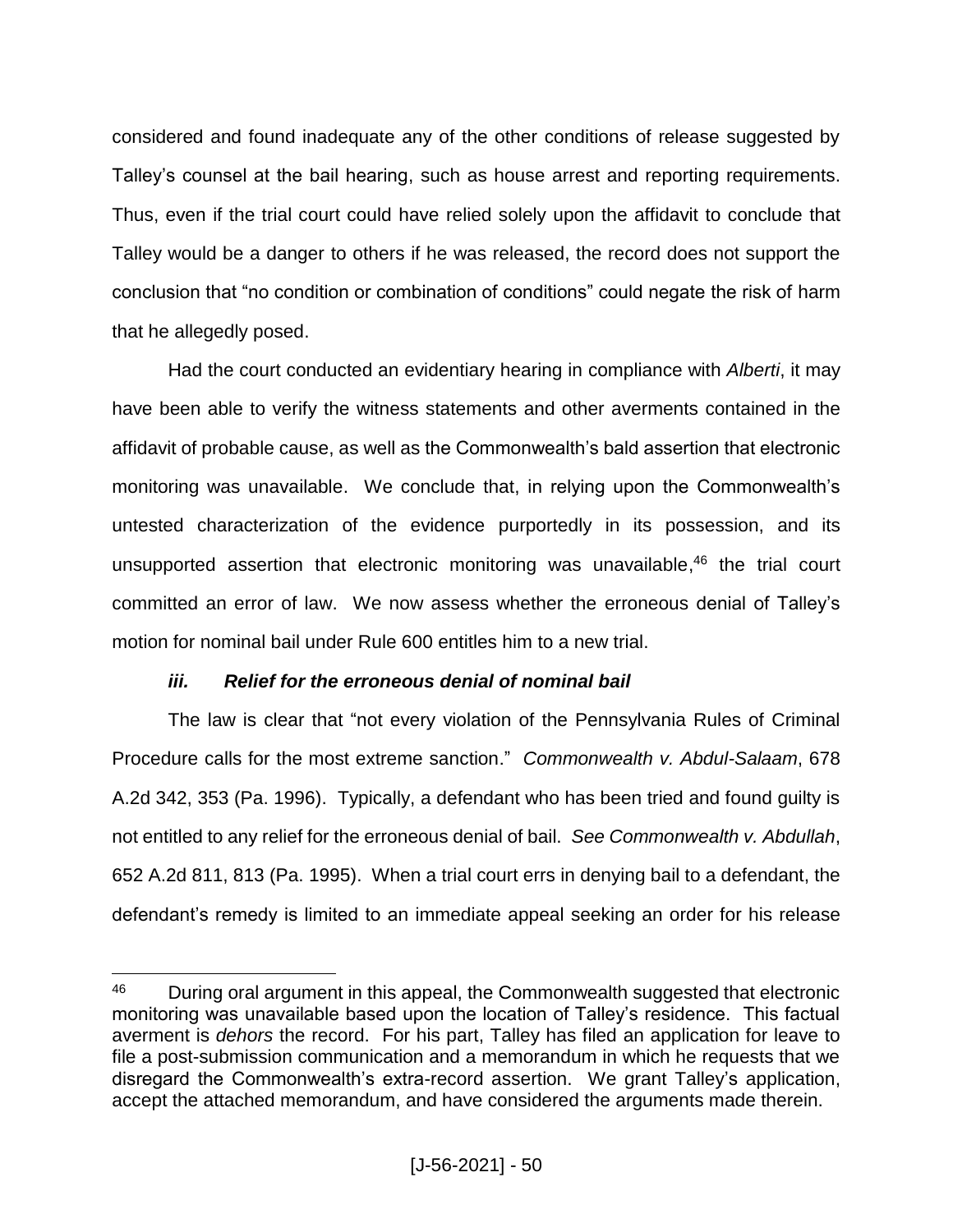pending trial. *Id.* at 813 n.6 (stating that "Appellant was not without remedy," because he "could have filed a petition for writ of *habeas corpus* as a result of the improper denial of his request for release on nominal bail"). But that relief was not available under the present circumstances. Because the trial court did not hold a hearing within a reasonable time of receiving Talley's motion—having waited nearly four months, in fact—the court did not issue an appealable decision until shortly before Talley's trial. It would have been impractical, if not impossible, for Talley to file an interlocutory appeal and expect this complex issue to be resolved before his trial. *See Sloan*, 907 A.2d at 465 ("It would be a rare case where a defendant could petition for relief under Rule 600[] after 180 days of incarceration, have it addressed by the trial court, and petition for review to the Superior Court and this Court before the underlying criminal case is brought to trial or the expiration of Rule 600[]'s 365 days, requiring dismissal with prejudice.").

However, the trial court's error does not automatically entitle Talley to a new trial either. Following a conviction, an appellant whose rule-based right to bail has been violated may receive a new trial only if he can demonstrate actual prejudice. *See Commonwealth v. Floyd*, 431 A.2d 984, 986-87 (Pa. 1981) (holding that, where the defendant was unable to articulate specific prejudice to his defense at trial, or that he could produce evidence for a retrial that he was prevented from obtaining due to the erroneous pretrial incarceration, the defendant was not entitled to a new trial); *Commonwealth v. Garcia*, 387 A.2d 46, 51 (Pa. 1978) (rejecting Garcia's claim that a seventy-day delay in setting bail hindered the preparation of her defense and thus warranted relief where she made "no specific allegations of prejudice that resulted from the delay"). Having been duly tried and convicted, Talley now must establish that the erroneous denial of nominal bail deprived him of a fair trial. He has not.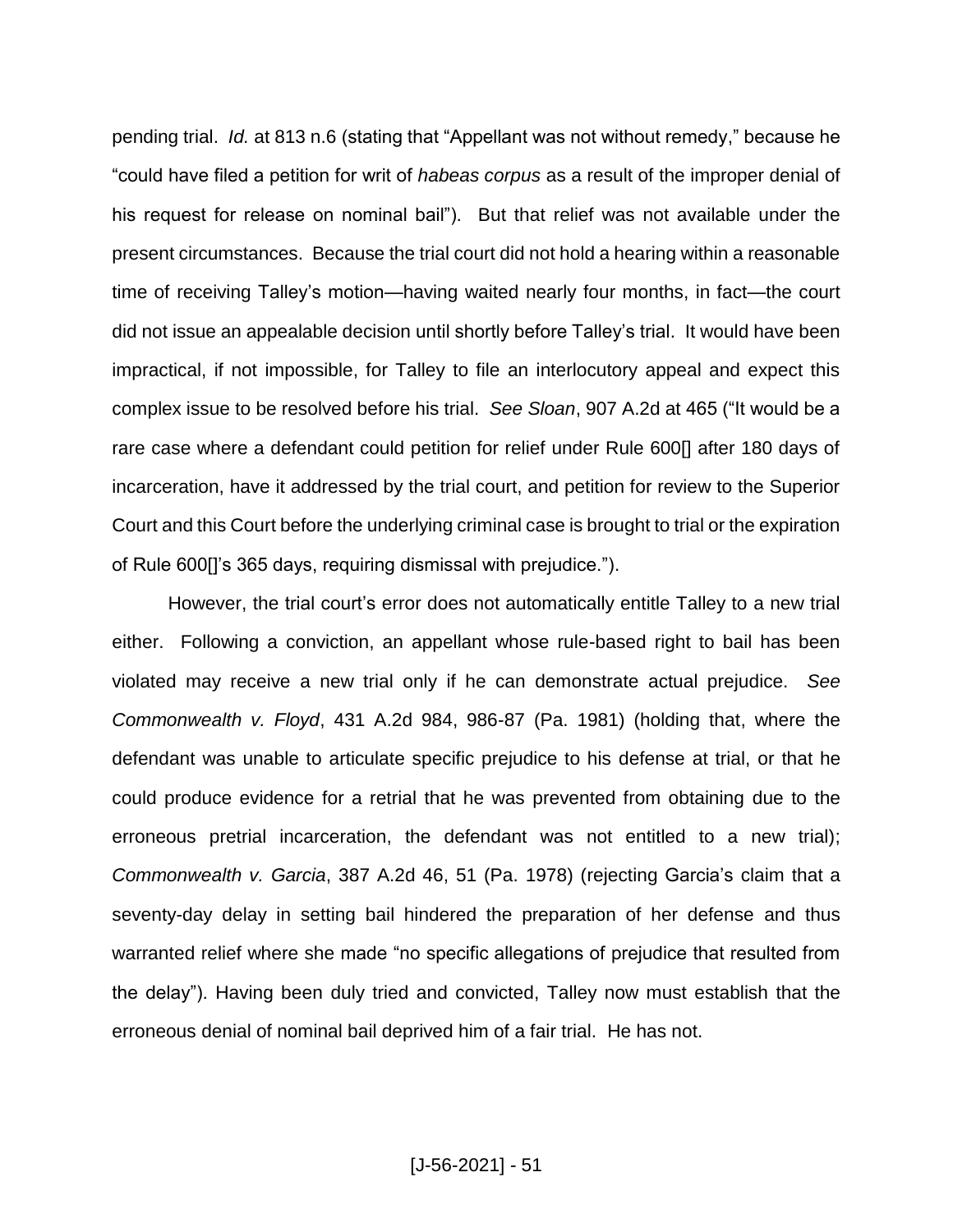In large part, Talley's attempt to demonstrate that he was denied a fair trial is hypothetical. Talley cites several academic studies suggesting that bail deprivation hinders a defendant's ability to prepare a defense. He claims that, due to his incarceration, he was unable to locate character and alibi witnesses. However, he neither specifies the identity of these alleged witnesses nor explains how they would have aided his defense. The only specific information that Talley asserts that he would have been able to produce at trial but for his incarceration are Facebook posts authored by Nesbitt and a cease-and-desist letter that an attorney allegedly sent to her regarding the social media posts. According to Talley, he would have used the posts and the letter to bolster his defense that Nesbitt falsely claimed that Talley was the source of the harassing messages in retaliation for Talley ousting her from his home.

Even though Talley is no longer incarcerated, he still has not demonstrated that these documents exist. Further, Talley has failed to explain why no one else, including his attorney, could have assisted him in obtaining that evidence, or whether he even asked for assistance in that regard. We see no reason why counsel would have been unable to obtain the evidence if Talley had requested help. Talley's brief also omits any explanation as to how he would have fared better than his attorney in obtaining the evidence if he was out on bail. In other words, he has failed to show that, but for the erroneous bail denial, he would have attempted and succeeded at securing either the cease-and-desist letter or the Facebook posts.

We also are not convinced that this purported evidence would have bolstered Talley's defense. By Talley's own account, all that they would have proven is that Nesbitt posted the screenshots of the harassing messages on social media, that she tagged Talley in the posts, that she claimed he was the sender, and that, in response to the posts, Talley asked an attorney to send Nesbitt a cease-and-desist letter. Even if Talley had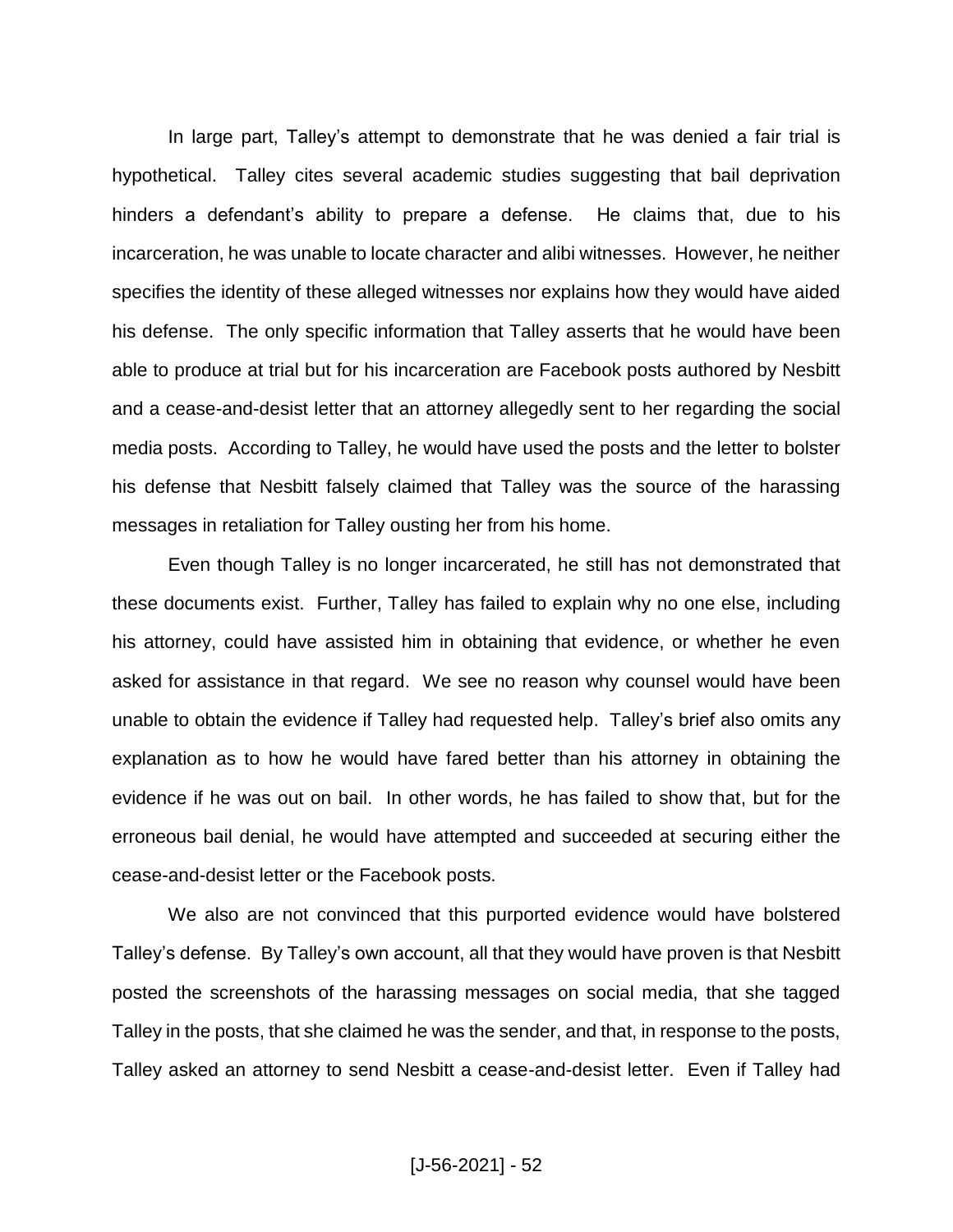offered that evidence, it would have done little, if anything, to support his defense that Nesbitt identified Talley as the sender only to get back at him for kicking her out of his home. Talley does not claim that the Facebook posts or the letter themselves contradicted or otherwise undermined Nesbitt's credibility or her account of the events that led to Talley's arrest and prosecution. Because that evidence, if it even exists, would have been unlikely to change the result of the trial, Talley has not established that he was prejudiced by the erroneous denial of nominal bail. Accordingly, he is due no relief on this claim.

# **III. Issue Two: The Best-Evidence Rule**

We now turn to Talley's claim that the admission of the screenshots depicting the harassing and threatening messages received by Nesbitt violated the best-evidence rule. The trial court determined that the screenshots were admissible as either originals or duplicates. *See* TCO at 22-23. We will not reverse the court's determination in this regard absent an abuse of discretion. *See Commonwealth v. Gill*, 206 A.3d 459, 466 (Pa. 2019).

An appellate court will not find an abuse of discretion based on a mere error of judgment, but rather where the trial court has reached a conclusion which overrides or misapplies the law, or where the judgment exercised is manifestly unreasonable, or the result of partiality, prejudice, bias or ill-will. Importantly, an appellate court should not find that a trial court abused its discretion merely because the appellate court disagrees with the trial court's conclusion.

*Id.* at 466-67 (cleaned up). For the reasons explained below, we find no such abuse.

The best-evidence rule existed at common law. Traditionally, the rule limited the method of demonstrating the terms of a writing; when the terms of the instrument were material to the issue at hand, the original writing had to be produced. This common-law edict barred establishing the terms of a writing through testimony about the writing or the submission of a copy, "unless the original [wa]s shown through sufficient evidence to be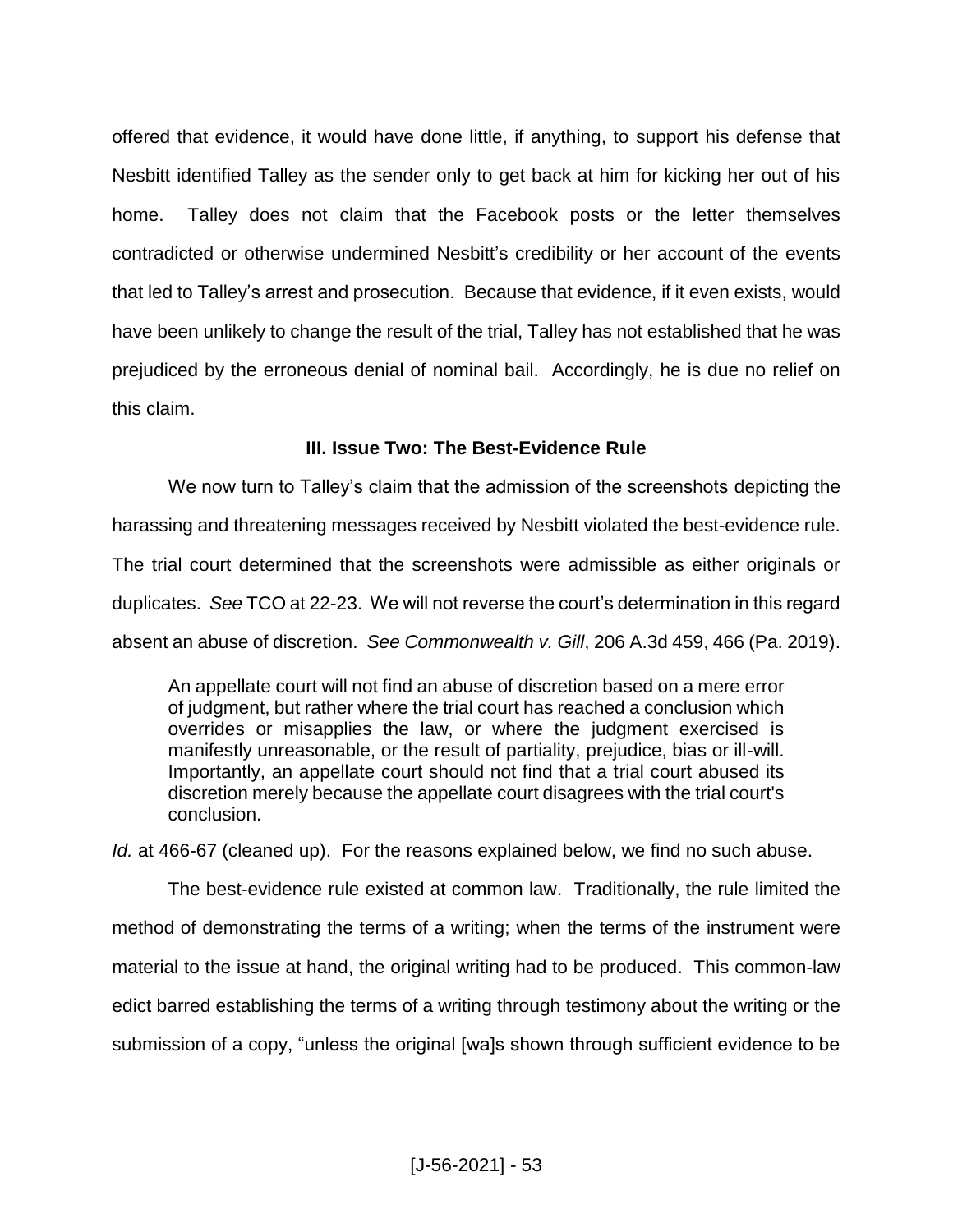unavailable through no fault of the proponent." *Hera v. McCormick*, 625 A.2d 682, 687 (Pa. Super. 1993) (citations omitted).

A more relaxed approach to the best-evidence rule since has been codified at Pennsylvania Rules of Evidence 1001 to 1004. In pertinent part, those rules provide that "[a]n original writing . . . is required in order to prove its content unless,"<sup>47</sup> *inter alia*, "the writing . . . is not closely related to a controlling issue."<sup>48</sup> Pa.R.E. 1002, 1004(d). A "writing" consists of letters, words, numbers, or their equivalent set down in any form." *Id*. 1001(a). An "original writing" is defined as "the writing . . . itself or any counterpart intended to have the same effect by the person who executed or issued it. For electronically stored information, 'original' means any printout—or other output readable by sight—if it accurately reflects the information." *Id*. 1001(d).

The rules also address the admissibility of copies, which may be designated as "counterparts" or "duplicates," depending on the circumstances. Rule 1001 defines a

Pa.R.E. 1004.

<sup>47</sup> Rule 1002, entitled "Requirement of the Original," provides, in full: "An original writing, recording, or photograph is required in order to prove its content unless these rules, other rules prescribed by the Supreme Court, or a statute provides otherwise." Pa.R.E. 1002.

<sup>48</sup> Rule 1004, entitled "Admissibility of Other Evidence of Content," lists instances where an original is not required:

An original is not required and other evidence of the content of a writing, recording, or photograph is admissible if:

<sup>(</sup>a) all the originals are lost or destroyed, and not by the proponent acting in bad faith;

<sup>(</sup>b) an original cannot be obtained by any available judicial process;

<sup>(</sup>c) the party against whom the original would be offered had control of the original; was at that time put on notice, by pleadings or otherwise, that the original would be a subject of proof at the trial or hearing; and fails to produce it at the trial or hearing; or

<sup>(</sup>d) the writing, recording, or photograph is not closely related to a controlling issue.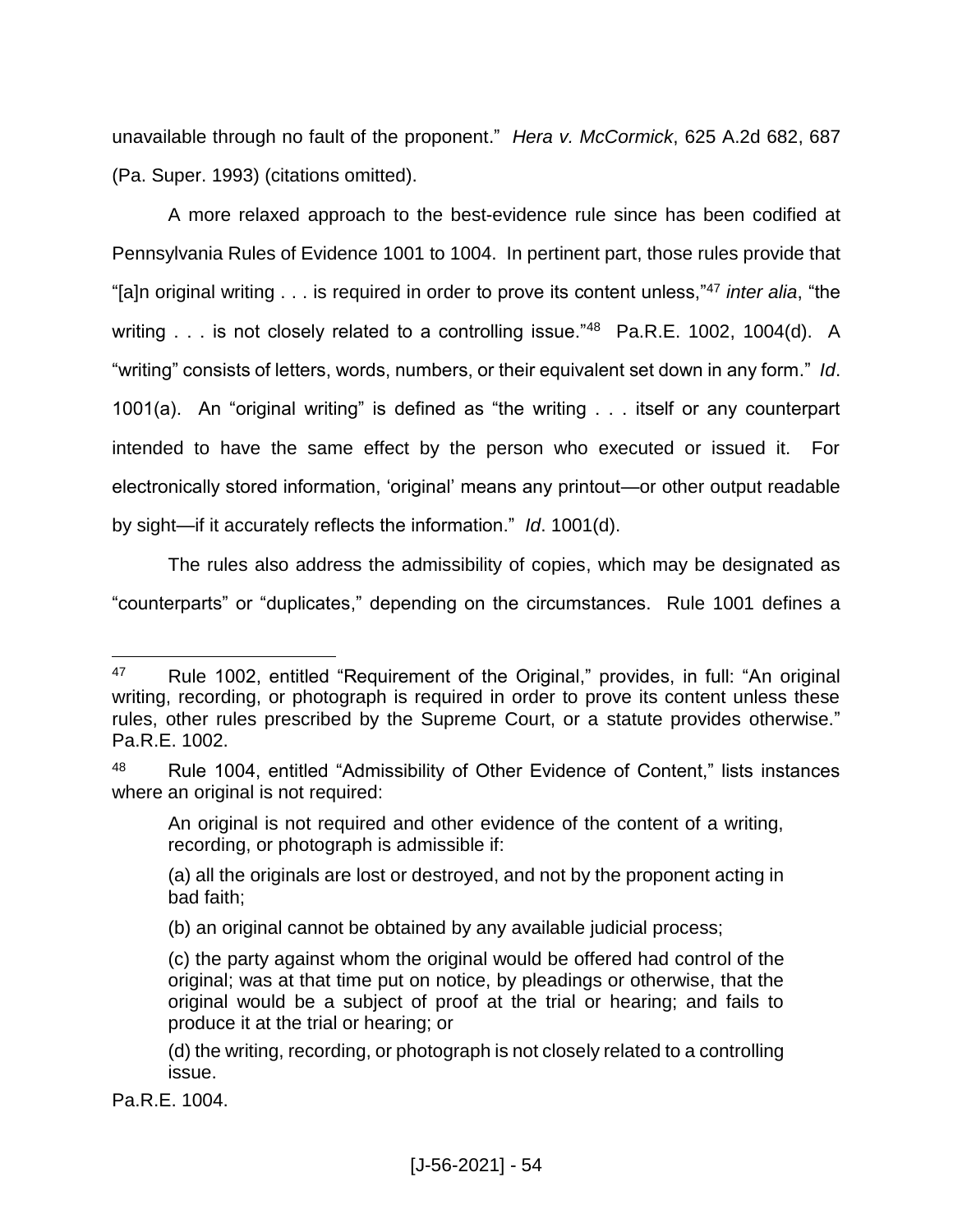"duplicate" as "a copy produced by a mechanical, photographic, chemical, electronic, or other equivalent process or technique that accurately reproduces the original." *Id.* 1001(e). While a "counterpart" also constitutes a "copy" of a writing or recording, counterintuitively, a "counterpart" is included within Rule 1001(d)'s definition of an "original" when it is "intended to have the same effect as the writing or recording itself." *See id.* 1001(d). A "duplicate," by contrast, is a "copy that was not intended to have the same effect as the original." *Id.* Cmt. Despite its subordinate designation, duplicates are not disfavored under the modern rule, which is a departure from the traditional approach. Per Rule 1003, "[a] duplicate is admissible to the same extent as the original unless a genuine question is raised about the original's authenticity or the circumstances make it unfair to admit the duplicate." *Id*. 1003.

Thus, when the content of a writing is closely related to a controlling issue, the party seeking to prove that issue must offer either the original or a duplicate. While the rule no longer bars the routine use of duplicates, a duplicate cannot substitute for an original if the opponent raises a genuine claim as to the authenticity of the original or if admission of the duplicate otherwise is unfair to the opponent.

#### **A. The Parties' Arguments**

Talley asserts that these rules barred the Commonwealth from introducing screenshots of the text messages as they appeared in the user interface of Nesbitt's cellphone. He contends that text messages are writings, that the screenshots were offered to prove their content, and that the content was closely related to a controlling issue. Therefore, he asserts that the Commonwealth was required to offer either the original messages pursuant to Rule 1002, or duplicates that conformed to the dictates of Rule 1003.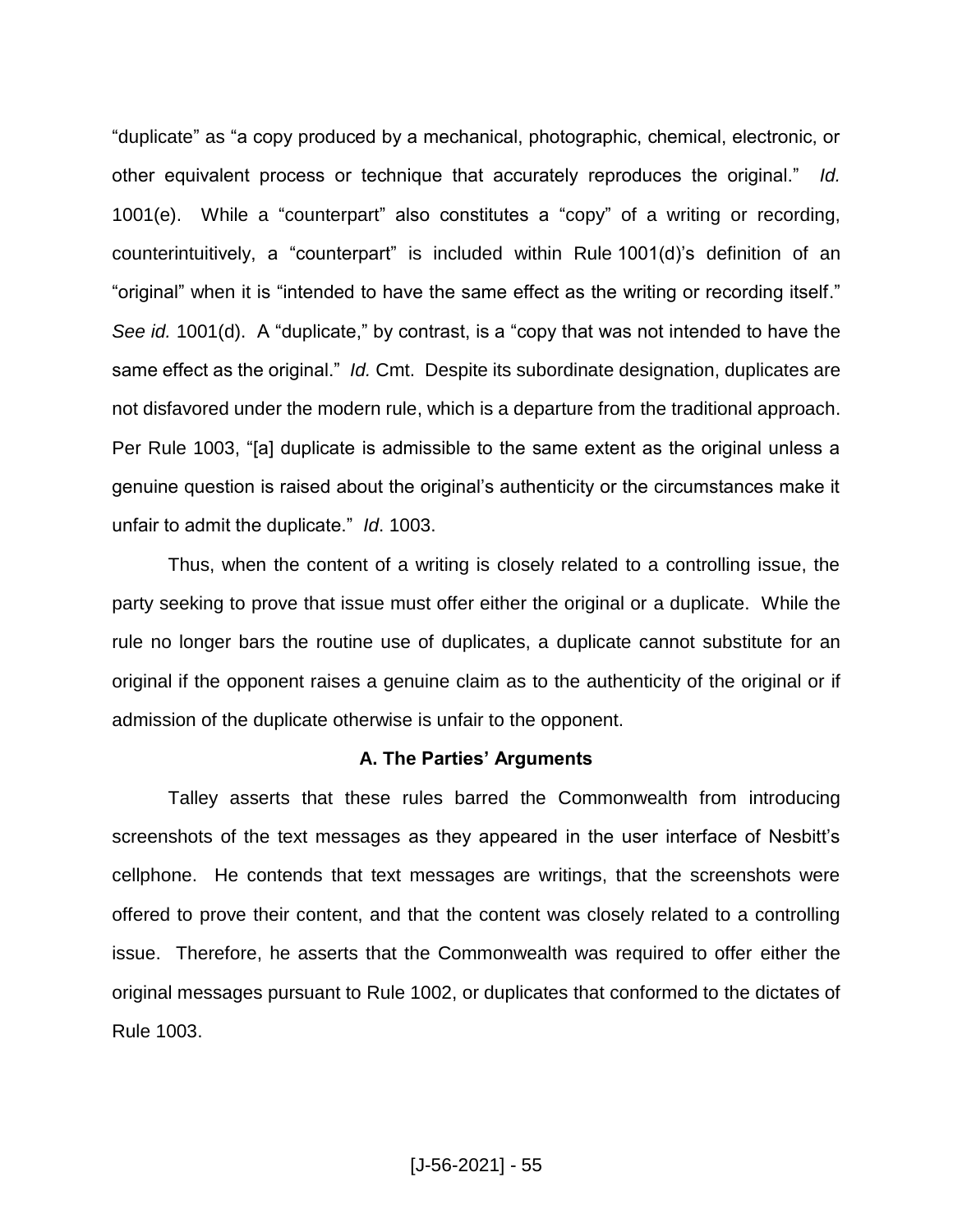According to Talley, an original text message consists of the entirety of the raw data that is stored in the hard drive of a cellphone and that produces the viewable, substantive content of a text message as it appears in the user interface of a text messaging application. When this raw data generates the message that appears on the screen, some of the data—*e.g*., time stamps, read receipts, and information about the sender and recipient (*i.e.*, metadata)—is not represented visually. When the user takes a screenshot of the interface, those features necessarily are omitted. Talley thus claims that a printed screenshot is not an original, as it fails to depict accurately all of the data that comprises a text message. Talley's Brief at 48-52

Conversely, Talley notes that, following a forensic download of the entirety of a text message's data from a cellphone's hard drive, an individual can print an extraction report that creates a readable account of both the text message's metadata and its substantive content. *Id*. at 48. Because the entirety of the raw data is only available through an extraction report, Talley maintains that, with regard to text messages, an "original" or "duplicate" means the description of the message as it appears in an extraction report. Talley insists that a screenshot that omits material information is inadmissible because a document cannot constitute an "original" or a "duplicate" under the best-evidence rule unless it "*accurately* reflects the information" it purports to reflect. Pa.R.E. 1001(d) (emphasis added); *see id*. 1001(e) (requiring that the duplication process "accurately reproduces the original").

Talley argues that, if we were to conclude that the screenshots constituted duplicates, they were inadmissible nevertheless because he raised "a genuine question" as to "the original's authenticity," or because "the circumstances ma[de] it unfair to admit the duplicate." Talley's Brief at 52-53 (quoting Pa.R.E. 1003). To that end, he notes that none of the printed screenshots displayed the metadata, that some portions of the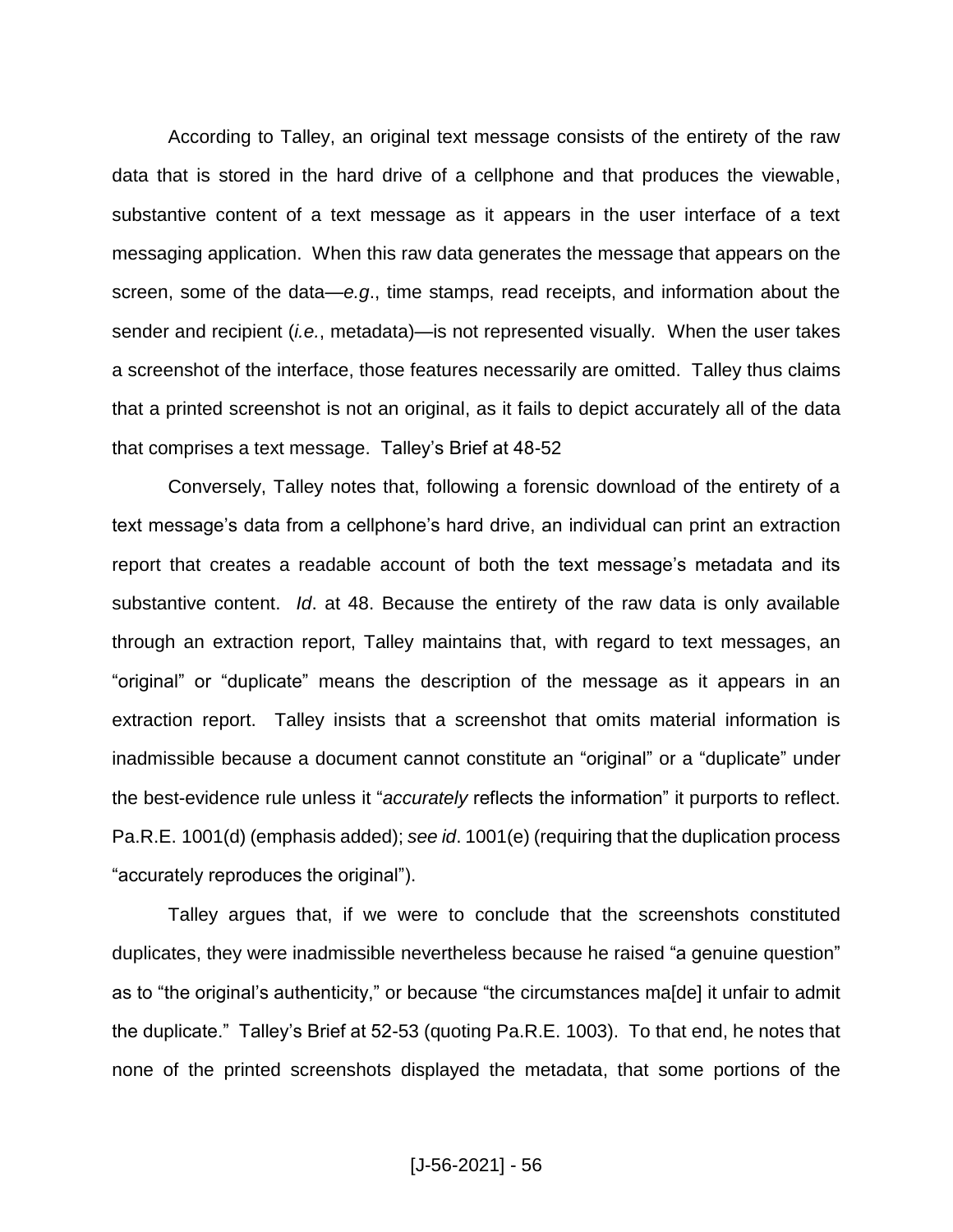messages' contents were truncated, and that others did not show the portion of the phone's screen that displays the sender's identifying information. *Id.* at 53-54. Talley concludes the trial court committed an error of law in admitting the screenshots, thereby abusing its discretion.

For its part, the Commonwealth primarily disputes that Talley actually has raised a best-evidence claim. In the Commonwealth's view, Talley is not challenging the terms of a writing; rather, his contentions only relate to the identity of the sender. As such, the Commonwealth asserts that we should construe Talley's claim as an authentication challenge under Rule 901. Commonwealth's Br. at 42-52. Typically, the proponent of a piece of evidence authenticates that item by producing "evidence sufficient to support a finding that the item is what the proponent claims it is." Pa.R.E. 901(a). With regard to digital evidence, the rule requires, *inter alia*, authentication that the alleged sender is the actual sender, which may be accomplished using circumstantial evidence. *See id.* 901(b)(11)(A)-(B) (providing that "direct evidence such as testimony of a person with personal knowledge" and "circumstantial evidence" are means by which digital evidence allegedly attributable to "a person or entity" can be authenticated).

The Commonwealth parries Talley's assertions with citations to trial testimony that it says sufficed to authenticate the messages under Rule 901, before confronting the merits of Talley's best-evidence argument head on. Commonwealth's Br. at 42-52. Metadata is not the "content" of the message, the Commonwealth claims; rather, metadata is information about the message. *Id.* at 54. The Commonwealth explains that metadata merely describes other data and thus constitutes secondary data. Conversely, the contents of the messages—the information with which the best-evidence rule is concerned—were the words that appeared on the phone's screen. The Commonwealth contends that a printed screenshot satisfies the definition of a printout that accurately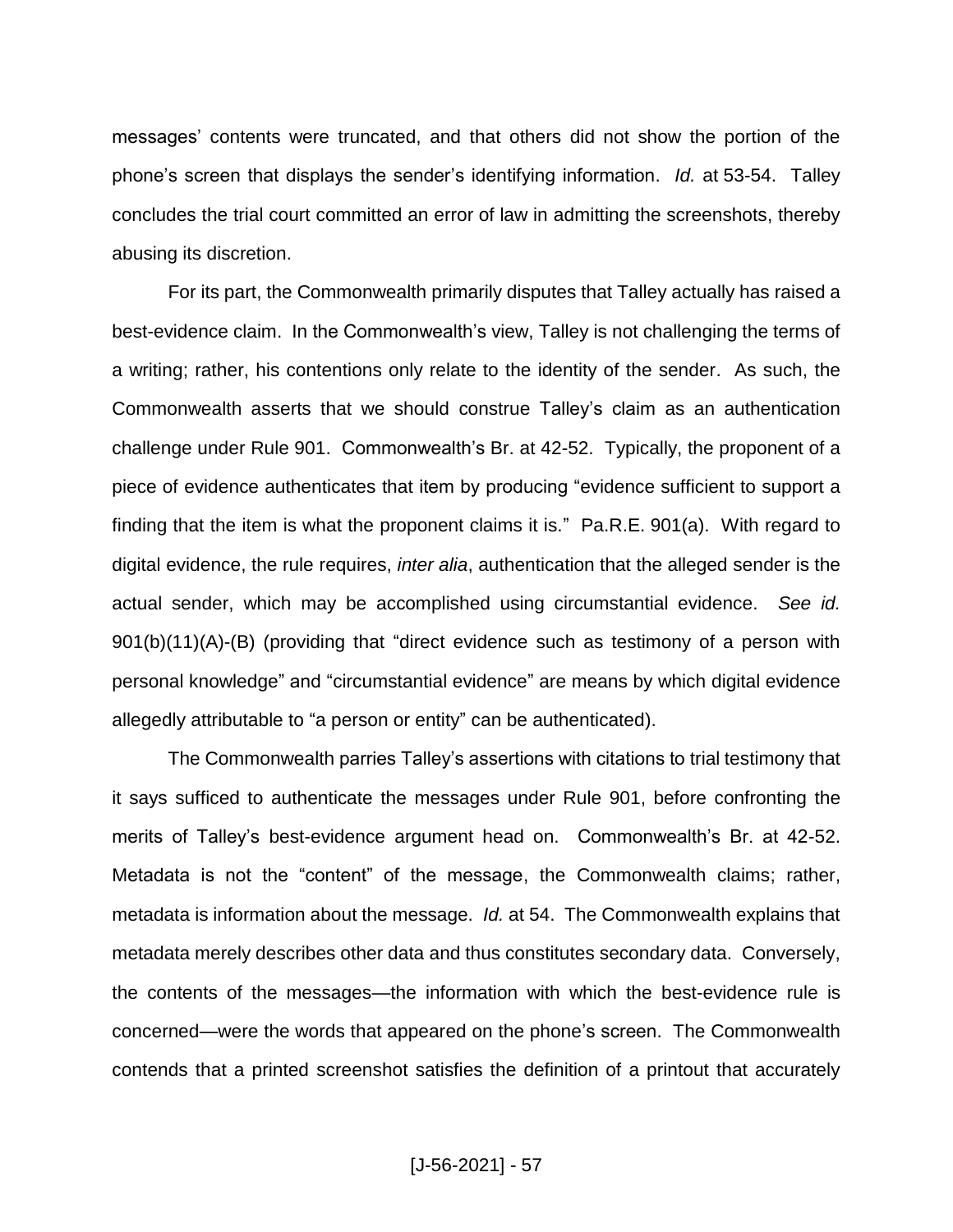reflects the information displayed in the original message, which, per Rule 1001(e), is an original version of electronically stored information. Alternatively, the Commonwealth asserts that, if we were to construe the screenshots as duplicates, they would still be admissible because they were generated through a photographic process that accurately reproduced the original. *Id.*

#### **B. Discussion**

Given that the text messages that Talley allegedly sent to Nesbitt "consist[] of letters, words, numbers, or their equivalent set down in any form," we have no difficulty concluding that they constitute a writing. Pa.R.E. 1001. If those writings were "closely related to a controlling issue," then the best-evidence rule applied. *Id.* 1004(d). A writing's mere relevance to a controlling issue is not enough. *See Perry v. Ryback*, 153 A. 770, 773 (Pa. 1931) (holding that where a writing was "not necessarily the only evidence nor the best evidence of a given state of facts," a party may prove "such facts by the testimony of a witness"); *Lorraine v. Markel Am. Ins. Co.*, 241 F.R.D. 534, 576 (D. Md. 2007) (explaining that, under F.R.E. 1004(d), which is identical to Pa.R.E. 1004(d), "the key to the rule is to determine when 'the contents' of a writing, recording or photograph actually are being proved, as opposed to proving events that just happen to have been recorded or photographed, or those which can be proved by eyewitnesses, as opposed to a writing or recording explaining or depicting them"). Rather, a close relation under Rule 1004(d) exists when the content of a writing is "operative," or when the content is "dispositive" of a controlling issue. Pa.R.E. 1002, Cmt. ("[W]ritings that are viewed as operative or dispositive have usually been considered to be subject to the operation of the rule. On the other hand, writings are not usually treated as subject to the rule if they are only evidence of the transaction, thing or event."); *cf. Commonwealth ex rel. Park v. Joyce*, 175 A. 422, 424 (Pa. 1934) (holding that a birth certificate is not required to prove an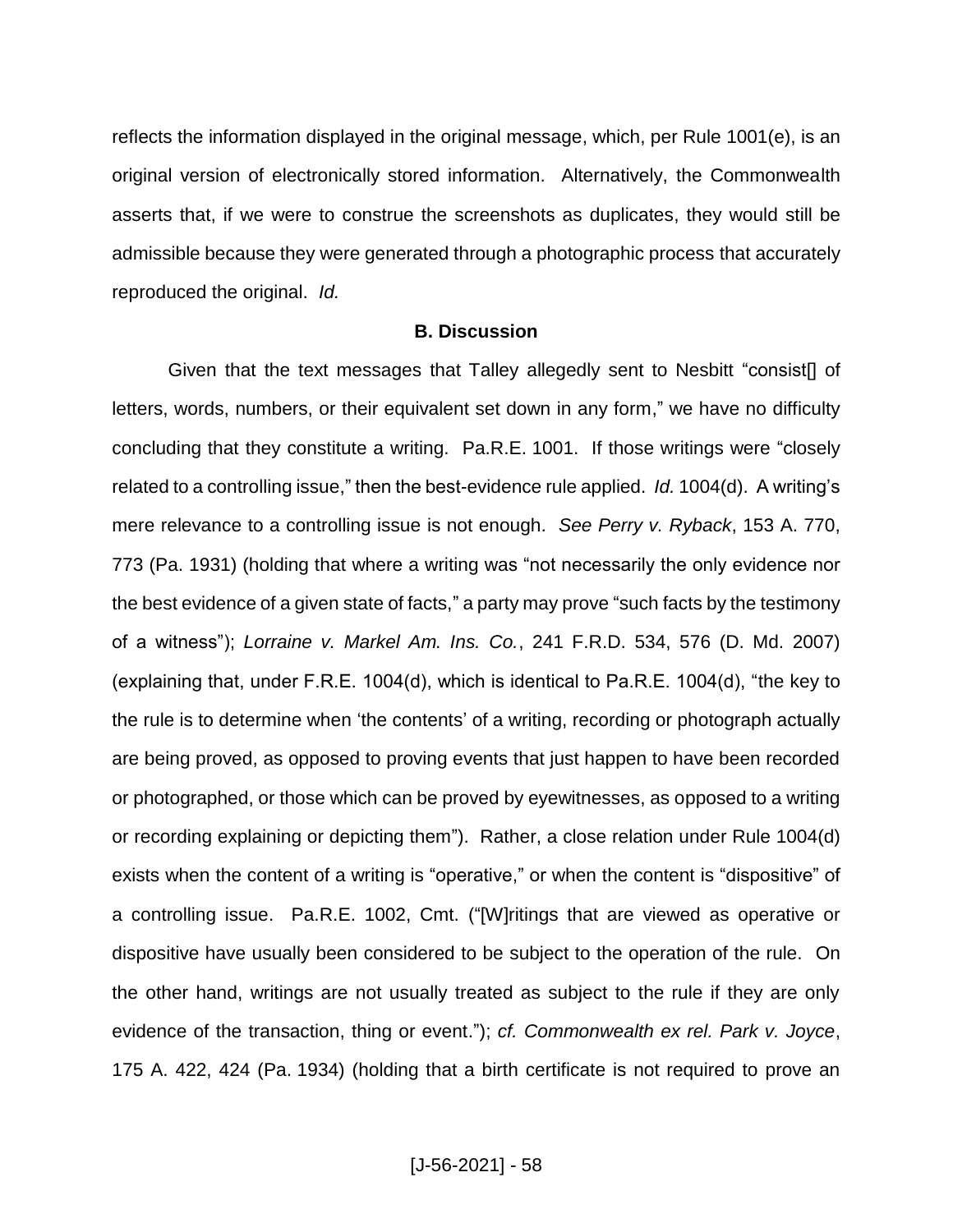individual's age because a person's age exists independently of a birth certificate). In the context of a criminal case, this often means that the best-evidence rule applies to a writing "only if the Commonwealth *must prove* the contents of the writing . . . to establish the elements of its case." *Commonwealth v. Fisher*, 764 A.2d 82, 88 (Pa. Super. 2000) (emphasis added).

Here, the text messages were closely related to a controlling issue because their contents were necessary to prove the elements of stalking and terroristic threats. *See* 18 Pa.C.S. § 2709.1(a)(1) (stalking) (requiring that the defendant "repeatedly commits acts . . . under circumstances which demonstrate either an intent to place such other person in reasonable fear of bodily injury or to cause substantial emotional distress"); *id*. § 2709.1(a)(2) (stalking) (defining the offense as "repeatedly communicates to another person under circumstances which demonstrate or communicate either an intent to place such other person in reasonable fear of bodily injury or to cause substantial emotional distress to such other person"); *id*. § 2706(a)(1) (terroristic threats) ("A person commits the crime of terroristic threats if the person communicates, either directly or indirectly, a threat to commit any crime of violence with intent to terrorize another."). The messages were critical to establishing the *actus reus* of those offenses. Indeed, the contents **were**  the *actus reus* of those charges. Because the messages' contents were closely related to a controlling issue, the printed screenshots of the messages were admissible only if they amounted to originals or duplicates pursuant to Rules 1001 and 1003, respectively.

A screenshot is "an image created by copying part or all of the display on a computer screen at a particular moment." <sup>49</sup> By definition, a screenshot is a "copy produced by a[n] . . . electronic . . . process[.]" Pa.R.E. 1001(e). Under Rule 1001, such a copy either is a counterpart, which is an original, or it is a duplicate. For the following

<sup>49</sup> *Screenshot*, *COLLINSDICTIONARY.COM*, *available at* [www.collinsdictionary.com](http://www.collinsdictionary.com/dictionary/english/screenshot) [/dictionary/english/screenshot](http://www.collinsdictionary.com/dictionary/english/screenshot) (last visited Nov. 9, 2021).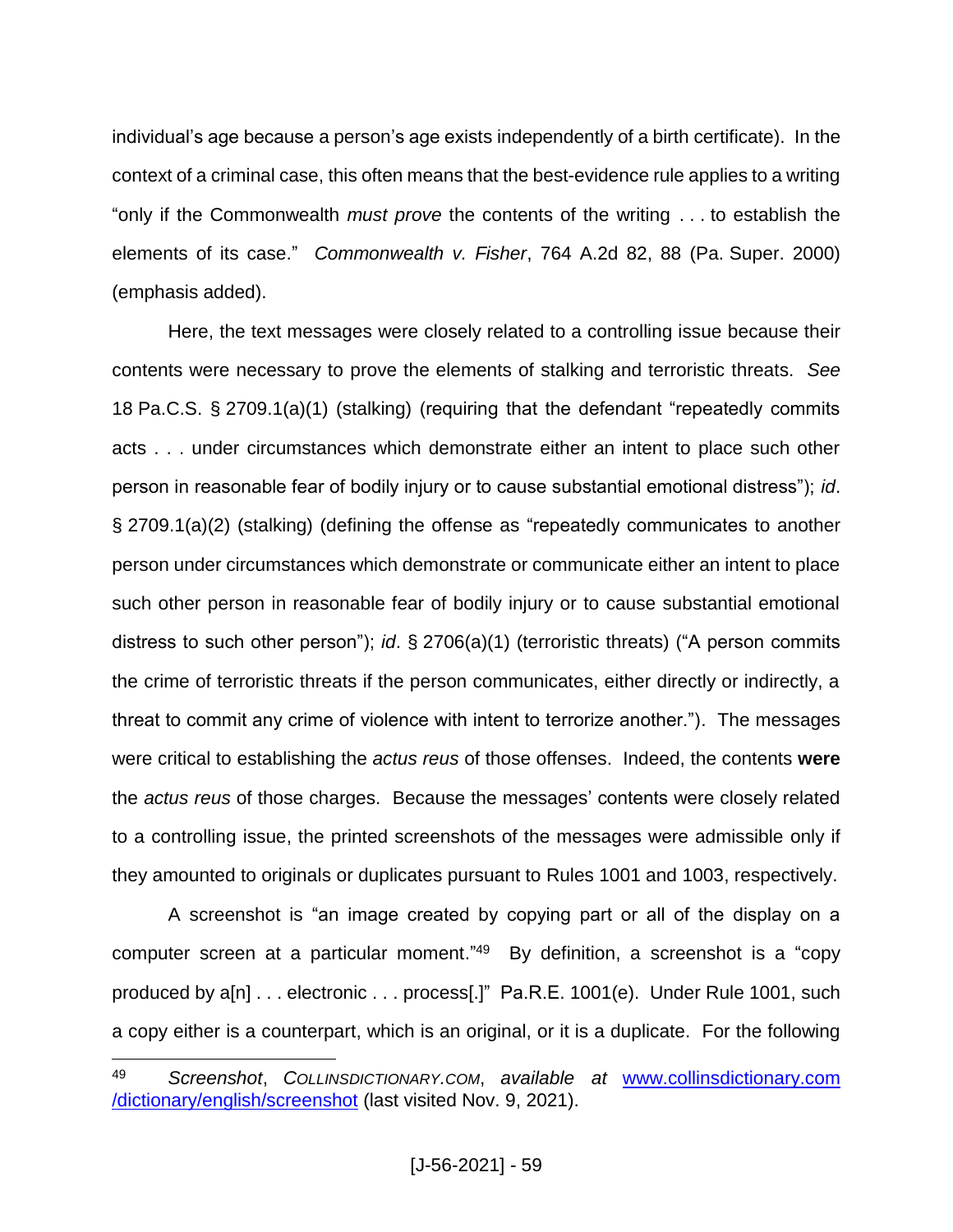reasons, we conclude that the screenshots of the messages received by Nesbitt were duplicates, not counterparts, of the original messages.

Unlike a counterpart, a duplicate is not created with the intent to have the same effect as the original. When Nesbitt took the screenshots of the messages she received, she was not motivated by the same purpose as the sender. The Commonwealth offered those screenshots to prove that Nesbitt received the messages depicted therein and that their content placed her in fear of bodily injury, caused her substantial emotional distress, and threatened her. The original messages, which allegedly were generated and disseminated for the purpose of harassing and threatening Nesbitt, existed in two locations: on the user interface of the messaging application on Nesbitt's phone, and on the sender's device. When Nesbitt took screenshots of her phone's user interface, she did so at the behest of law enforcement in order to preserve evidence. In doing so, she created a new record that reflected, but was not a product of, the author's intent. Because the copies of the messages were not created in order to have the same intended effect as the original messages, the screenshots constituted duplicates, not counterparts.

To be admissible as duplicates, the screenshots had to meet the criteria set forth in Rules 1001(e) and 1003. Rule 1001(e) requires that the screenshots "accurately reproduce[] the original"; if so, they are admissible under Rule 1003, unless "a genuine question is raised about the *original's* authenticity or the circumstances make it unfair to admit the duplicate." Pa.R.E. 1001(e), 1003 (emphasis added). Talley argues that the screenshots at issue here were not admissible as duplicates because they lacked metadata and did not display the entire screen, excising portions of the messaging application's interface. According to Talley, those omissions compel us to find that the screenshots did not accurately reproduce the original messages, that Talley raised a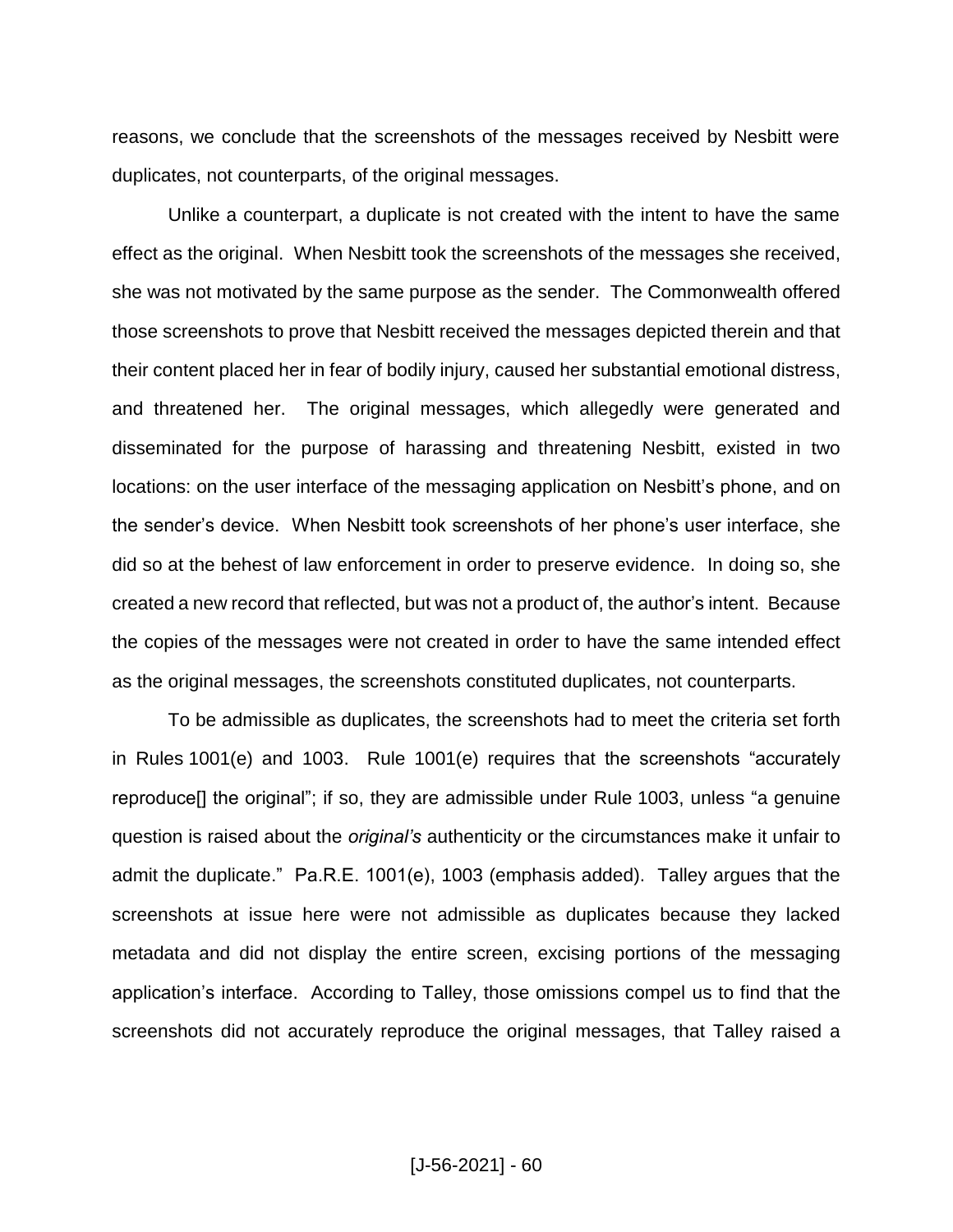genuine question as to the original messages' authenticity, or that the admission of the screenshots was unfair. We disagree.

In order to ensure that only "accurate" reproductions of original writings may be used as evidence, Rule 1001(e) focuses on the "process or technique" that is used to create the copy. *Id.* 1001(e). The rule reflects the reality that "[t]he exact words of many documents, especially operative or dispositive documents, . . . are so important in determining a party's rights accruing under those documents." *Id.* 1002, Cmt. A process that creates an accurate reproduction of an original writing helps to inhibit fraud. *Id.* Screenshotting is one such process. Generally speaking, a screenshot is a photographic process that produces an exact copy of whatever content appeared on a digital device's interface at the time it was taken. Typically, it guarantees precision and does not suffer from the inaccuracy that the rule seeks to prevent. *Cf. id.* 1003, Cmt. ("Under the traditional best evidence rule, copies of documents were not routinely admissible. This view dated back to the time when copies were made by hand copying and were therefore subject to inaccuracy."). At trial, Nesbitt testified that the messages in the screenshots that she turned over to law enforcement were exactly as they appeared on the display of her cellphone when she received them. Talley does not assert that the screenshotting process altered the words contained in the text messages. While he challenges the omission of certain digital information from the trial exhibits—the metadata—those are not the kinds of inaccuracies with which Rule 1001(e) is concerned. Rather, the rule seeks to abate dangers of mistransmission and fraud. But Talley has not established that screenshotting is a method that presents such dangers in theory or in fact.

For similar reasons, we reject his argument that the omissions raised a genuine question about the original messages' authenticity or otherwise rendered the admission of the printed screenshots unfair. An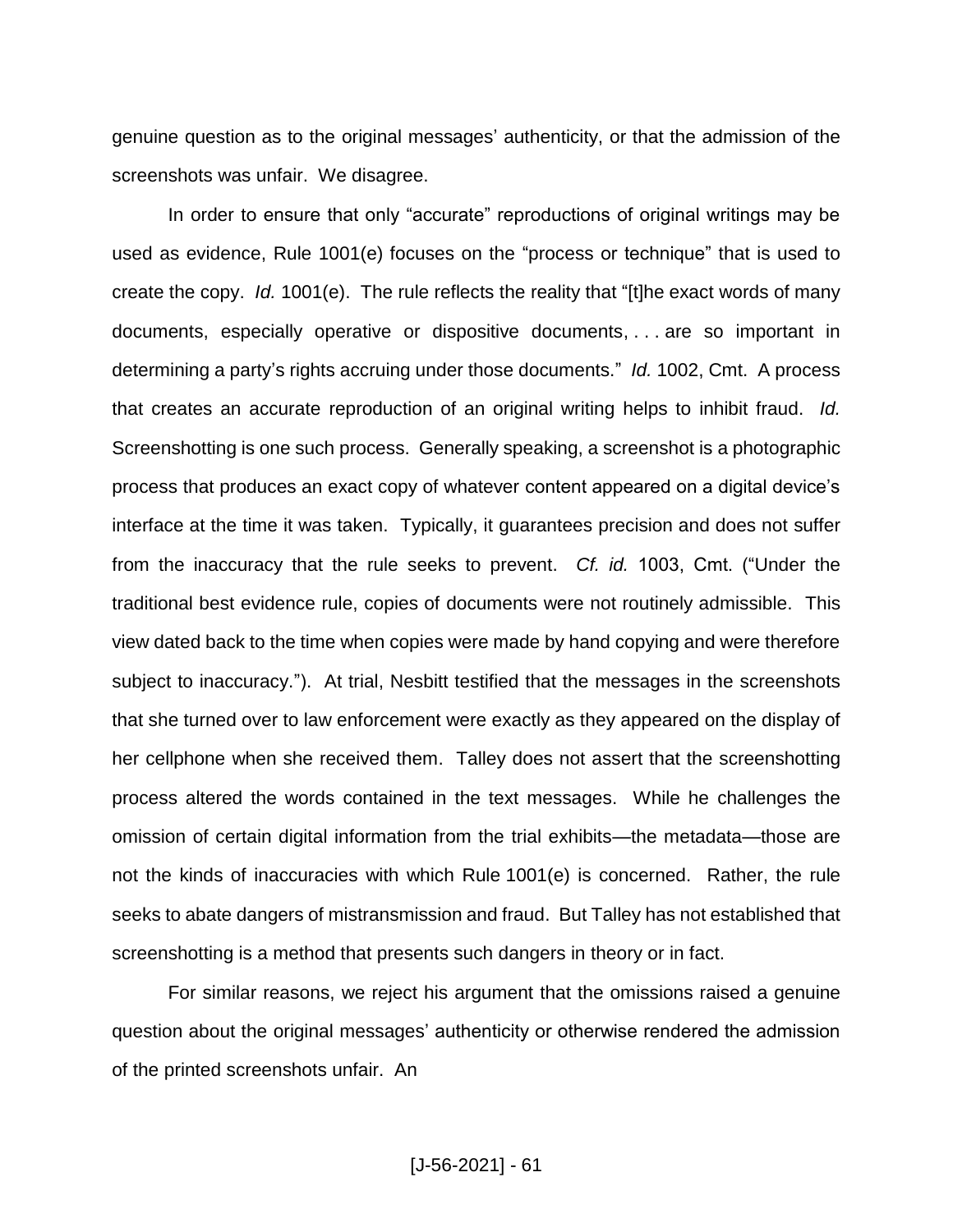opponent may raise a genuine question as to the authenticity of the original, or [assert that] there are circumstances making it unfair to admit the duplicate instead of the original. In both situations, production of the original may reveal indicia of putative fraud such as watermarks, types of paper and inks, alterations, etc., that may not be discernable on the copy. Decided cases suggest that *the requisite challenge to authenticity must be relatively specific*. Unfairness usually involves some infirmity with the duplicate itself; for example, an incomplete copy that *fails to reproduce some vital part* of the original document. Unfair conduct by the proponent which alters the copy or prevents the proponent from examining the original may also justify exclusion of a duplicate.

2 MCCORMICK ON EVIDENCE § 236 (8th ed. 2020) (footnotes omitted) (emphasis added). A challenge to the admission of a duplicate under the best-evidence rule necessarily requires that the opponent raise some "genuine question . . . about *the original's* authenticity" or that the opponent assert that a feature of the duplicate renders its admission unfair. Pa.R.E. 1003 (emphasis added). Both a fairness challenge and an authenticity challenge under Rule 1003 should pertain to a "vital part of the original." *Cf*. 2 MCCORMICK ON EVIDENCE § 236. As the best-evidence rule applies to writings only insofar as they "*closely relate*" to a controlling issue, vital parts of a writing are the contents that are dispositive of a controlling issue. *See* Pa.R.E. 1004(d) (emphasis added); *see also id*. 1002, Cmt. Therefore, a typical Rule 1003 challenge to either the original's authenticity or the fairness of the duplicate's admission into evidence implicates an aspect of the original's content that is dispositive of a central issue. <sup>50</sup> *Cf*. *Fisher*, 764 A.2d at 88 (explaining that, in a criminal case, the best-evidence rule applies to aspects of writings that, in and of themselves, establish one or more elements of an offense); Pa.R.E. 1002, Cmt. (providing that the best-evidence rule reflects the principle that "[t]he exact words of many documents, especially operative or dispositive documents, . . . are so important in determining a party's rights accruing under those documents") (citation omitted).

 $50$  In that sense, Rule 1003 authenticity is distinguishable from authentication issues under Rule 901, which broadly requires direct or circumstantial evidence "[t]o connect digital evidence with a person or entity." Pa.R.E. 901(b)(11).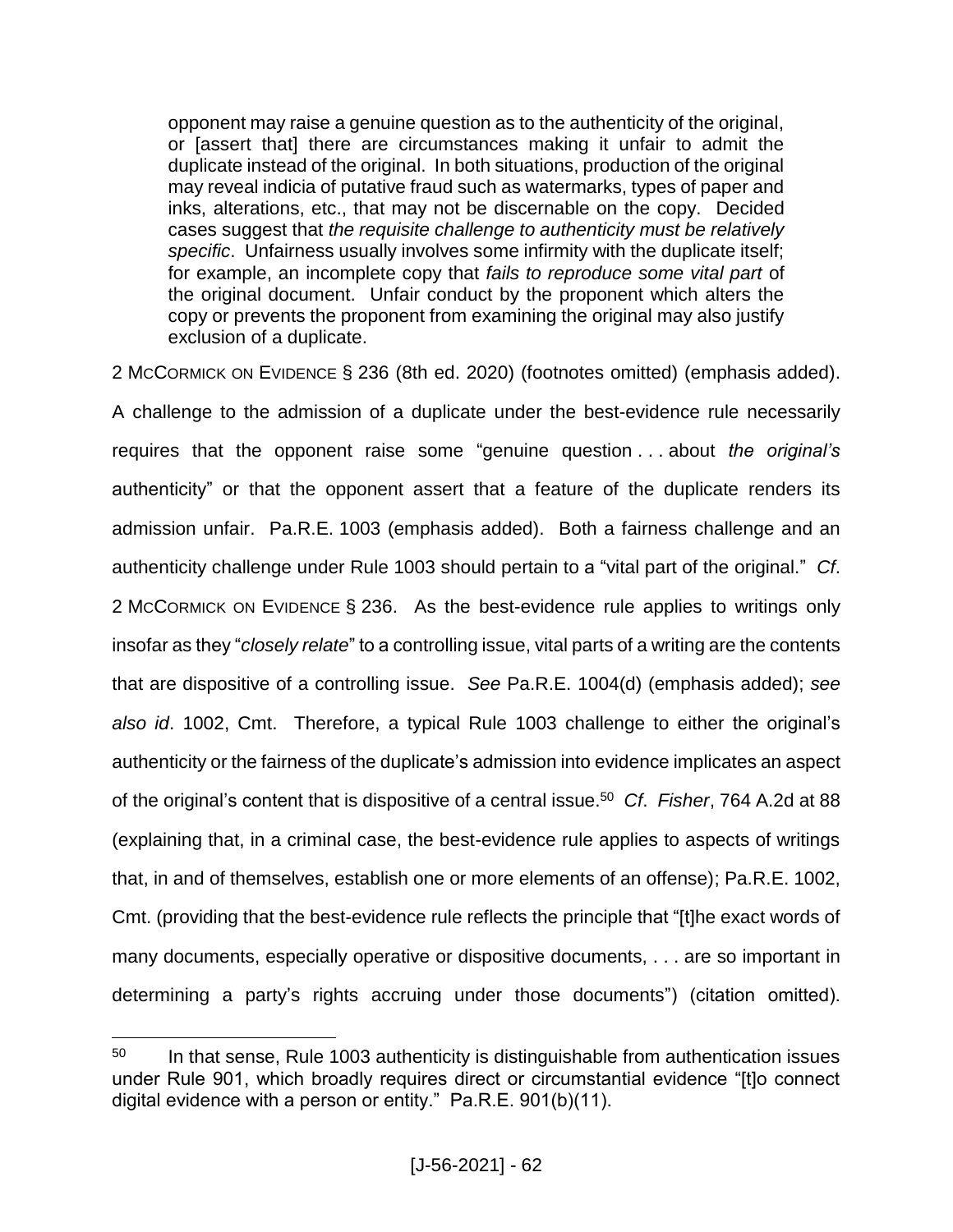Authenticity and fairness challenges that relate to features of a writing that are collateral to a controlling issue do not fall within Rule 1003's ambit.

Applying that reasoning here, a "genuine" claim that the original text messages were inauthentic under Rule 1003 would attack aspects of the originals that established the *actus reus* of the offenses: *i.e*., parts of the messages that placed Nesbitt in fear of bodily injury, caused her substantial emotional distress, or terrorized her. Therefore, a challenge to the authenticity of the original text messages under Rule 1003 would have involved, for instance, a claim that the messages sent to Nesbitt's phone did not originally contain threatening or harassing language when they were received. But Talley raises no such claim. While he makes the vague, theoretical assertion that admission of the original text messages may have weakened the Commonwealth's case, he fails to identify and call into question specific features of the originals that would undermine the reliability of the duplicates in establishing the elements of the criminal offenses. Consequently, his claim is not cognizable as a challenge to the original messages' authenticity as contemplated by Rule 1003.

Nor was the admission of the duplicate messages unfair to Talley. A challenge to the admissibility of a duplicate on fairness grounds entails some claim that "the circumstances make it unfair to admit the duplicate," Pa.R.E. 1003, such that, in the criminal context, a defendant would be prejudiced by not requiring production of the original writing. But, as with authenticity under Rule 1003, an unfairness claim should invoke a feature of the duplicate that is closely related to a controlling issue. For example, it would have been unfair to allow the screenshots to be admitted if Talley had shown that the duplication process distorted the wording of the original messages, or if the omission of relevant content from the proffered photographs served to misrepresent a vital part of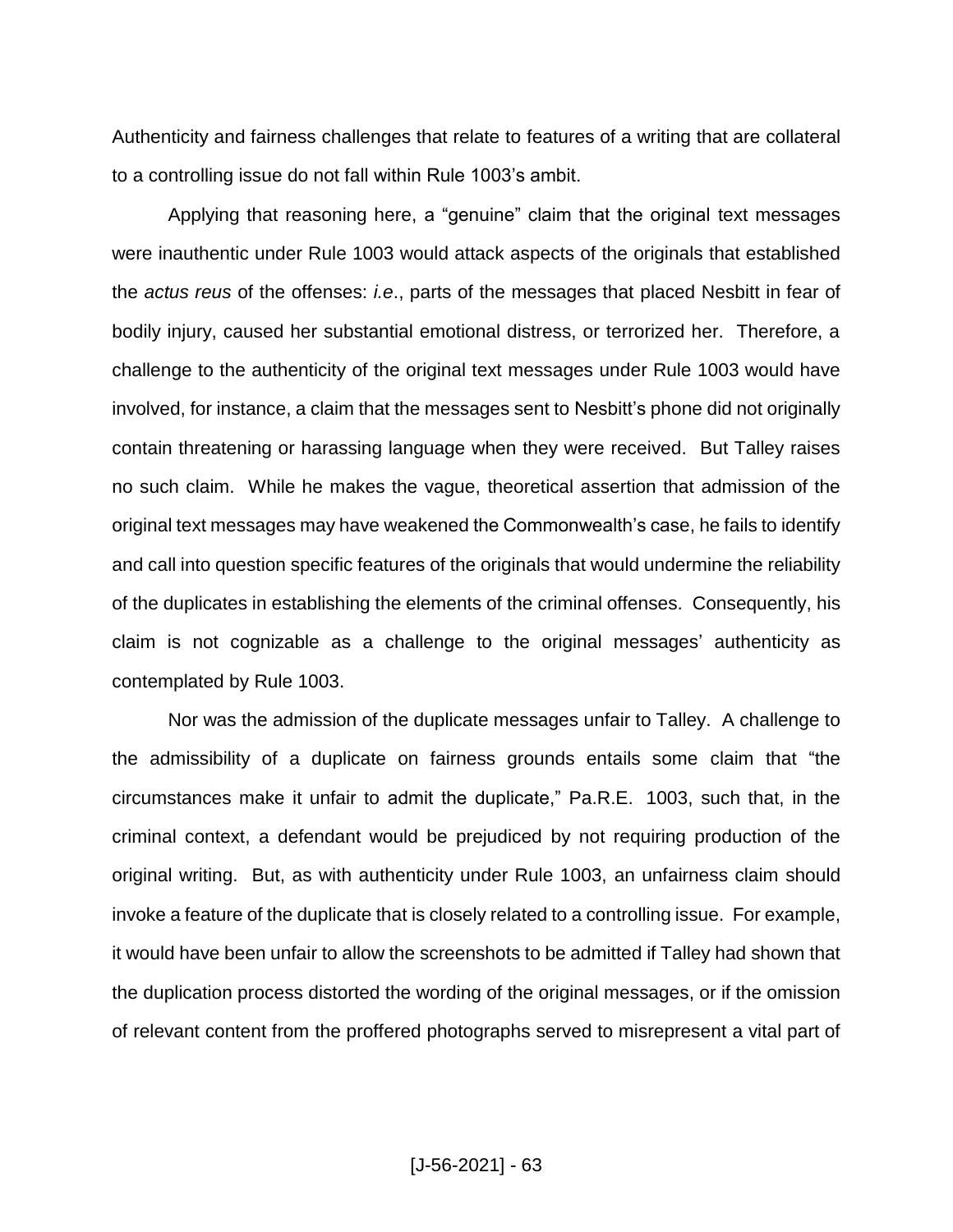that evidence. Talley identifies no such issues or other circumstances that otherwise suggest unfairness.<sup>51</sup>

The discrepancies that Talley highlights all relate to the identity of the sender. Challenges involving features related to the sender's identity do not attack vital parts of the text messages. As the messages' contents themselves did not name the author, they were not closely related to the *identity issue*. Unlike their relation to the issue of whether the alleged crimes occurred, the messages were collateral to the identity issue because the Commonwealth only could establish Talley's identity as the sender using circumstantial evidence. For example, Nesbitt testified that she began receiving the anonymous messages after terminating her relationship with Talley, and that they ceased temporarily when he was arrested, but started up again upon his release on bail. She also explained that, after she received a message stating that the sender was watching her as she ate in a restaurant, investigators determined that an application installed on her cellphone surreptitiously had been sharing her location with Talley. The Commonwealth further relied upon the testimony of an investigator about the software discovered on Talley's computer, which enabled him to send text messages to Nesbitt anonymously, as well as Talley's use of a search engine to query "When [do] text emails become harassment[?]" There were also the text messages between Talley and Wolf in which Talley asked how he could anonymously spam a phone "with so many texts and

<sup>51</sup> Pursuant to Pa.R.Crim.P. 573, Talley could have requested a pretrial production of a forensic download of the messages that Nesbitt received in order to examine the metadata of the originals and the portions of any content that the screenshots omitted. *See* Pa.R.Crim.P. 573(B)(2)(a)(iv) (providing that, "if the defendant files a motion for pretrial discovery, the court may order the Commonwealth to allow the defendant's attorney to inspect and copy or photograph any of the following requested items, upon a showing that they are material to the preparation of the defense, and that the request is reasonable: . . . (iv) any other evidence specifically identified by the defendant, provided the defendant can additionally establish that its disclosure would be in the interests of justice"). For whatever reason, he did not.